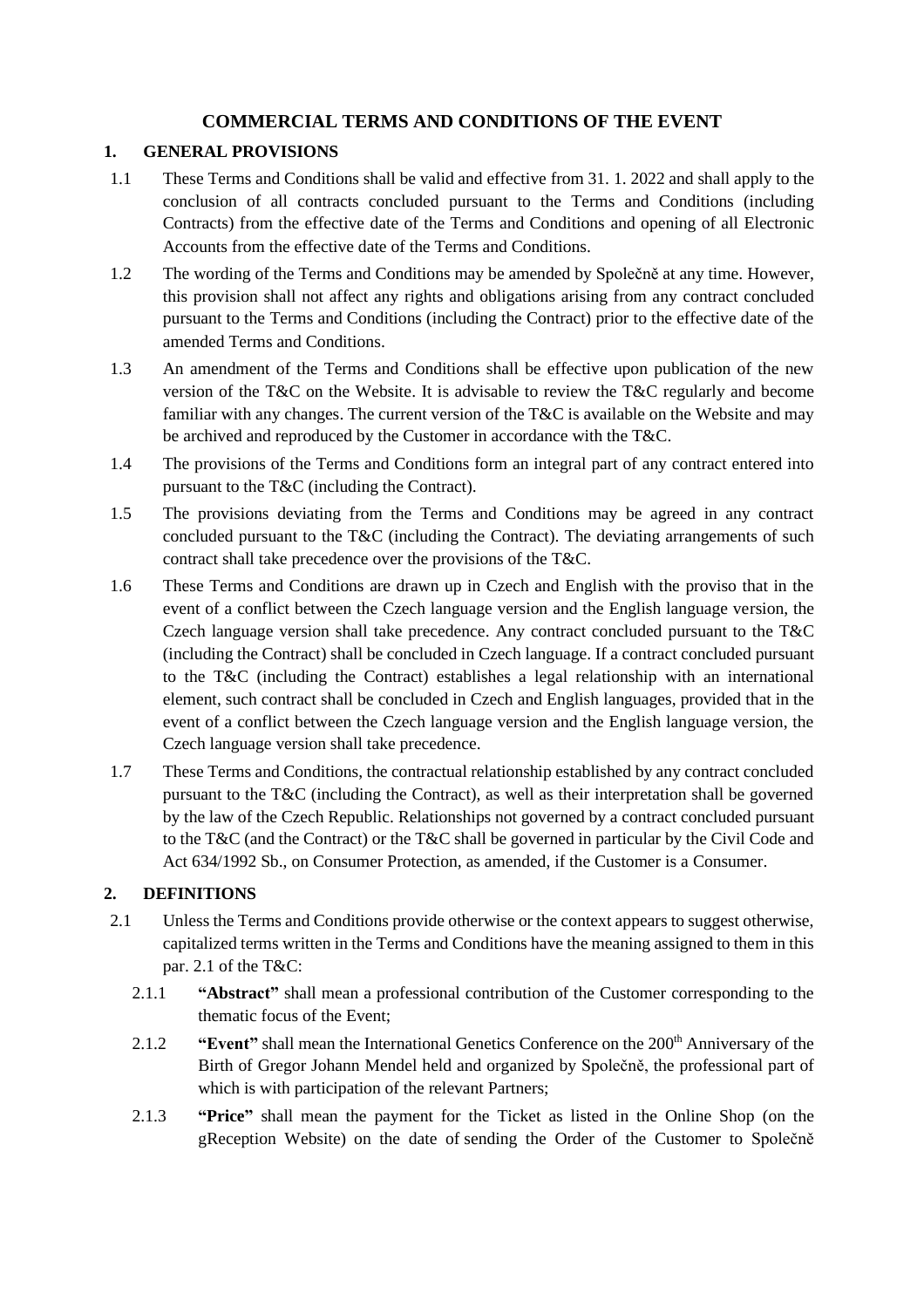excluding VAT in EUR; on the effective date of the T&C the Price is with the addition of VAT according to the individual type of the Tickets as follows:

| <b>Type of the Ticket</b>                                                                                                                                                                      | <b>Order sent until</b><br>31.5.2022 (CET) | <b>Order sent between</b><br>1, 6, 2022 and 30, 6, 2022<br>(CET) |
|------------------------------------------------------------------------------------------------------------------------------------------------------------------------------------------------|--------------------------------------------|------------------------------------------------------------------|
| <b>Basic entrance fee</b> (includes participation in<br>the Event and Accompanying Programme for<br>one person)                                                                                | 300 € (247.93 € plus 21%)<br>VAT)          | 350 € (289.26 € plus 21%)<br>VAT)                                |
| <b>Student entrance fee</b> (until the completion<br>of doctoral study) (includes participation in<br>the Event and Accompanying Programme for<br>one person)                                  | 190 € (157 € plus 21%)<br>VAT)             | 240 EUR (198.35 € plus<br>21% VAT)                               |
| <b>Entrance Fee for Accompanying</b><br>Programme (includes only participation in<br>the Accompanying Programme for one<br>person, e.g. for persons accompanying<br>Participants of the Event) | 50 € (41.32 € plus 21%)<br>VAT)            | 50 € (41.32 € plus 21%)<br>VAT)                                  |

- 2.1.4 **"Accompanying Programme"** shall mean an accompanying social and cultural programme, which will be further described on the Website;
- 2.1.5 **"VAT"** shall mean value added tax under Act 235/2004 Sb., on Value Added Tax, as amended;
- 2.1.6 **"Electronic Account"** shall mean the interface created as a result of the Registration, protected by the username and password provided by the Customer to Společně as a part of Registration, used to access the Basket, Orders and Abstracts and containing in particular the Data and Information about the Customer's Orders in the Online Shop; its full use will be made available by Společně in stages;
- 2.1.7 **"Email Address"** shall mean the electronic address of Společně used for the delivery of written documents, e.g. conference@mendel22.cz;
- 2.1.8 **"GDPR"** shall mean Regulation (EU) 2016/679 of the European Parliament and of the Council of 27 April 2016 on the protection of natural persons with regard to the processing of personal data and on the free movement of such data and repealing Directive 95/46/EC (General Data Protection Regulation);
- 2.1.9 **"Hotel"** shall mean a commercial company called Hotel Passage a.s., having its registered office at Lidická 702/23, 602 00, Brno, the Czech Republic, ID No.: 017 50 062; registered in the Commercial Register maintained by the Regional Court in Brno, Section B, Insert 7612;
- 2.1.10 **"Online Shop"** shall mean software connected to the electronic communications network, enabling through this network:
	- 2.1.10.1 on the Website, in particular, to display the details about the Event, and the documents relating to the Event and other events, as well as other services provided by Společně and
	- 2.1.10.2 on the gReception Website, in particular, to set up, change and cancel Electronic Account, to create and send an Order and Abstract;
- 2.1.11 **"Website"** shall mean Website at the following address: https://www.mendel22.cz/conference/ operated by Společně;
- 2.1.12 **"Basket**" shall mean the interface in the Online Shop (on gReception Website) accessible from the Electronic Account in the form of electronic forms used to create an Order by the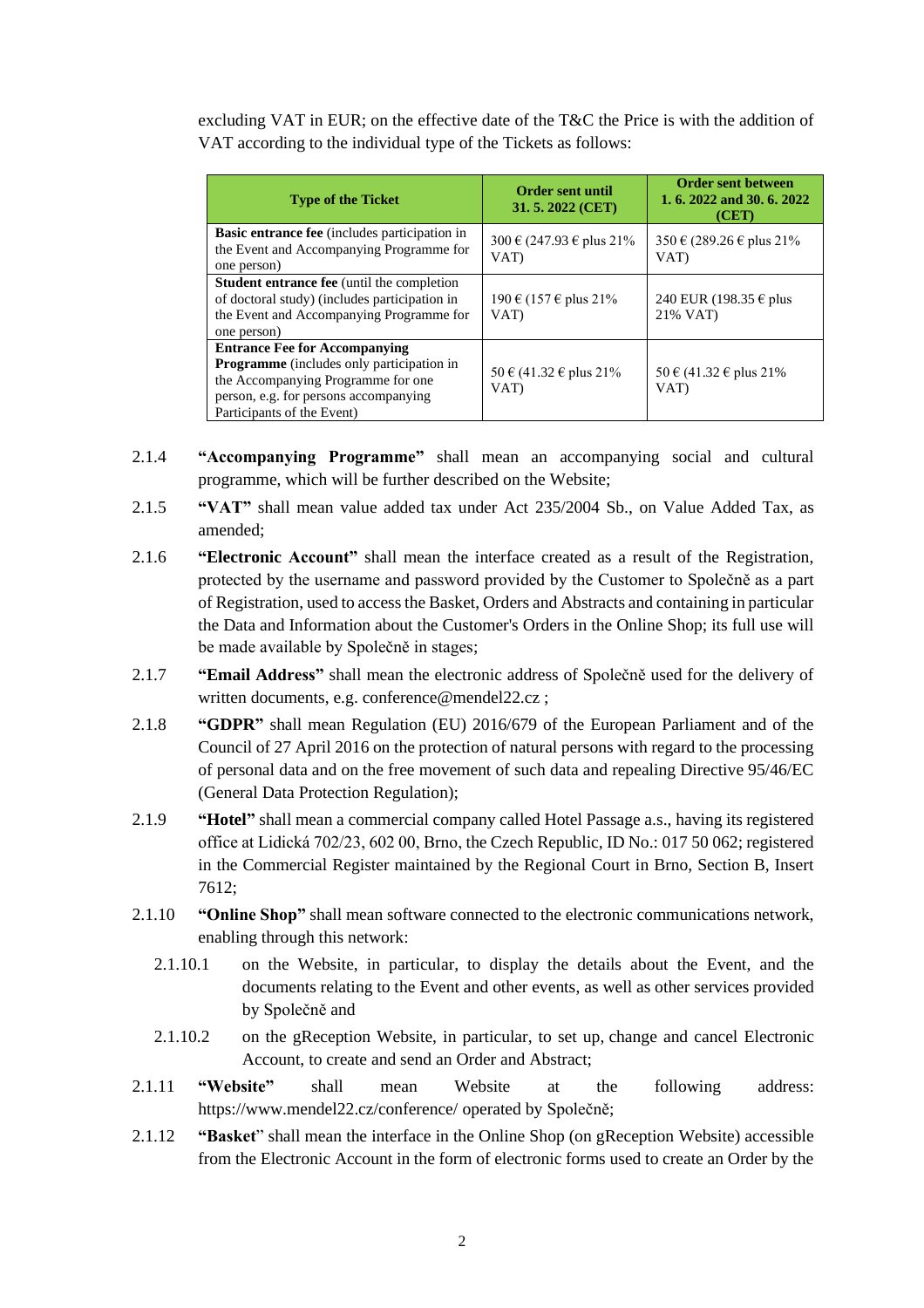Customer, submit an Order by the Customer to Společně and send an Abstract by the Customer to Společně;

- 2.1.13 **"Costs of payment"** shall mean all costs associated with the payment of the Price or any part thereof or taxes, other similar monetary performance and fees or any part thereof, unless such details are specified by the Customer's bank in its terms and conditions;
- 2.1.14 **"Commercial Terms and Conditions"** or **"T&C"** shall mean these terms and conditions (this document) of Společně, which form an integral part of the Contract or any other contract entered into pursuant to the T&C as terms and conditions within the meaning of Section 1751 of the Civil Code and which govern the relations and define the mutual rights and obligations between Společně and the Customer arising under the Contract or any other contract entered into pursuant to the T&C;
- 2.1.15 **"Civil Code"** or **"CC"** shall mean Act 89/2012 Sb., the Civil Code, as amended;
- 2.1.16 **"Order"** shall mean a written document (a written expression of the intent) of the Customer addressed to Společně in which the Customer provides the Data pursuant to par. 2.1.30.3 of the T&C and which evidences the Customer's intention to purchase (accept) from Společně a Ticket specified by the Customer and to pay the Price for such Ticket, in the manner and under the conditions set out in the T&C, whereas this document is delivered to Společně in the form of an electronic form available in the Electronic Account (Basket); the Order is an offer within the meaning of Section 1732(1) of the Civil Code; ; in the case of an Expert, an Order shall mean a duly completed (in accordance with the instructions given in respective form) and sent electronic form that is available in the Electronic Account, which does not constitute an offer within the meaning of Section 1732(1) of the Civil Code;
- 2.1.17 **"Expert"** shall mean a person who will be in the position of the Speaker at the Event or a member of the Scientific Committee of the Event, and who, at the same time, has entered into a special contractual relationship with any of the Partners other than Společně in connection with its activities in connection with the Event;
- 2.1.18 **"Partners"** shall mean *i.* Masaryk University, having its registered office at Žerotínovo nám. 617/9, 601 77 Brno, ID: 002 16 224, *ii.* Mendel University in Brno, having its registered office at Zemědělská 1, 613 00 Brno, ID: 621 56 489, *iii.* Moravské zemské muzeum, having its registered office at Zelný trh 6, 659 37 Brno, ID: 000 94 862, *iv.* Abbey Staré Brno of the Order of St. Augustin, Mendlovo náměstí 157/1, 603 00 Brno, ID: 005 69 089 and Společně;
- 2.1.19 **"Entrepreneur"** shall mean a person who is not a consumer within the meaning of Section 419 of the Civil Code;
- 2.1.20 **"Confirmation"** shall mean a written document (a written expression of the intent) of Společně addressed to a Customer at the contact email address indicated in the Order, by which Společně with a binding effect confirms the receipt of the Order to the Customer (acceptance). Confirmation is the acceptance of an offer within the meaning of Section 1740(1) of the Civil Code. By delivering the Confirmation to the Customer, the Contract is concluded. Provision of Section 1732(2) of the Civil Code shall not apply;
- 2.1.21 **"Payment Confirmation"** shall mean a written confirmation in electronic form delivered to the Customer to the contact email address indicated by the Customer in the Order after the Customer has paid in full the Price, as well as taxes, other similar monetary performance and fees in accordance with the T&C, in which the identification of the person entitled to join and participate in the Event will be provided;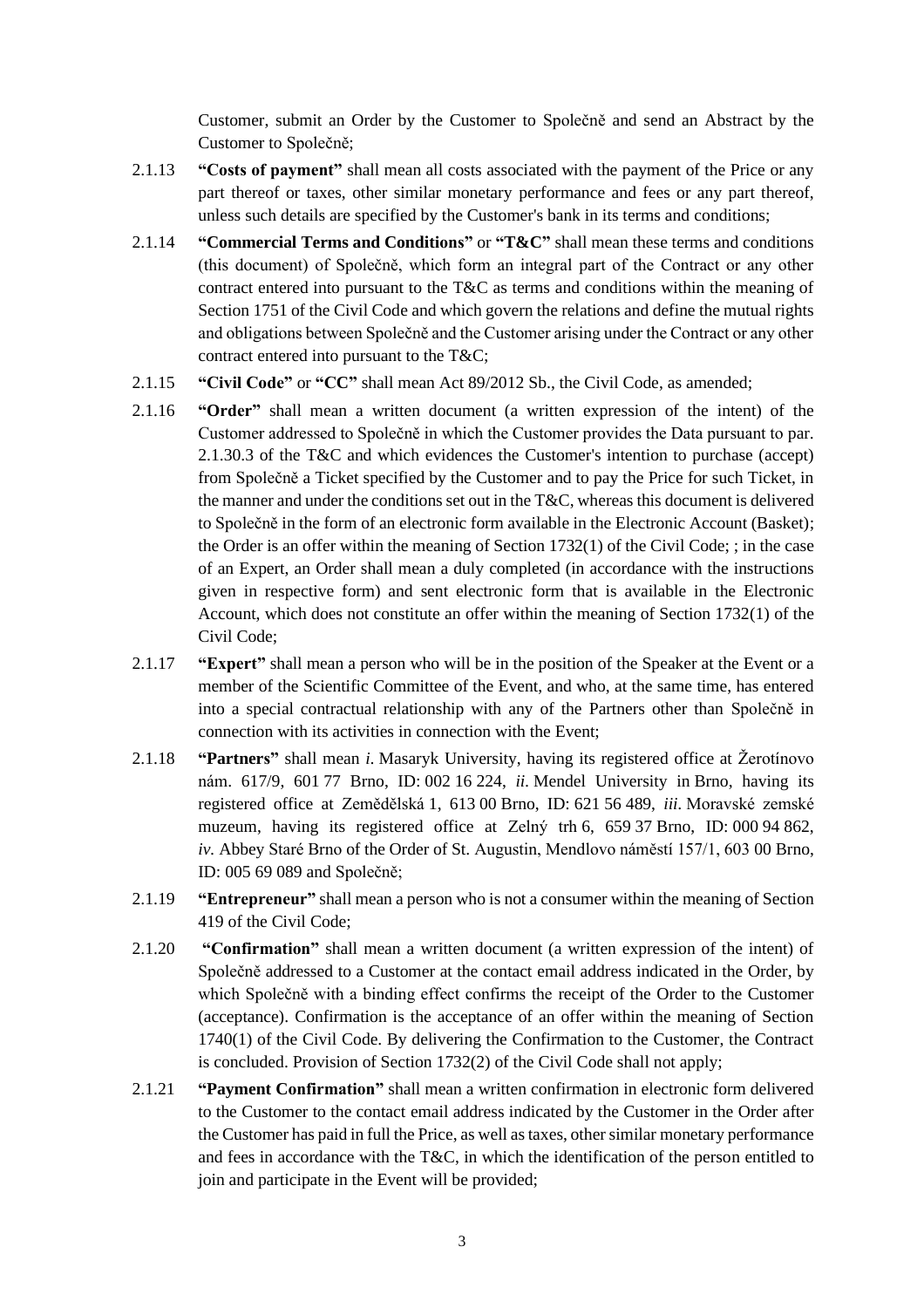- 2.1.22 **"Operator"** shall mean GLOBAL SERVICES & ASSISTANCE, s.r.o., having its registered office at Jesenice, Nákupní 1127, 252 42 Jesenice u Prahy, ID: 242 05 737;
- 2.1.23 **"Registration"** shall mean filling in and sending mandatory registration details in an Online shop (on the gReception Website) by pressing the *'Registrovat'* box to set up an Electronic Account and to obtain a Customer Authorisation so that Společně can send information and documents related to the Event to the Customer by electronic means (email in particular);
- 2.1.24 **"Contract"** shall mean a contract concluded between the Parties under the T&C and in accordance with the T&C, the subject matter of which is to provide the service consisting of the use of time and acquisition of information related to the topic of the Event on the date of the Event, as further described on the Website, in the form of enabling eligible Ticket holders to participate in the Event for a defined Price, all subject to the conditions set out in the Event guidelines published by Společně or sent by Společně to the Customer and by these T&C, whereas the Customer shall be bound by the Contract to Pay the Price for the Ticket as well as taxes, other similar monetary performance and fees in accordance with T&C;
- 2.1.25 **"Společně"** shall mean public benefit company called Společně, o.p.s., having its registered office at Mendlovo náměstí 1a, 603 00 Brno - Staré Brno, ID: 269 76 307, registered in the Register of Public Benefit Companies maintained by the Regional Court in Brno, Section O, Insert 266;

#### Contact details of Společně:

Email address: info@spolecne.info,

Phone number: + 420 511 110 573,

the address for the delivery of written documents through the postal service operator corresponds to the registered office of Společně;

- 2.1.26 **"Consumer"** shall mean a consumer within the meaning of Section 419 of the Civil Code;
- 2.1.27 **"Parties"** shall jointly mean Customer and Společně; **"Party"** shall mean each of them separately;
- 2.1.28 **"gReception Website"** shall mean the websites at the following address: https://app.greception.com/form-login-window/1c52dc4b/ and https://app.greception.com/form-login-window/312b3c05/ operated by the Operator;
- 2.1.29 **"Account"** shall mean:
	- 2.1.29.1 in the case of non-cash payment by a payment card a bank account of the Operator No. 303688201/0300 maintained by Československá obchodní banka, a.s., IBAN: CZ20 0300 0000 0003 0368 8201 and
	- 2.1.29.2 in the case of non-cash bank transfer a bank account of Společně No. 292313630/0300, maintained by Československá obchodní banka, a.s., Radlická 333/150, 150 57 Praha 5, IBAN: CZ88 0300 0000 0002 9231 3630
- 2.1.30 **"Data"** shall mean the following personal details:
	- 2.1.30.1 in the case of Registration: username (contact email address for forwarding written documents) and a password to the Electronic Account of the Establisher of Electronic Account (Customer);
	- 2.1.30.2 in the case of Electronic Account (the details are provided by the Customer on a voluntary basis): academic title or academic titles, business company or name or first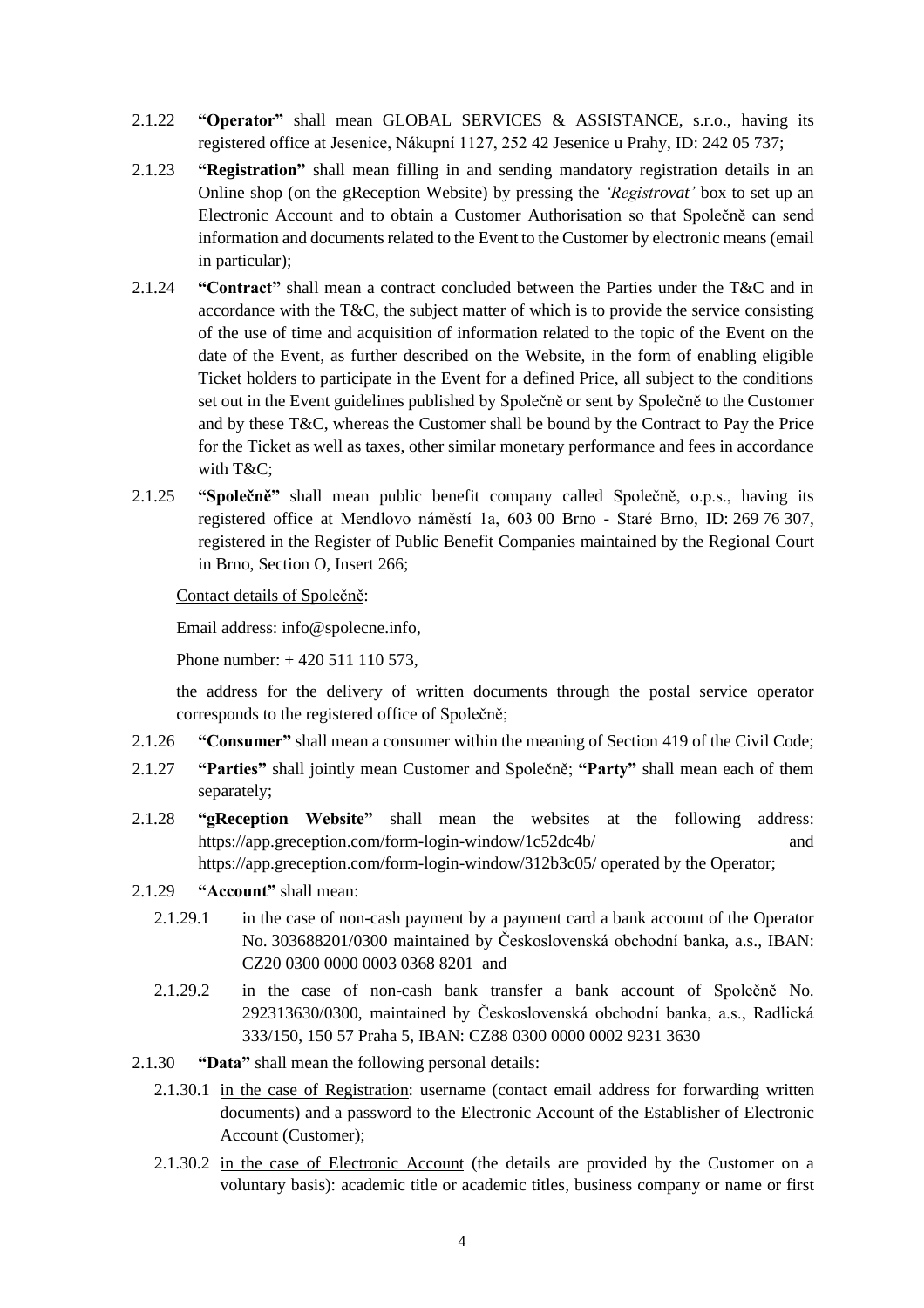names and surnames of natural person, contact email address for forwarding written documents, affiliation with the institution (i.e. the institution where the natural person works or cooperates), including the department of such institution (department, branch, etc.), town and country where they are located, and invoicing details if different from those already provided consisting of: business name or legal entity name or academic title, first name or first names and surnames of natural persons, registered office or address of residence (including country), ID number (or other similar identification), VAT number, telephone number, email address of the Customer (this address is not considered to be a contact address within the meaning of these T&C);

- 2.1.30.3 in the case of sending Order (the details are mandatory): academic title or academic titles, business company or name or first names and surnames of natural person (Event participant or Expert), including indication whether he or she is a participant in the Event or an Expert, its contact email address for forwarding written documents (this email address is considered to be the contact email address of the Customer), affiliation with the institution (i.e. the institution where the natural person works or cooperates), including the department of such institution (department, branch, etc.) and invoicing details (the Expert does not provide invoicing details) if they differ from those already provided, to the extent of: business name or legal person's name or academic title, the natural person's name or forenames and surnames, registered office or residence address (including country), ID number (or other similar detail), VAT number, telephone number, email address (this email address is not considered to be a contact email address within the meaning of T&C);
- 2.1.30.4 in the case of Abstract:
	- a) for a Customer: academic title or academic titles, business company or name or first names and surnames, contact email address for forwarding written documents, affiliation with the institution (i.e. the institution where the natural person works or cooperates), including the department of such institution (department, branch, etc.), town and country where it is located;
	- b) for authors of Abstracts: academic title or academic titles, name or first names and surnames, affiliation with the institution or institutions (i.e. the institution where the natural person works or cooperates), including the department of such institution or institutions (department, branch, etc.), town and country where they are located, and an indication of which, if any, Abstract co-authors present the Abstract and the contact email address of such co-author or author;
- 2.1.30.5 personal details of the persons being on the premises of the Event and acquired as a part of photographic, audio, video or audio-video recording on the premises of the Event of Společně or by a person authorised by Společně within the course of Event duration;
- 2.1.31 **"Ticket"** shall mean:
	- 2.1.31.1 permission for one (1) person to enter and participate in the Event and Accompanying Programme (basic entrance fee or student entrance fee);
	- 2.1.31.2 permission for one (1) person to enter and participate in the Event and Accompanying Programme and permission for the entry and participation of at least one (1) other person exclusively in the Accompanying Programme (basic entrance fee and entrance fee for Accompanying Programme or student entrance fee and entrance fee for Accompanying Programme) or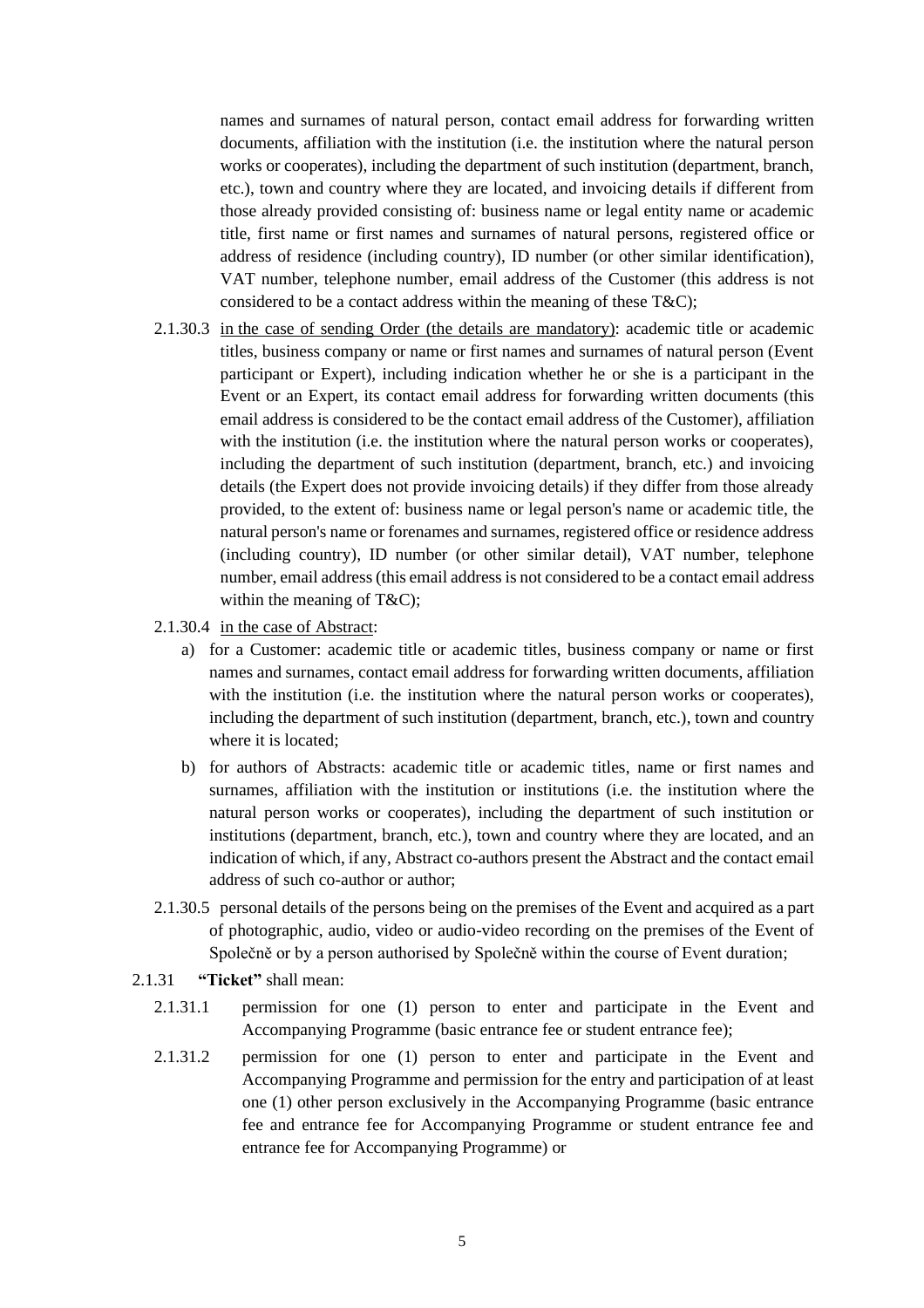2.1.31.3 permission for one (1) person to enter and participate in the Accompanying Programme (entrance fee for Accompanying Programme);

whereas each of these permissions shall be evidenced in a Payment Confirmation;

## 2.1.32 **"Customer"** shall mean:

- 2.1.32.1 in connection with the visit of the Website or gReception Website a user (visitor) of such websites;
- 2.1.32.2 in connection with Registration an establisher of the Electronic Account, which is always exclusively a natural person;
- 2.1.32.3 in connection with the Electronic Account an establisher of the Electronic Account, which is always exclusively a natural person;
- 2.1.32.4 in connection with the Order or Contract:
	- a) an establisher of Electronic Account if the establisher of the Electronic Account acts in Order as a person purchasing the Ticket or the Expert or if this is the Data referred to in par. 2.1.30.3 of the T&C, or
	- b) a person other than the establisher of the Electronic Account, for whom the establisher of the Electronic Account is merely legally acting when that person acts in the Order as the person purchasing the Ticket (i.e. the person mentioned in the invoicing data), and
- 2.1.32.5 in connection with the Abstract a person (natural person), who acts as the sender (submitter) of an Abstract in respective electronic form that is designed for forwarding Abstracts.
- 2.2 Unless the Terms and Conditions provide otherwise or unless the context clearly indicates otherwise, the capitalized terms written in the Terms and Conditions in the plural shall have the same meaning in the singular and vice versa.
- 2.3 The headings of the individual parts of the T&C are given for clarity of the text only and do not have a normative meaning. The text of the headings is not taken into account when interpreting the T&C.
- 2.4 Where references are made in the T&C to legislation or to specific provisions thereof, this shall be understood to mean the legislation in force and in effect on the effective date of entry into force of the T&C, including subsequent amendments and new provisions which will achieve, to the greatest extent possible, the intention pursued by the provision of the T&C which refers to the relevant provision of legislation.

# **3. GENERAL TERMS AND CONDITIONS OF THE EVENT AND SALE**

- 3.1 The Event takes place on (on days): **20 July 2022 to 23 July 2022**.
- 3.2 The venue of the Event is primarily the premises of the Hotel at Lidická 702/23, 602 00 Brno, the Czech Republic and especially in connection with the Accompanying Programme the premises of the Abbey Old Brno of the Order of St. Augustine at Mendlovo náměstí 157/1, 603 00 Brno.
- 3.3 If, after the effective date of the T&C, such an extraordinary event occurs, which has arisen independently of the will of Společně (in particular, but not exclusively as a result of the COVID-19 coronavirus pandemic), Společně shall be entitled to change the venue of the Event so that the Event shall take place online. The Customer shall be informed of such change of the venue of the Event via the Customer's email address provided in the Order or via the Website without undue delay after the occurrence of the event giving rise to such change, but no later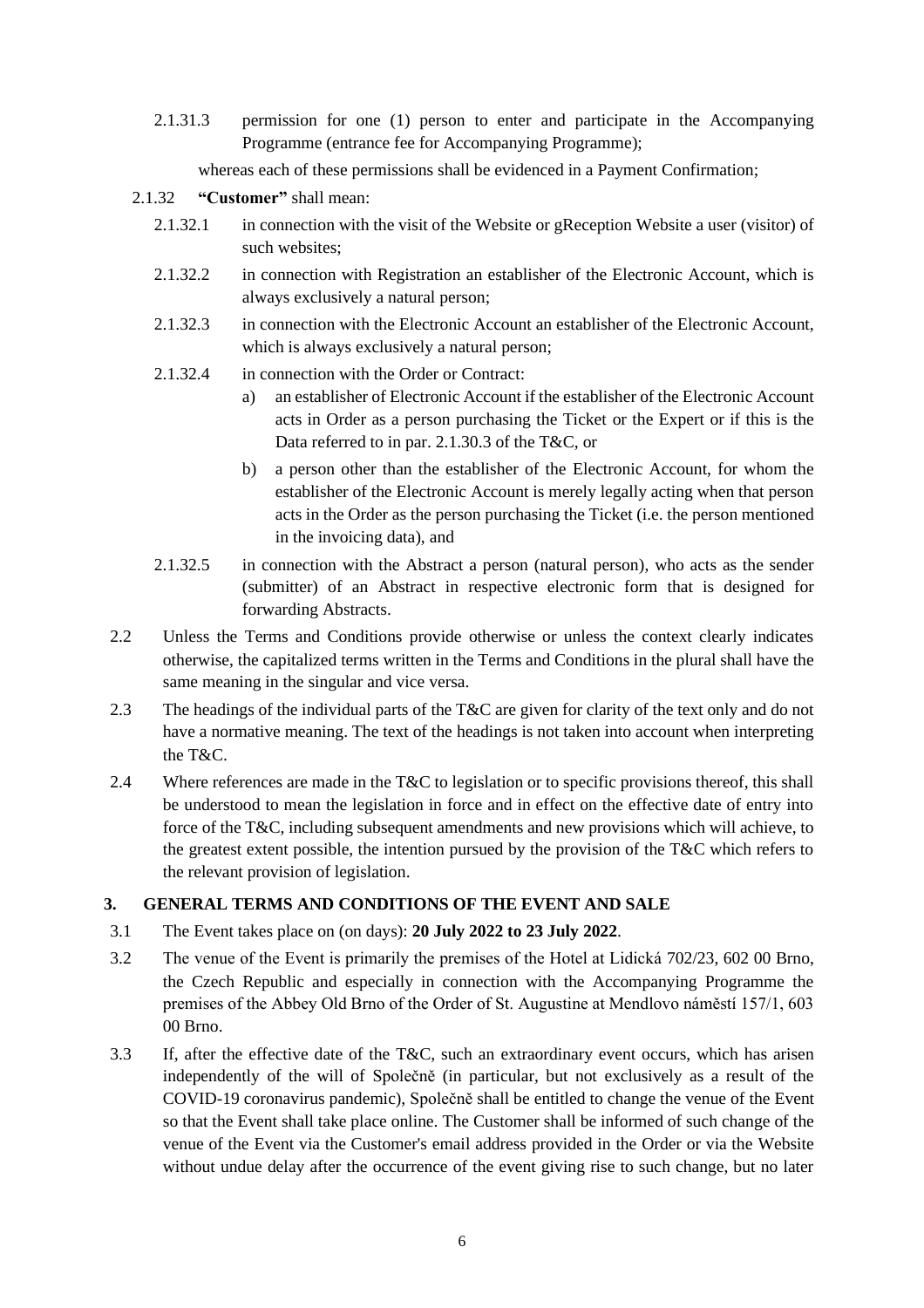than on **30 June 2022**. Along with the delivery of information about the change of the venue of the Event Společně shall inform the Customer about the detailed conditions of the Event. Participation in the online Event shall only be possible through a web browser, with the latest versions of Chrome, Edge and Firefox on Windows, OS X and Linux to be supported. Participation in the online Event shall not be possible (not supported) on mobile devices (mobile phone, tablet). The Customer acknowledges that the extraordinary event referred to in the first sentence of this par. 3.3 of the T&C may constitute an obstacle pursuant to Section 2913(2) of the Civil Code. In the case of use of this provision referred to in the first sentence of this par. 3.3 of the T&C Společně shall neither reimburse Customers for any costs in any way related to the change of the venue of the Event (including those costs incurred prior to the announcement of the change of the venue of the Event) nor reimburse the Prize or related payments.

- 3.4 Official language of the Event is English.
- 3.5 For the purposes of the T&C the Seller shall mean Společně.
- 3.6 In the Contracts relating to the T&C Společně shall act as the seller of the Tickets and organiser of the Event.
- 3.7 The Customer enters into a legal relationship with Společně through the Online Shop, in particular either as a person requesting to be sent information and documents related to the Event or as a person purchasing the Ticket. The Customer enters into the relationship with Společně as the entity selling the Tickets and organizing the Event by Registering.

# **4. PERSONAL DATA, THEIR PROTECTION AND THE RIGHTS OF THE SUBJECT OF PERSONAL DATA**

- 4.1 This Article 4. of the T&C shall apply only to the Customer who is a natural person and shall also be used for natural persons (associates and employees) of the Customer who is a natural or legal person.
- 4.2 The Data are understood to be personal data. The protection of the Data is governed in particular by the GDPR, Act 101/2000 Sb., on the Protection of Personal Data, as amended, and the T&C.
- 4.3 The Customer acknowledges that prior to accessing the Website or the gReception Website, it will be asked to consent to the storage and use of the information (cookies) by Společně or by the Operator in order to improve the services, selection of advertisements and statistical analyses through the use of the website in question, including storing of Customer's secure search settings, tracking the number of visitors to the Website and protecting Customer's data.
- 4.4 Each Customer acknowledges that:
	- 4.4.1 from the moment of completing the Registration, the Data referred to in par. 2.1.30.1 of the T&C will be processed,
	- 4.4.2 from the moment of entering (storing) the Data in the Electronic Account, the Data referred to in par. 2.1.30.2 of the T&C will be processed,
	- 4.4.3 from the moment of sending the Order, the Data referred to in par. 2.1.30.3 of the T&C will be processed,
	- 4.4.4 from the moment of making any changes in the Data specified in the Electronic Account or provided pursuant to par. 7.3 of the T&C, such changes to the Data will also be processed,
	- 4.4.5 from the moment of sending off the Abstract, the Data referred to in par. 2.1.30.4 of the T&C will be processed and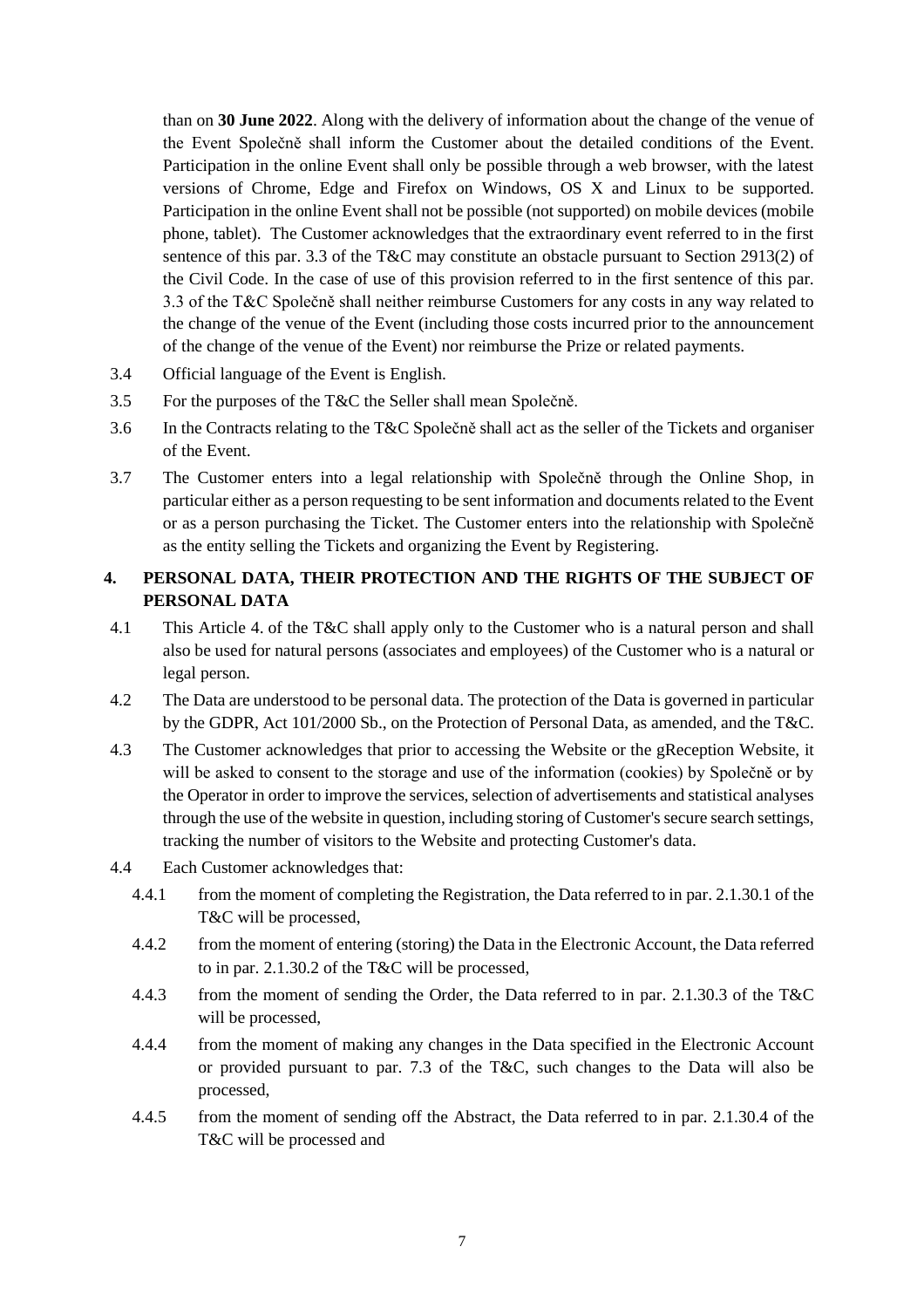- 4.4.6 from the moment of a photographic, audio, video or audio-video recording is made on the premises of the Event by Společně or by a person authorised by Společně during the Event, the Data pursuant to par. 2.1.30.5 of the T&C will be processed.
- 4.5 The Data Manager is Společně. Společně shall not have any commissioners for Personal data Protection.
- 4.6 Společně acquires the Data:
	- 4.6.1 directly from the Data subjects or Customers-Registration, Order, Abstract form, procedure pursuant to par. 5.5 of the T&C and par. 7.3 of the T&C,
	- 4.6.2 otherwise-through photographic, audio, video or audio-video recording on the premises of the Event by Společně or by a person authorised by Společně during the Event.
- 4.7 Processing of the Data is carried out by Společně as well as by the following Data processors:
	- 4.7.1 provider of operating system: Microsoft,
	- 4.7.2 providers of information system maintenance and protection of Společně,
	- 4.7.3 providers of processing software, services and applications, which are:
		- 4.7.3.1 operator,
		- 4.7.3.2 Solitea, a.s., having its registered office at Drobného 555/49, Ponava, 602 00 Brno, ID: 015 72 377 (iDoklad),
	- 4.7.4 a person authorised by Společně to make photographic, audio, video or audio-video recordings on the premises of the Event and during the Event.

At Customer's request Společně shall provide to the Customer an up-to-date list of Data processors.

- 4.8 Recipients of the Data may be:
	- 4.8.1 employees and associates of Společně;
	- 4.8.2 partners and their employees and associates;
	- 4.8.3 public authorities (in particular courts, public administration);
	- 4.8.4 accountant of Společně;
	- 4.8.5 tax advisor of Společně;
	- 4.8.6 lawyer of Společně.

At Customer's request Společně shall provide to the Customer an up-to-date list of Data recipients.

- 4.9 Personal Data will not be transferred outside the European Union.
- 4.10 Legal basis for processing:
	- 4.10.1 of the Data pursuant to par. 2.1.30.1 of the T&C:
		- 4.10.1.1 the processing is necessary for the performance of a contract to which the Data subject is a party or for the performance of pre-contractual measures taken at the request of the Data subject pursuant to Article 6(1)(b) of the GDPR,
	- 4.10.2 of the Data pursuant to par. 2.1.30.2 of the T&C:
		- 4.10.2.1 the processing is necessary for the performance of a contract to which the subject of the Data is a party or for the performance of pre-contractual measures taken at the request of the Data subject pursuant to Article 6(1)(b) of the GDPR,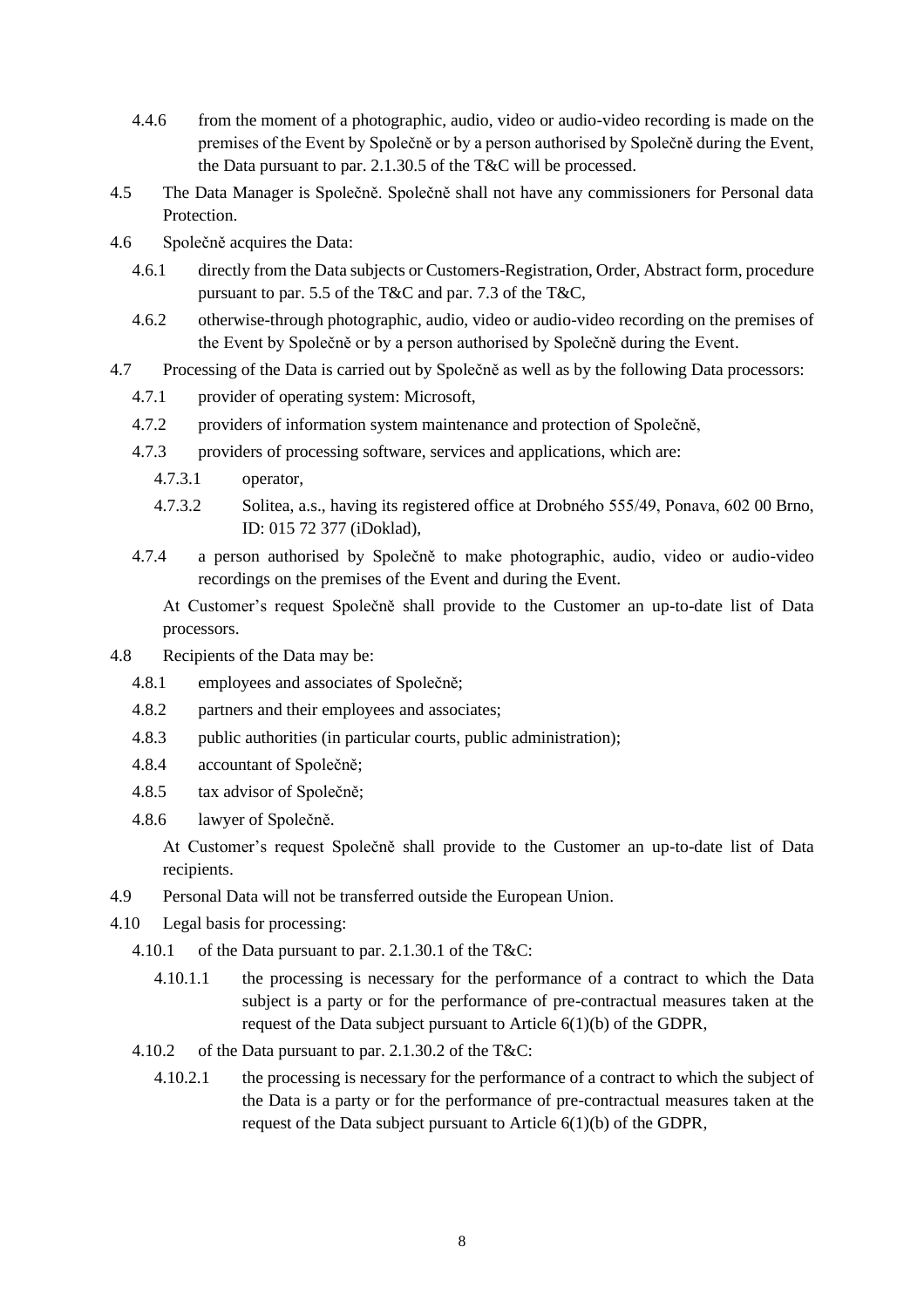- 4.10.3 of the Data pursuant to par. 2.1.30.3 of the T&C:
	- 4.10.3.1 the processing is necessary for the performance of a contract to which the Data subject is a party or for the performance of pre-contractual measures taken at the request of the Data subject pursuant to Article 6(1)(b) of the GDPR,
	- 4.10.3.2 the processing is necessary for the purposes of legitimate interests of Společně pursuant to Article 6(1)(f) of the GDPR,
	- 4.10.3.3 consent of the subject of the respective Data with its processing for the purposes referred to in par. 4.11.4 and 4.11.5 of the T&C pursuant to Article  $6(1)(a)$  of the GDPR, where such consent has been given,
	- 4.10.3.4 consent of the Expert with the processing of his Data to the requested extent (par. 2.1.30.3 of the T&C) for the purposes of holding (proper implementation) of the Event,
- 4.10.4 of the Data pursuant to par. 2.1.30.4 of the T&C:
	- 4.10.4.1 the processing is necessary for the performance of a contract to which the Data subject is a party or for the performance of pre-contractual measures taken at the request of the Data subject pursuant to Article 6(1)(b) of the GDPR,
	- 4.10.4.2 the processing is necessary for the purposes of legitimate interests of Společně pursuant to Article 6(1)(f) of the GDPR,
	- 4.10.4.3 the legal licence pursuant to Section 17 of Act 110/2019 Sb. on the Processing of Personal Data (to the applicable extent) for the purposes referred to in par. 4.11.6 of the T&C (to the extent permitted by general binding legislation),
- 4.10.5 of the Data pursuant to par. 2.1.30.5 of the T&C:
	- 4.10.5.1 the legal licence, in particular pursuant to Section 89 of the Civil Code and Section 17 of Act 110/2019 Sb., on the Processing of Personal Data (to the applicable extent) for the purposes referred to in par. 4.11.8 of the T&C (to the extent permitted by general binding legislation),
	- 4.10.5.2 consent of the subject of the respective Data with its processing for the purposes referred to in par. 4.11.8 of the T&C pursuant to Article  $6(1)(a)$  of the GDPR, where such consent has been given (to the extent that par. 4.10.5.1 of the T&C does not apply).
- 4.11 Personal data are processed for the purposes of:
	- 4.11.1 activities of Společně consisting of sending information and documents directly or indirectly related to the Event, including information on accommodation options, information provided by the Partners about their activities and events organised by the Partners, as far as the Data referred to in par. 2.1.30.1 of the T&C are concerned: contact email address,
	- 4.11.2 the maintenance and administration of the database on Electronic Accounts, Orders, Experts and Abstracts, Event organisation, negotiation and conclusion of the Contract and performance of contractual obligations arising from any contract concluded pursuant to the T&C (including the Contract), as far as the Data referred to in par. 2.1.30.1 to 2.1.30.4 of the T&C are concerned,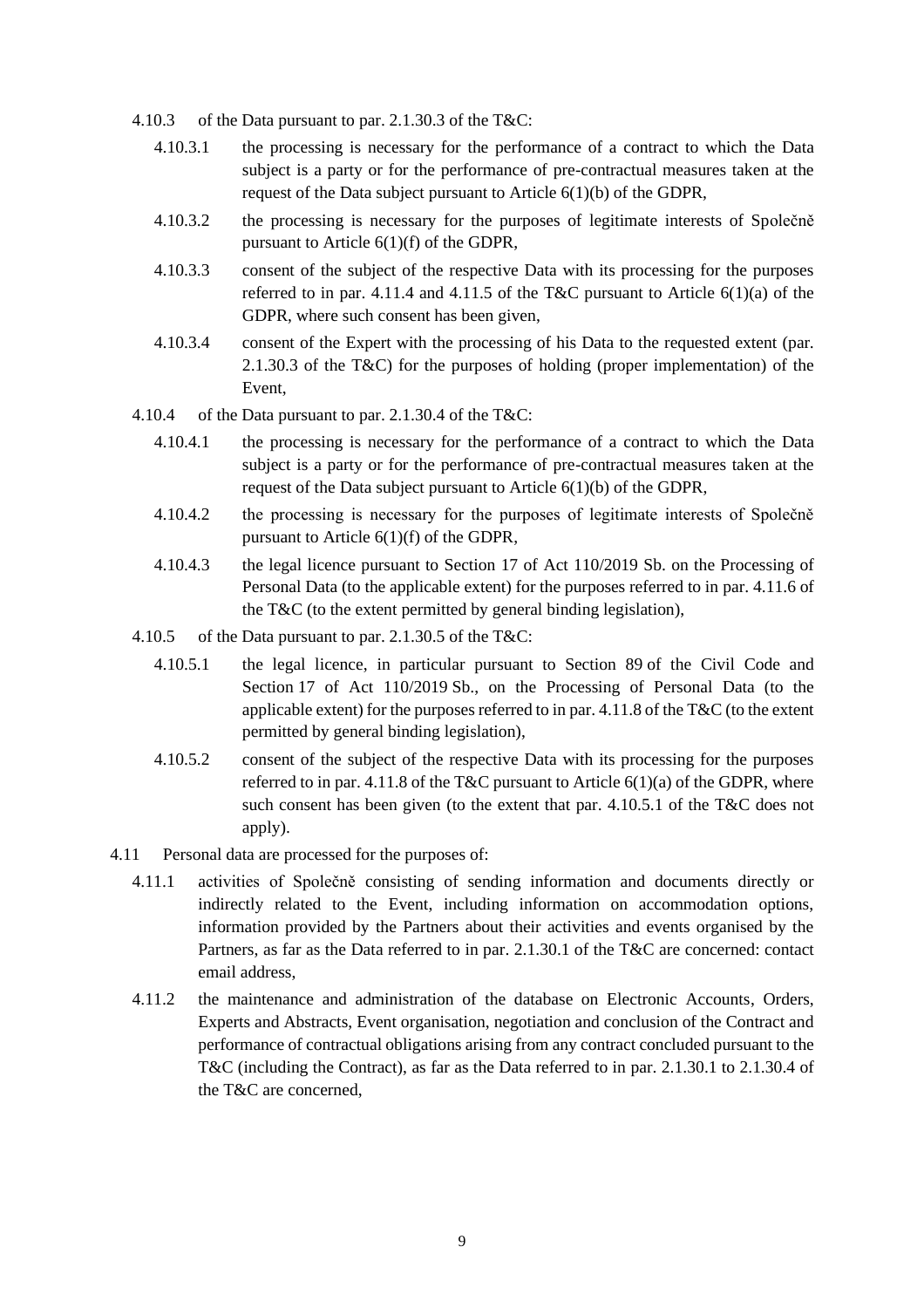- 4.11.3 Protection of rights and rightfully protected interests of Společně if the Data is:
	- 4.11.3.1 to the necessary extent to keep records of the income and expenditure of Společně, payments received by Společně and management under tax and accounting legislation and
	- 4.11.3.2 to the necessary extent for the effective protection of other economic interests of Společně, in particular protection/defence against alleged claims for damages caused to Společně,
- 4.11.4 sending information related to services and activities of Společně or Partners unrelated to the Event, including information about activities of Společně or Partners or events organised or co-organised by Společně or Partners, if this is a Customer's contact email address,
- 4.11.5 offering business and services of Společně, direct marketing, Customer satisfaction surveys relating to provided services, conducting business and services surveys, conducting other marketing, advertising and research activities (purposes), creating a customer database and keeping statistics, as far as the Data referred to in par. 2.1.30.3 of the T&C is concerned, to the extent of: academic title or academic titles, business company or name or first names and surnames of a natural person (participant in the Event), contact email address for sending written documents (participant in the Event),
- 4.11.6 creation and presentation and promotion of the Event or Event outcomes (including but not limited to proceedings or brochures), including their publication on the website of the Event, Společně or Partners or on other public platforms designed for communication with the general public or professionals, as far as Data referred to in par. 2.1.30.4 of the T&C are concerned,
- 4.11.7 the fulfilment of the terms and conditions of public subsidy programmes agreed in connection with the Event by which Společně or Partners are bound, as far as the Data referred to in par. 2.1.30.3 of the T&C or par. 2.1.30.4 of the T&C are concerned,
- 4.11.8 acquisition of photographic, audio, video or audio-video recordings of a part or entire Event on the premises of the Event in order to promote Společně, Partners or Event, including its publication on the website of the Event, Společně or Partners, or on other public platforms designed for communication with the general public or professionals, as far as the Data referred to in par. 2.1.30.5 of the T&C are concerned.
- 4.12 Personal data will be processed in electronic form in an automated manner and in paper form in a non-automated manner.
- 4.13 Společně stores (processes) personal data on a legal basis for processing pursuant to:
	- 4.13.1 par. 4.10.1.1 of the T&C and par. 4.10.2.1 of the T&C for the period of 5 (five) years from the final day of the Event or for the period of duration of Electronic Account of the Customer, whichever comes later,
	- 4.13.2 par. 4.10.3.3 of the T&C, par. 4.10.3.4 of the T&C and par. 4.10.5.2 of the T&C for the period for which the consent is given, or until the Data subject withdraws its consent,
	- 4.13.3 par. 4.10.3.1 of the T&C, par. 4.10.3.2 of the T&C, par. 4.10.4.1 of the T&C, par. 4.10.4.2 of the T&C for the period of 5 (five) years from the final day of the Event or for the period of duration of Electronic Account of the Customer, whichever comes later; however, in the event that judicial, administrative or other proceedings are commenced and are pending in which the rights or obligations of Společně to the Customer are at issue, processing shall not cease prior to the final conclusion of such proceedings,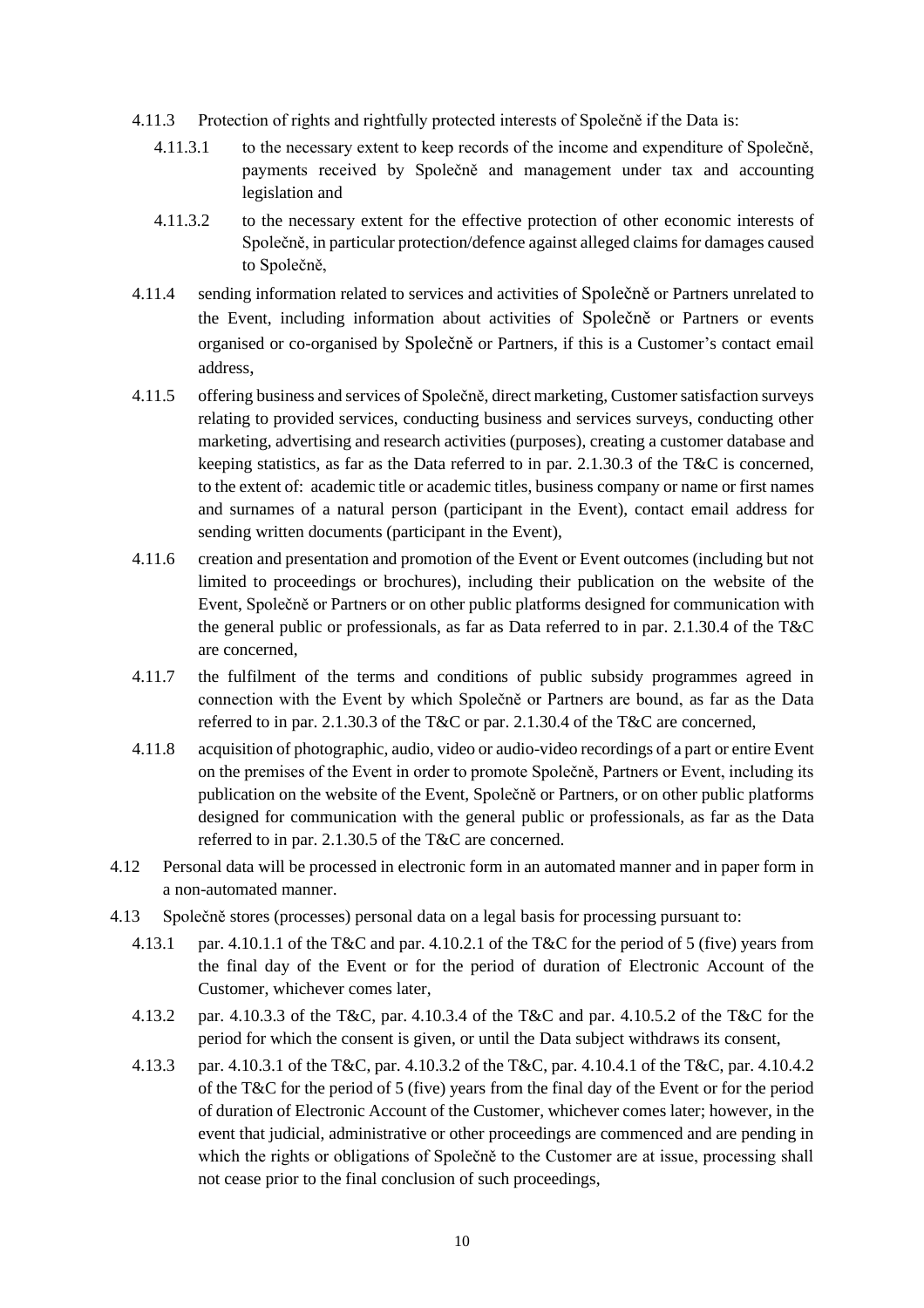- 4.13.4 par. 4.10.4.3 of the T&C and par. 4.10.5.1 of the T&C for the period of 10 (ten) years from the final day of the Event.
- 4.14 Upon expiration of the period for retention (processing) of the Data and/or if the reasons for retention (processing) of the Data have ceased to exist, the Data shall be immediately destroyed (erased) by Společně.
- 4.15 The expiration of the retention (processing) period for the Data for a specific legal basis for processing shall not affect the lawfulness of the continued processing of such Data if such Data are also processed on the basis of another legal basis for processing which continues after the expiration of the period in question.
- 4.16 Where Společně processes the Data solely on the basis of the prior consent of the Data subject, it is at the sole discretion of such Data subject whether or not to provide, or to restrict or withhold consent to the extent proposed by Společně. The Data subject may withdraw, amend or modify the scope of the consent already provided. If the Data subject withdraws its consent, this shall not affect the lawfulness of the processing based on the consent given prior to the withdrawal. The extent of the consent given shall be binding for Společně.
- 4.17 Any person about whom Společně processes its personal data in connection with the T&C or the Contract shall have the right to request, in particular:
	- 4.17.1 confirmation of whether Společně processes its personal data,
	- 4.17.2 what personal data is processed by Společně, for what purpose, and for how long,
	- 4.17.3 to whom the personal data are disclosed or transferred, which persons process personal data for Společně,
	- 4.17.4 provision of a copy of the personal data processed by Společně,
	- 4.17.5 remedy, if it is found that its personal data that are processed by Společně are inaccurate or otherwise not factually accurate,
	- 4.17.6 deletion of its personal data processed by Společně, and Společně is then obligated to delete them without undue delay, if:
		- 4.17.6.1 personal data are no longer needed for the purposes for which they were collected or otherwise processed,
		- 4.17.6.2 the subject of personal data withdraws the consent on the basis of which the data was processed pursuant to Article  $6(1)(a)$  of the GDPR and there is no further legal basis for the processing,
		- 4.17.6.3 the subject of personal data objects to the processing pursuant to Article 21(1) of the GDPR and there are no overriding legitimate grounds for the processing or the subject of personal data objects to the processing pursuant to Article 21(2) of the GDPR,
		- 4.17.6.4 the personal data have been unlawfully processed,
		- 4.17.6.5 the personal data must be deleted in order to comply with a legal obligation under the law of the European Union or its Member State applicable to Společně;

however, the applicant shall not have the right to request the deletion of personal data which are processed to the extent necessary for the establishment, exercise or defence of legal claims of Společně,

- 4.17.7 limitation of processing of its personal data, if:
	- 4.17.7.1 it disputes the accuracy of personal data, for such time as is necessary to enable Společně to verify the accuracy of the personal data,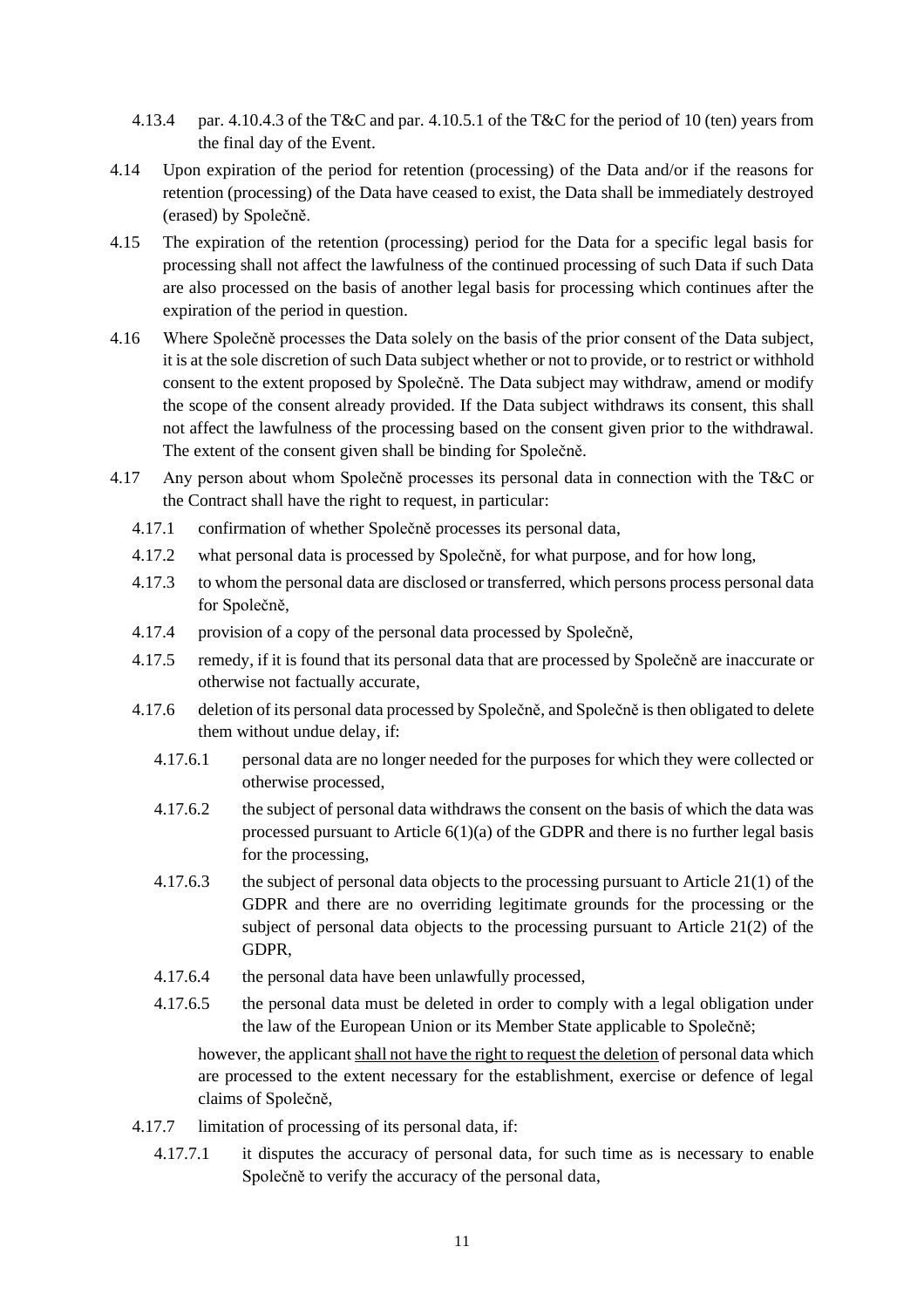- 4.17.7.2 the processing is unlawful, and the subject of personal data refuses to delete the personal data and instead requests a restriction on its use,
- 4.17.7.3 Společně no longer needs the personal data for the purposes of the processing, but the subject of personal data requires it for the establishment, exercise or defence of legal claims,
- 4.17.7.4 the subject of personal data has objected to the processing in accordance with Article 21(1) of the GDPR, until it is verified that the legitimate grounds of Společně outweigh the legitimate grounds of the subject of personal data,
- 4.17.7.5 the provision of personal data for the purpose of transferring it to another data administrator, where the personal data is personal data of the applicant whose processing is based on the consent pursuant to Article 6(1)(a) of the GDPR or on a contract pursuant to Article 6(1)(b) of the GDPR.
- 4.18 The subject of personal data shall have the right to object, on grounds relating to its particular situation, at any time to processing of personal data concerning the subject on the grounds of Article 6(1)(f) of the GDPR, including profiling based on these provisions. Společně shall no longer process the personal data unless it demonstrates compelling legitimate grounds for the processing that outweigh the interests or rights and freedoms of the subject of personal data, or for the establishment, exercise or defence of legal claims.
- 4.19 The subject of personal data may also, in the event that the subject is unable to exercise its rights in any other way, contact or lodge a complaint with the supervisory authority, which is the Office for Personal Data Protection, having its registered office at pplk. Sochora 27, 170 00 Praha 7.

## **5. REGISTRATION AND THE RIGHT TO SEND INFORMATION**

- 5.1 Each Customer is obligated to familiarize himself with the T&C and the Operator's General Terms and Conditions available on the gReception Website prior to Registration.
- 5.2 The purpose of the Registration is to obtain Customer's authorization for Společně to send to the Customer information and documents directly or indirectly related to the Event by electronic means (email), including information on accommodation options, information provided by the Partners about their activities and events organised by the Partners. Therefore, as a part of the Registration, the Customer must consent to the use of its email address by Společně for the purpose of sending information and documents related to the Event by electronic means (email). This consent is given within the Registration by ticking the box *"consent with sending the information and documents".*
- 5.3 Sending the Order will fulfil Section 7(3) of Act 480/2004 Sb., on Certain Information Society Services and on Amendments to Certain Acts (Act on Certain Information Society Services), as amended, and therefore Společně shall be entitled to use the Customer's contact email address for the purpose of disseminating commercial communications concerning the Event and other similar products or services of Společně. The Customer shall always have the option to revoke the authorisation of Společně under the previous sentence in a simple manner, when each individual data message is sent by Společně or by sending such revocation to the Email address.
- 5.4 The following procedure applies to the Registration:
	- 5.4.1 the Website contains a link to the gReception Website, on which there is an electronic application form designed for the Registration. The Customer will enter its email address, which will be used as a username and will also serve as a contact email address for sending written documents in connection with the Event. After sending the e-form, the Customer will receive a confirmation of the Registration request made to the email address provided,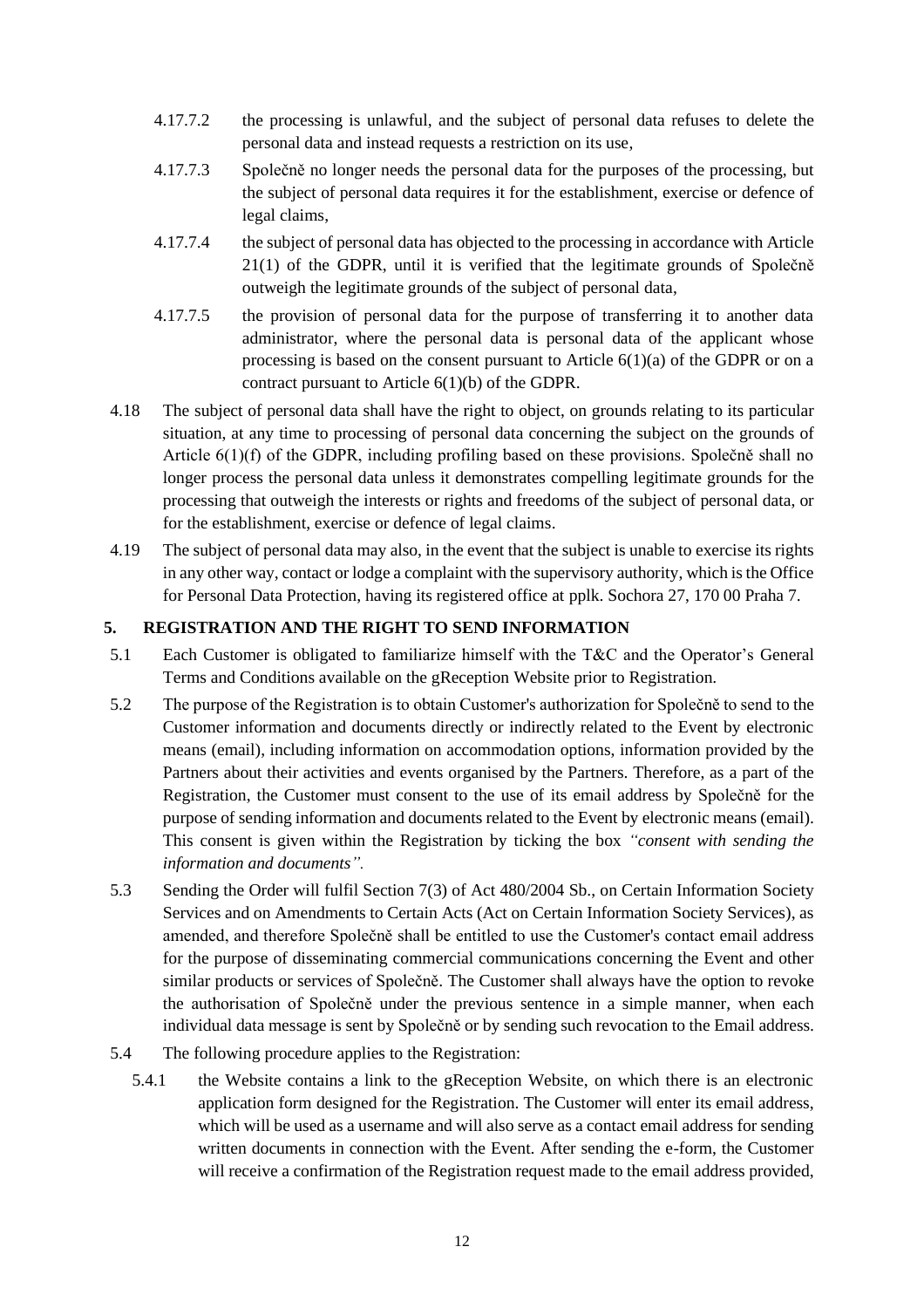with a link to the gReception Website, where the Customer will be asked to confirm the provided email address and create a login password. After the login password has been created, an Electronic Account will be set up for the Customer.

- 5.4.2 the Customer will enter all mandatory registration data truthfully, completely and correctly during Registration. Mandatory registration data is the Data as specified in par. 2.1.30.1 of the T&C.
- 5.5 The Customer undertakes to inform Společně within 5 (five) working days of a change in the Customer's mandatory registration data by updating it in the Electronic Account.
- 5.6 The Customer may store (enter) the Data pursuant to par. 2.1.30.2 of the T&C in the Electronic Account. The Customer acknowledges that the full use of the Electronic Account by the Customer will be made available by Společně in stages (in particular the Basket). In addition, the Customer takes into account that the operator of the gReception Website is the Operator and that the Customer must comply with the rules set by the Operator in relation to the use of the gReception Website.
- 5.7 The Customer is responsible for the protection and quality of the password of the Electronic Account. The Electronic Account may be cancelled at any time by the Customer.
- 5.8 If the Customer suspects that its Electronic Account password has been or is being used in an unauthorised manner, it must immediately notify Společně in writing, e.g. via Email address.

## **6. TICKETS**

- 6.1 Tickets offered by Společně for sale are listed in the Online Shop. The offer to sell a Ticket is valid for as long as it is available in the Online Shop.
- 6.2 By submitting a Payment Confirmation upon entering the venue of the Event, its authorised holder expresses its agreement to the operational rules of the Event and commits to respect the guidelines of Společně.

## **7. ORDER**

- 7.1 The Customer is entitled to order the Tickets via the Electronic Account.
- 7.2 The Order (order form) shall contain:
	- 7.2.1 Data pursuant to par. 2.1.30.3 of the T&C,
	- 7.2.2 type of Ticket,
	- 7.2.3 Price indicating all taxes, other similar monetary performance and fees, in EUR,
	- 7.2.4 method of payment of the Price and related costs.

In the case of Expert, the Order does not contain the data referred to in par. 7.2.2 to par. 7.2.4 of the T&C.

- 7.3 The Customer undertakes to notify Společně, within 5 (five) working days from the change of the Data pursuant to par. 2.1.30.3 T&C, of the change to the Data pursuant to par. 2.1.30.3 by means of a notification of the change to such Data sent to the Email address.
- 7.4 The Customer is obligated to familiarize itself with the following before sending the Order:
	- 7.4.1 the Price, including all taxes, other similar monetary performance and fees, which are listed in the Online Shop,
	- 7.4.2 the methods of payment of the Price and other charges specified on the Website,
	- 7.4.3 the rules of the Event holding available on the Website.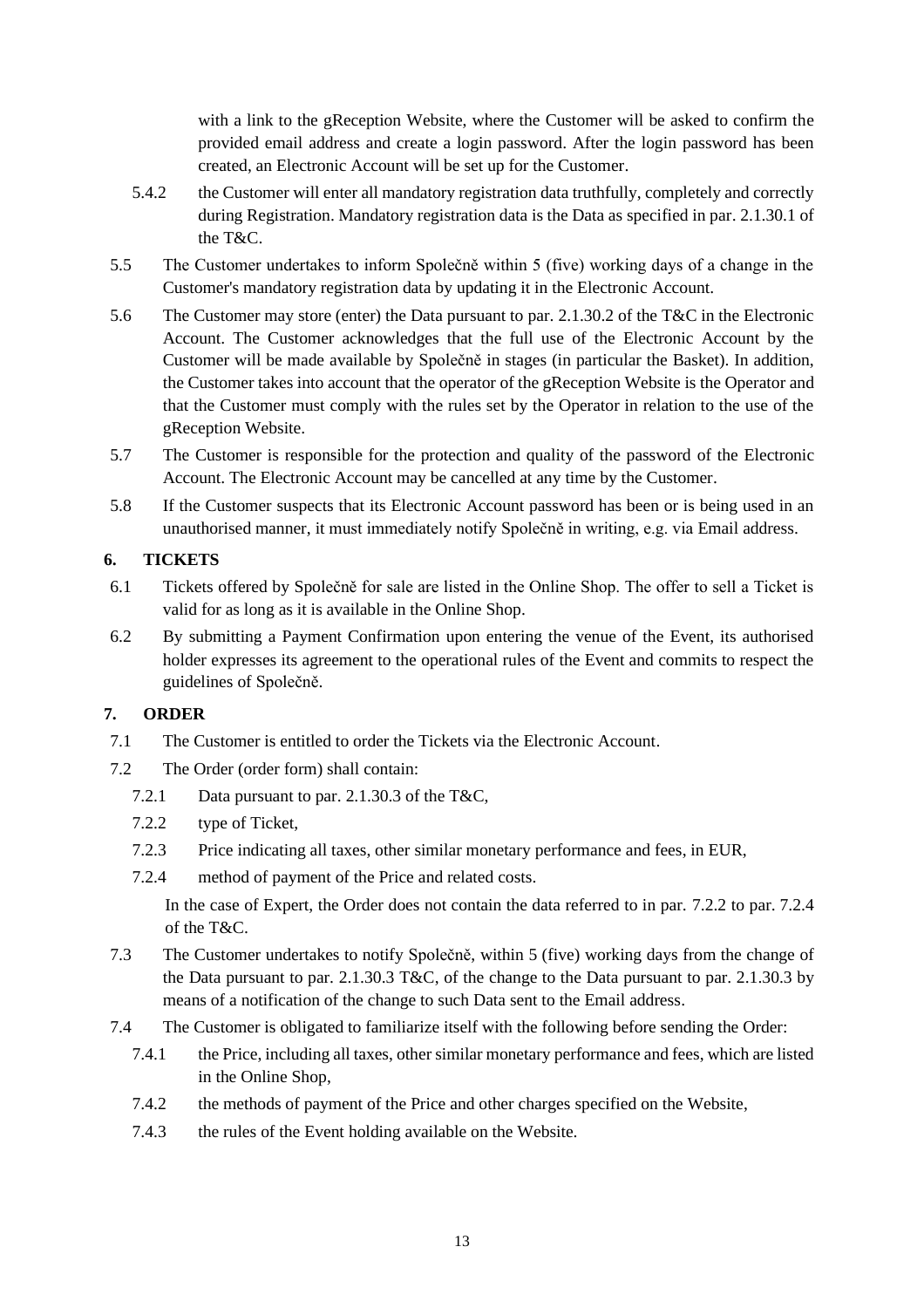- 7.5 Prior submitting the Order the Customer must confirm that it has had a reasonable opportunity to read the T&C, that it has done so and that it accepts them without any reservations; without such confirmation, the Order cannot be submitted.
- 7.6 Prior to submitting the Order, the Customer who is a Consumer, must consent to the provision of the information pursuant to Section 1811(2) of the Civil Code and Section 1820(1) of the Civil Code in a different textual form, meaning the provision of the data in question by publication on the Website (in the Online shop). Before submitting the Order, the Expert must grant its consent to the processing of its Data for the purpose of holding (proper execution) the Event to the extent specified in par. 2.1.30.3 of the T&C.
- 7.7 Prior to submitting the Order, the Customer is also offered the option to grant its consent with:
	- 7.7.1 sending information related to services and activities of Společně or Partners unrelated to the Event, including information about activities of Společně or Partners or events organised or co-organised by Společně or Partners to the contact email address of the Customer,
	- 7.7.2 processing of the Data pursuant to par. 2.1.30.3 of the T&C to the extent of: academic title or academic titles, business company or name or first names and surnames of a natural person (participant in the Event), contact email address for sending written documents (participant in the Event) to offer business and services of Společně, direct marketing, Customer satisfaction surveys relating to provided services, conducting business and services surveys, conducting other marketing, advertising and research activities (purposes), creating a customer database and maintaining statistics, or
	- 7.7.3 acquisition of photographic, audio, video or audio-video recordings of the entire Event on the premises of the Event in order to promote Společně, Partners or Event, including its publication on the website of the Event, Společně or Partners, or on other public platforms designed for communication with the general public or professionals.
- 7.8 If the order form contains a protection against robotic form filling and submission, the Customer shall also comply with the terms of this protection. Otherwise, it will not be possible to submit the Order.
- 7.9 Prior to submitting an Order, the Customer shall have the opportunity to check the Order, correct any errors or otherwise modify it.
- 7.10 The Customer shall submit the Order by clicking on the "*Register"* box. The Order will not be sent if all mandatory fields are not filled in.
- 7.11 An Order submitted by the Customer, containing all the prerequisites required by the order form, constitutes a valid and binding proposal for the conclusion of the Contract, except in the case of the Expert for whom the Order is used for the sole purpose of holding (proper execution) the Event.
- 7.12 By submitting an Order via the Electronic Account, the Customer (excluding the Expert) undertakes to purchase the Tickets in the number and quality specified in the submitted Order, subject to the terms and conditions set out in the T&C.
- 7.13 The information provided in the submitted Order is considered true, complete and correct by Společně.

## **8. CONFIRMATION**

8.1 Společně confirms the Customer's Order by sending a Confirmation in electronic form in the form of a data message (email) to the contact email address indicated by the Customer in the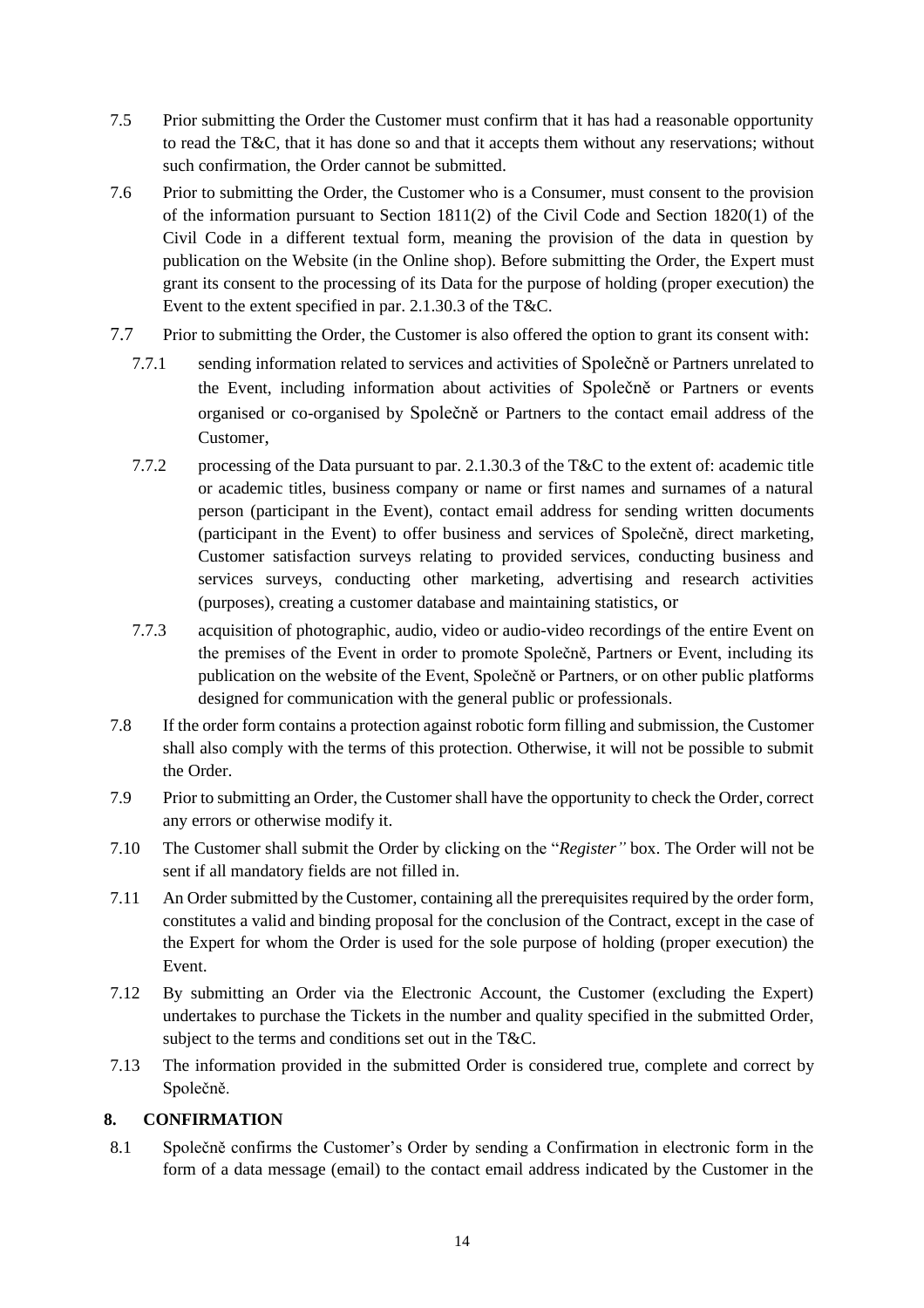Order, which need not bear a valid recognised electronic signature, within 7 (seven) working days from the date of delivery of the Order to Společně. The Confirmation shall include:

- 8.1.1 Data pursuant to par. 2.1.30.3 of the T&C,
- 8.1.2 type of Ticket,
- 8.1.3 Price indicating all taxes, other similar monetary performance and fees, in EUR,
- 8.1.4 method of payment of the Price and related costs.

In the case of Expert, the Confirmation does not contain the data referred to in par. 8.1.2 to par. 8.1.4 of the T&C.

- 8.2 If Společně is in doubt as to the truth, accuracy or completeness of the Order, it shall be entitled to invite the Customer to provide additional confirmation of the Order. The invitation pursuant to the preceding sentence may be made by telephone or email. The additional confirmation must be made in writing (by email), unless agreed otherwise between Společně and the Customer. In the case of the procedure pursuant to this par. 8.2 of the T&C, the deadline for sending the Confirmation shall be 7 (seven) working days from the date of receipt of the additional confirmation by Společně.
- 8.3 The Customer shall not be bound by the Order if Společně fails to send the Confirmation within the time limit pursuant to par. 8.1 of the T&C or 8.2 of the T&C.
- 8.4 Společně reserves the right not to confirm the Order or any part thereof:
	- 8.4.1 if there are no respective unsold Tickets available,
	- 8.4.2 if the Customer is in default of payment of its debt to Společně,
	- 8.4.3 if the Customer is a person who has previously materially breached the Contract or T&C,
	- 8.4.4 if the Customer is a person in liquidation, has had a bankruptcy order made against it or has been placed in receivership, or
	- 8.4.5 if the Customer is a person who damages the reputation of Společně or any other Partner.

In such a case, Společně and the Customer shall agree on a course of action. If the Customer pays the Price, taxes, other similar monetary performance, fees or any part thereof in respect of such Order, and no agreement is reached between Společně and the Customer, Společně undertakes to remit an amount equivalent to the amount paid by the Customer (in the currency of the payment made by the Customer) to the account number from which the payment was made by the Customer within 20 (twenty) working days from the expiry of the deadline for sending the Confirmation. If payment has been made by the Customer by any other means, Společně shall remit such amount to the account number notified by the Customer within 20 (twenty) working days from the date on which the Customer notifies Společně about the account number to which the respective payment is to be remitted.

8.5 If the Customer discovers that the Confirmation contains errors and/or other discrepancies, the Customer shall promptly notify Společně of such fact via Email address.

## **9. PRICE**

- 9.1 The price of the ordered Ticket is listed in the price list in the Online Shop as of the date of submission of Customer's Order.
- 9.2 The Price does not include VAT. Společně is subject to VAT. VAT will be added to the Price in accordance with generally binding legislation. The Price does not include the Cost 1.
- 9.3 Payment costs for international or EUR transactions cannot be determined in advance and therefore Společně reserves the right to charge these costs subsequently. However, the Customer bears the costs (fees) for sending the payment according to the rules of its bank and Společně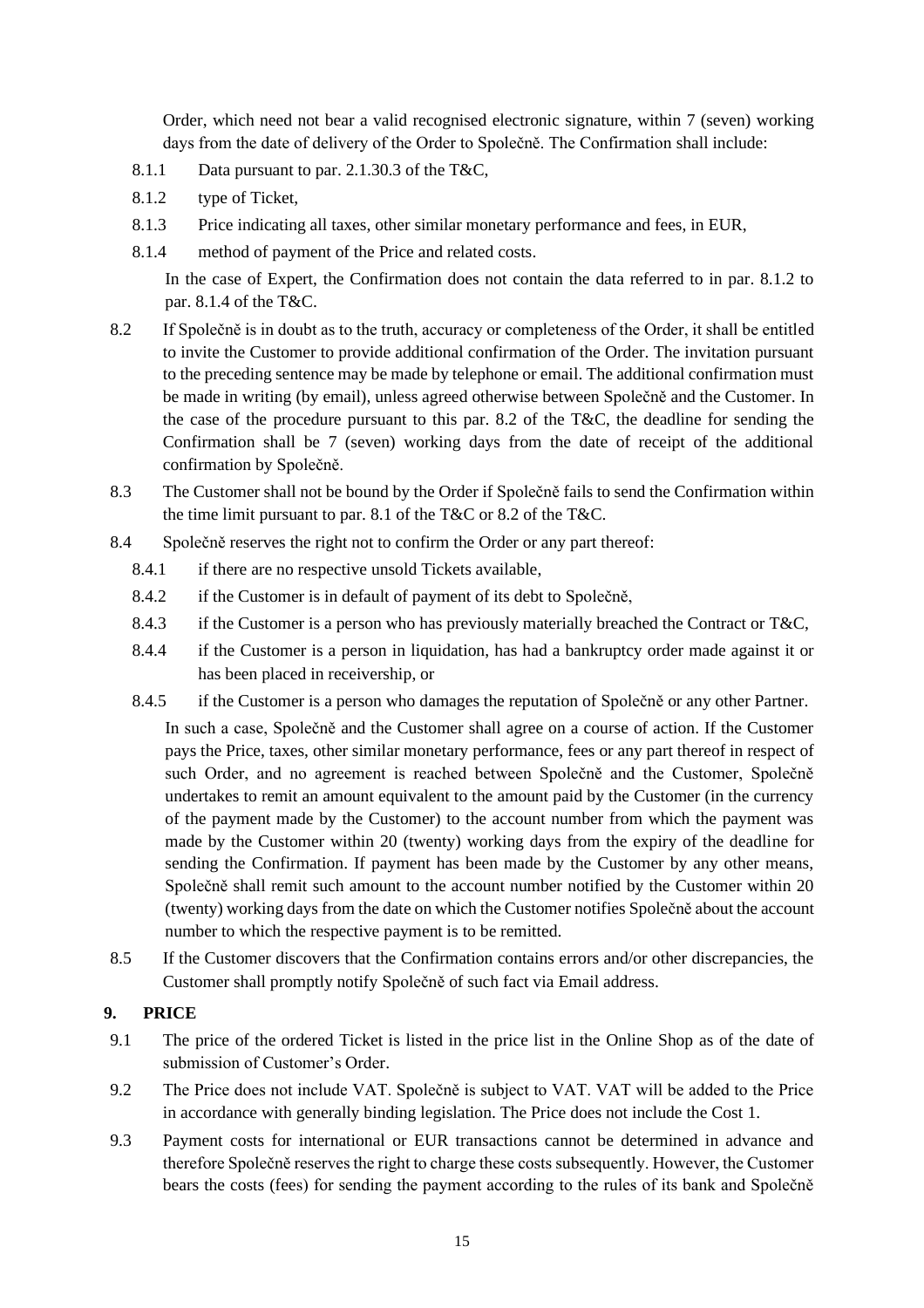bears the costs for crediting the payment to the Account (fee for incoming payment) according to the rules of the bank that maintains the Account. The Customer is obligated to make the payment in such a manner that the Account (Account is maintained in EUR) is credited with the amount corresponding to the Price and charged VAT in EUR, which are stated in the Confirmation (the fee for incoming payment will be then deducted from this amount). If the Account is credited with an amount lower than the Price and charged VAT in EUR, which are stated in the Confirmation, Společně will send information about the credited amount to the Customer's contact email address and is entitled to demand payment of the difference between the amount to be paid and the amount actually paid, and the Customer is obligated to pay such difference to the Account without undue delay, unless the Parties agree otherwise.

9.4 Společně reserves the right to grant rebates, discounts or bonuses on the Price. There is no legal entitlement to such rebates, discounts or bonuses.

#### **10. PAYMENT TERMS**

- 10.1 The customer (excluding the Expert) chooses one of the following methods of payment in the Order:
	- 10.1.1 non-cash by a payment card or
	- 10.1.2 non-cash bank transfer.
- 10.2 Depending on the choice of payment method, the Customer will receive the information necessary to make the payment within the Basket in connection with the payment gateway or in the Confirmation. The minimum scope of this information is:
	- 10.2.1 Price,
	- 10.2.2 VAT, other taxes, similar monetary performance and fees,
	- 10.2.3 Account, IBAN, BIC,
	- 10.2.4 variable symbol.
- 10.3 All amounts payable by the Customer for the purchase of the Tickets in accordance with the Contract and the T&C shall be deemed paid by crediting them to the Account.
- 10.4 If the Customer fails to enter the correct variable symbol communicated to it by Společně when filing a payment order or depositing funds into the Account, and if the payment cannot be identified even by the Customer's name or title, then the amount shall not be deemed to have been paid.
- 10.5 In the event of default in payment of the Price or other amounts relating to the purchase of the Ticket (VAT, other taxes, other similar monetary performance and fees), Společně shall be entitled to charge the Customer statutory default interest on the unpaid amount due, together with the costs associated with its collection.
- 10.6 If the Customer selects card payment as the method of payment in the Order (par. 10.1.1 of the T&C), the following rules shall apply:
	- 10.6.1 the Customer will be redirected from the Basket to the payment gateway and thereafter the Customer must follow the instructions displayed,
	- 10.6.2 the terms and conditions set by the Customer's bank shall apply to card payment,
	- 10.6.3 Společně accepts MasterCard, Maestro, VISA, Diners Club International payment cards,
	- 10.6.4 the Price, including taxes, other similar monetary performance and fees to be paid together with the Price, is payable on the day when the Customer chooses the payment by card as the method of payment.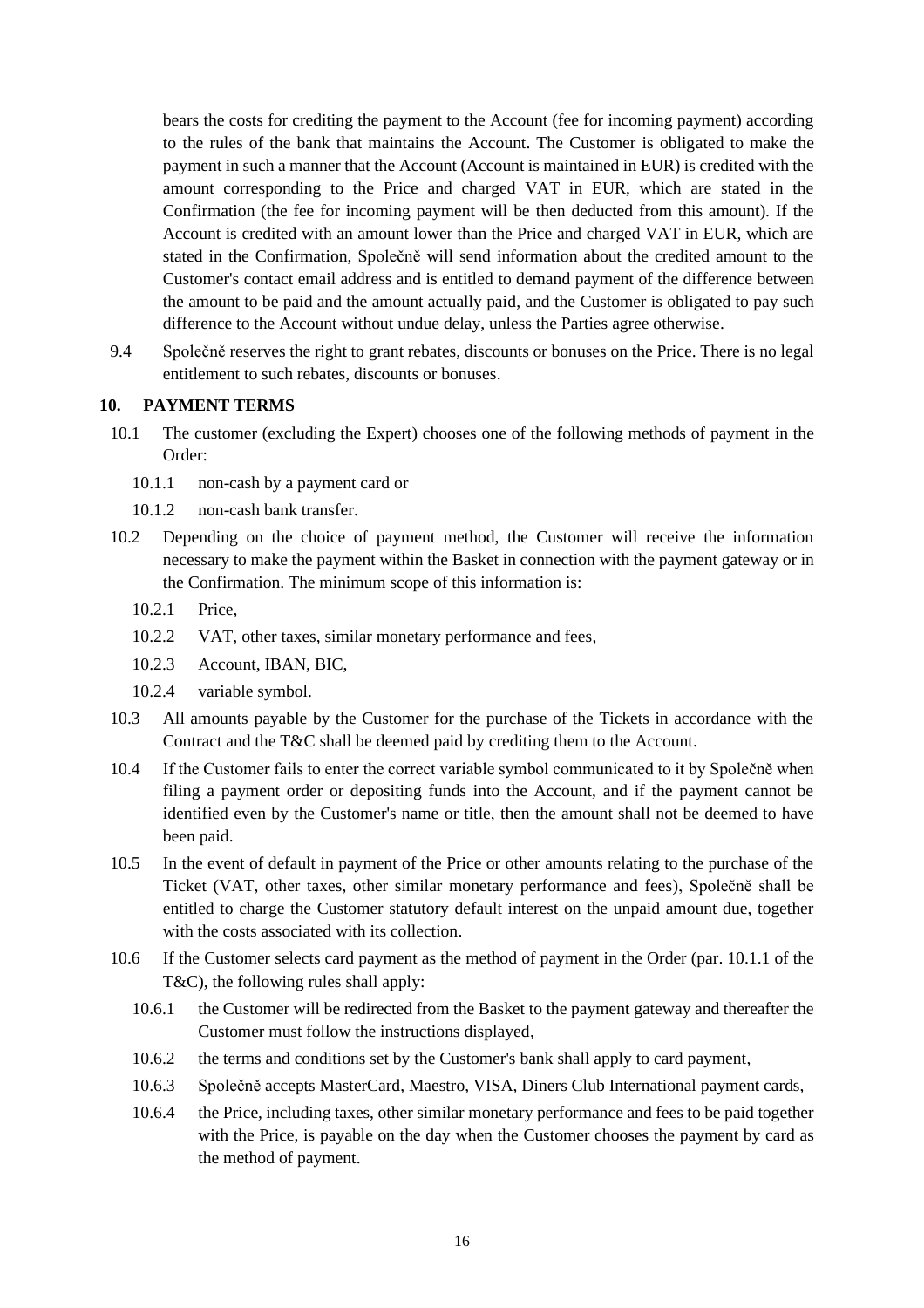- 10.7 If the Customer selects bank transfer as the method of payment in the Order (par. 10.1.2 of the T&C), the following rules shall apply:
	- 10.7.1 Společně will send to the Customer, to the contact email address provided in the Order, information about the total due amount (i.e. the Price including taxes, other similar monetary performance and fees to be paid together with the Price), variable symbol and Account identification; this obligation of Společně shall be fulfilled by sending the Confirmation,
	- 10.7.2 payment by non-cash bank transfer must be made to the Account and under the communicated variable symbol,
	- 10.7.3 the Price, including taxes, other similar monetary performance and fees to be paid together with the Price, shall be payable on the 30th (thirtieth) calendar day after the date of dispatch of the Confirmation to the Customer to the contact email address provided by the Customer in the Order, but no later than on **10 July 2022**.
- 10.8 Společně shall send the invoice (tax document) to the Customer's contact email address indicated in the Customer's Order after the payment has been credited (in full) to the Account within the deadline prescribed by generally binding legal regulations.
- 10.9 The Customer agrees with issuance and sending of the invoice (tax document), proforma advance invoice and credit notes in "pdf" format to its email address specified in the Customer's Order, and in this context declares that it actively uses this e-mail address. By submitting the Order, the Customer declares that it has the appropriate means to receive, verify and open the electronic proforma advance invoice, invoice (tax document) as well as corrective tax document sent in "pdf" format. The tax document shall contain all prescribed particulars of a tax document in accordance with generally binding legal regulations.

#### **11. DELIVERY TERMS**

- 11.1 Společně shall send to the Customer a Payment Confirmation within 5 (five) working days from the date of proper payment of the Price, taxes, other similar monetary performance and fees to be paid together with the Price for the Ticket.
- 11.2 Společně shall deliver to the Customer a Payment Confirmation solely by a data message sent to the Customer's email address provided by the Customer in the Order.
- 11.3 The Ticket may be presented upon entering the venue of the Event in paper form (if converted from electronic to paper form) or in electronic form (if the Customer has the means to enable such presentation of the Ticket).
- 11.4 This shall be without prejudice to consumer's right in accordance with generally binding legal regulations.

## **12. WITHDRAWAL FROM THE CONTRACT**

- 12.1 Each Party shall be entitled to withdraw from the Contract for lawful reasons, for the reasons set out in the Contract or in the T&C, in accordance with the procedure set out in the T&C and consequences set out in the T&C.
- 12.2 If the Customer withdraws from the Contract, the withdrawal from the Contract must be made in paper form or in electronic form (by email) and must be sent to the address of the registered office of Společně or to the Email address. If Společně withdraws from the Contract, the withdrawal from the Contract must be made in paper form or in electronic form (by email) and must be sent to the Customer's address for the delivery of written documents or the Customer's email address specified in the Order or later communicated.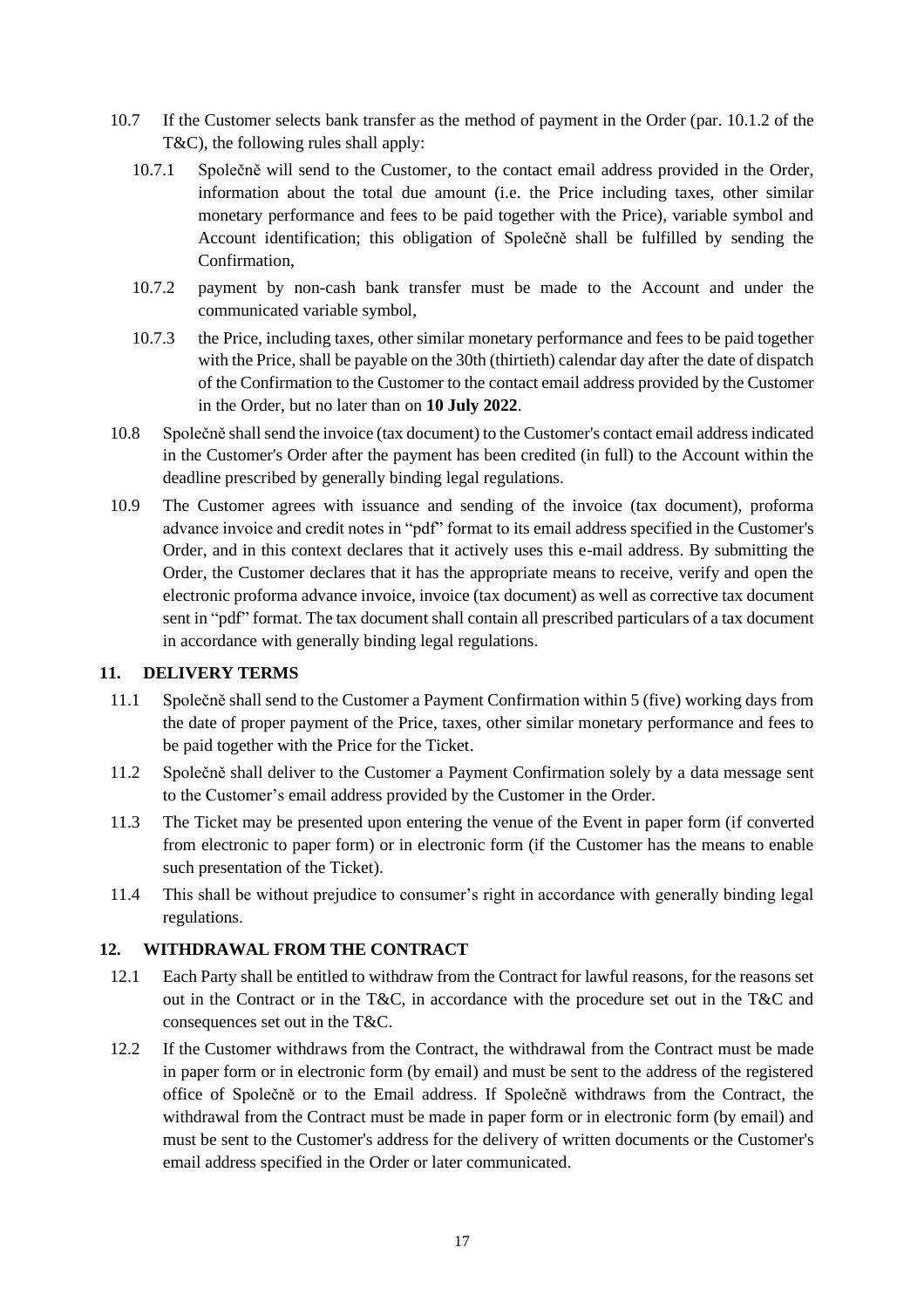- 12.3 Withdrawal from the Contract shall be effective upon the delivery of written notification of the Party withdrawing from the Contract to the other Party.
- 12.4 Upon withdrawal from the Contract, all rights and obligations of the Parties under the Contract shall cease to exist. This is without prejudice to Section 2005(2) of the Civil Code.
- 12.5 The Parties are obligated to reimburse each other for the performance received from the other Party in connection with the Contract. Společně undertakes to return the Price and other payments received from the Customer (in the same currency) within 90 (ninety) days from the effective date of withdrawal from the Contract.
- 12.6 The Customer, who is a Consumer, acknowledges that its right to withdraw from the Contract within 14 (fourteen) calendar days after the delivery of the Ticket to such Customer pursuant to Section 1829 of the Civil Code shall not apply, as the Contract is a contract on the use of free time, the subject matter of which (the Event) is to be performed on a specific (given) date and from which the Customer, who is a Consumer, cannot withdraw pursuant to Section 1837(j) of the Civil Code.
- 12.7 If the Customer, who is not a Consumer, withdraws legitimately from the Contract, Společně shall be entitled to reimbursement of the actual costs incurred in repaying the paid Price and other paid amounts received from the Customer.
- 12.8 If the Customer, who is a Consumer, withdraws legitimately from the Contract, Společně shall return to it, without undue delay, no later than 14 (fourteen) calendar days after the withdrawal from the Contract, all monies received from the Customer under the Contract in the same manner. Společně shall return to the Customer, who is a Consumer, the monies received in another manner only if such Customer agrees and only if there are no additional costs incurred to it.
- 12.9 The reason for withdrawal from the Contract is not a change of the venue of the Event as a result of circumstances not dependent on the will of Společně (including in the case pursuant to par. 3.3 of the T&C).
- 12.10 Provision of par. 12.1 to 12.9 of the T&C shall apply likewise also for withdrawals from the Contract other than those covered by the of the T&C.

# **13. LIABILITY FOR DEFECTS**

- 13.1 The Customer is obligated to check the accuracy and completeness of the Payment Confirmation delivered to Customer's contact email address specified in the Order immediately upon its delivery. Any complaint (defect notice) concerning the contents of the Payment Confirmation shall be notified immediately by the Customer to the Email address. Later complaints will be disregarded.
- 13.2 Complaints relating to the content of Payment Confirmation, in particular typing errors or errors in numbers or incompleteness or inaccuracy of data will be dealt with electronically via Email address and contact email address of the Customer specified in the Order.
- 13.3 The rights and obligations of the Parties with regard to liability of Společně for defects shall be governed by generally binding legal regulations, in particular the provision of section 2158 et seq. of the Civil Code, as well as generally binding consumer protection legislation if the Customer is a Consumer.
- 13.4 Společně shall be liable towards the Customer for the fact that the Payment Confirmation is in conformity with the Contract, in particular that it is free of defects.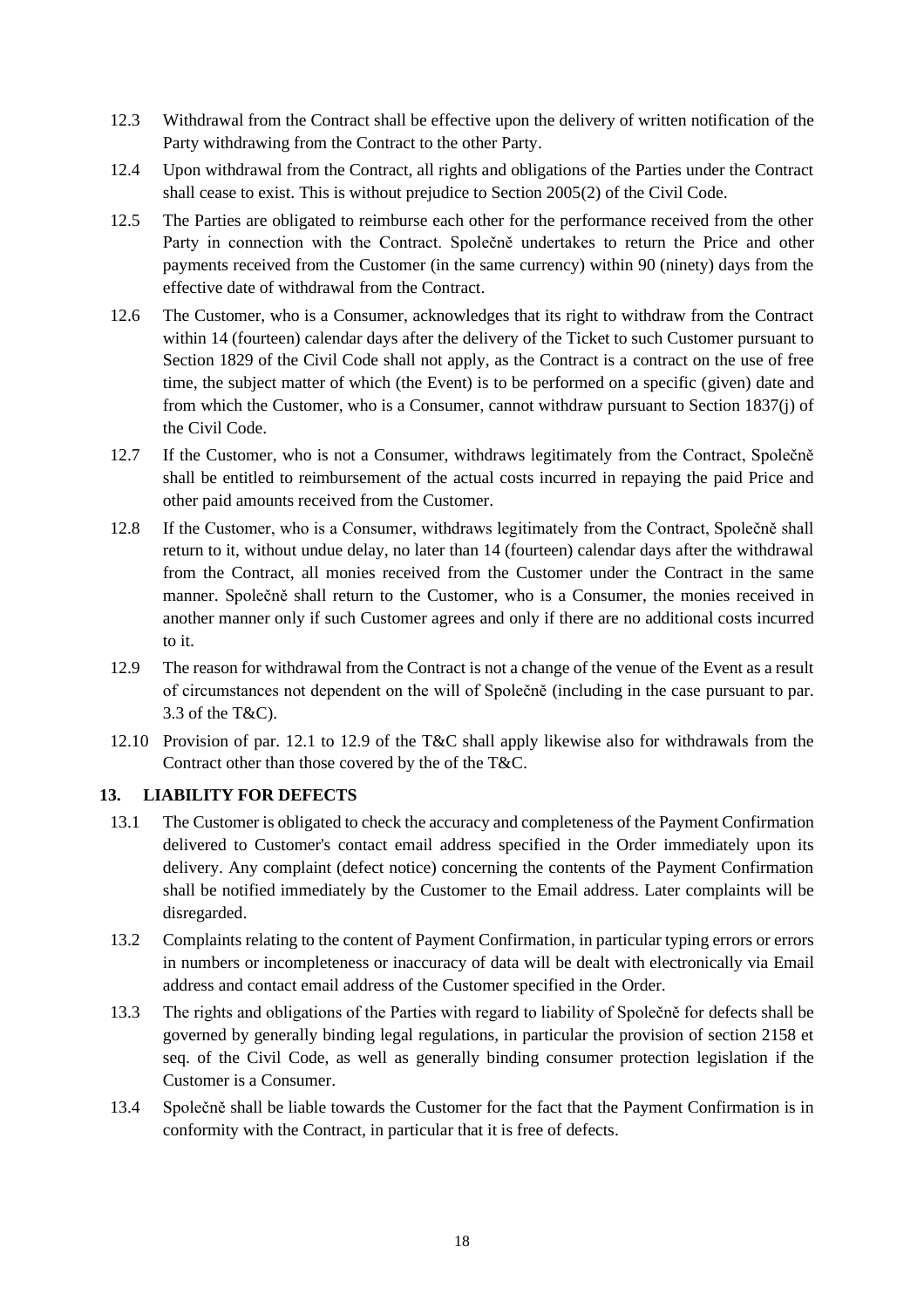- 13.5 If the defective performance is a material breach of the Contract, the Customer shall have the right to the following:
	- 13.5.1 remedy of the defect by delivering a new defect-free Payment Confirmation;
	- 13.5.2 a reasonable discount on the Price, or
	- 13.5.3 withdrawal from the Contract.
- 13.6 Provision of par. 13.5 of the T&C shall not apply if the Customer knew of the defect or caused the defect itself before receiving the Payment Confirmation.
- 13.7 The Customer is obligated to inform Společně of the choice of the right pursuant to par. 13.5 of the T&C upon notification of the defect or without undue delay after notification of the defect. The Customer may not change the choice made without the consent of Společně. If Společně fails to remedy the defects within a reasonable period of time or notifies the Customer that it will not remedy the defects, the Customer may demand a reasonable discount on the Price in lieu of remedying the defect or may withdraw from the Contract. If the Customer fails to choose its right in time, it shall have rights pursuant to Section 2107 of the Civil Code. If the defective performance is an immaterial breach of the Contract, the Customer has the right to have the defective Payment Confirmation removed or to a reasonable discount on the Price.
- 13.8 As long as the Customer does not exercise the right to a discount on the Price or does not withdraw from the Contract, Společně may supply what is missing or remedy the legal defect. Other defects may be remedied by Společně at its discretion by correcting the Payment Confirmation or supplying a new Payment Confirmation; the choice must not cause unreasonable costs to the Customer.
- 13.9 If Společně fails to remove the defect in the Payment Confirmation or refuses to remove it in a timely manner, the Customer may request a discount on the Payment Confirmation or may withdraw from the Contract.
- 13.10 Společně shall, without undue delay, after receiving a notice about the defects and a choice of right from defective performance, send to the Customer a written confirmation of when the Customer has exercised its rights, what the contents of the claim are and what methods of settlement is required by the Customer. Společně is obligated to send to the Customer a written acknowledgement of the date and manner in which the claim is handled, or a possible justification for the rejection of the claim.
- 13.11 Upon receipt of the claim, Společně shall initiate the complaint procedure and shall process the claim without undue delay, no later than 30 (thirty) calendar days from the date of the delivery of proper notification of the defects to Společně.
- 13.12 A defect in the performance under the Contract is not a change in the programme of the Event or a procedure pursuant to par. 3.3 of the T&C.
- 13.13 Paragraphs 13.1 to 13.12 of the T&C shall apply mutatis mutandis to defects in the Event other than defects in the Payment Confirmation which are defects in performance under the Contract.
- 13.14 Images and texts describing the Event on the Website are not subject to the Contract and are for information purposes only. Společně shall not be liable for any errors or mistakes in connection with the images or text on the Website.
- 13.15 Společně shall not be liable for any delay or non-delivery of the Payment Confirmation or for any delay or non-conduct of the Event due to circumstances beyond its control. These circumstances include, but are not limited to, strikes, wars, natural disasters, epidemics or other situations which make it impossible to deliver Payment Confirmation or to hold the Event.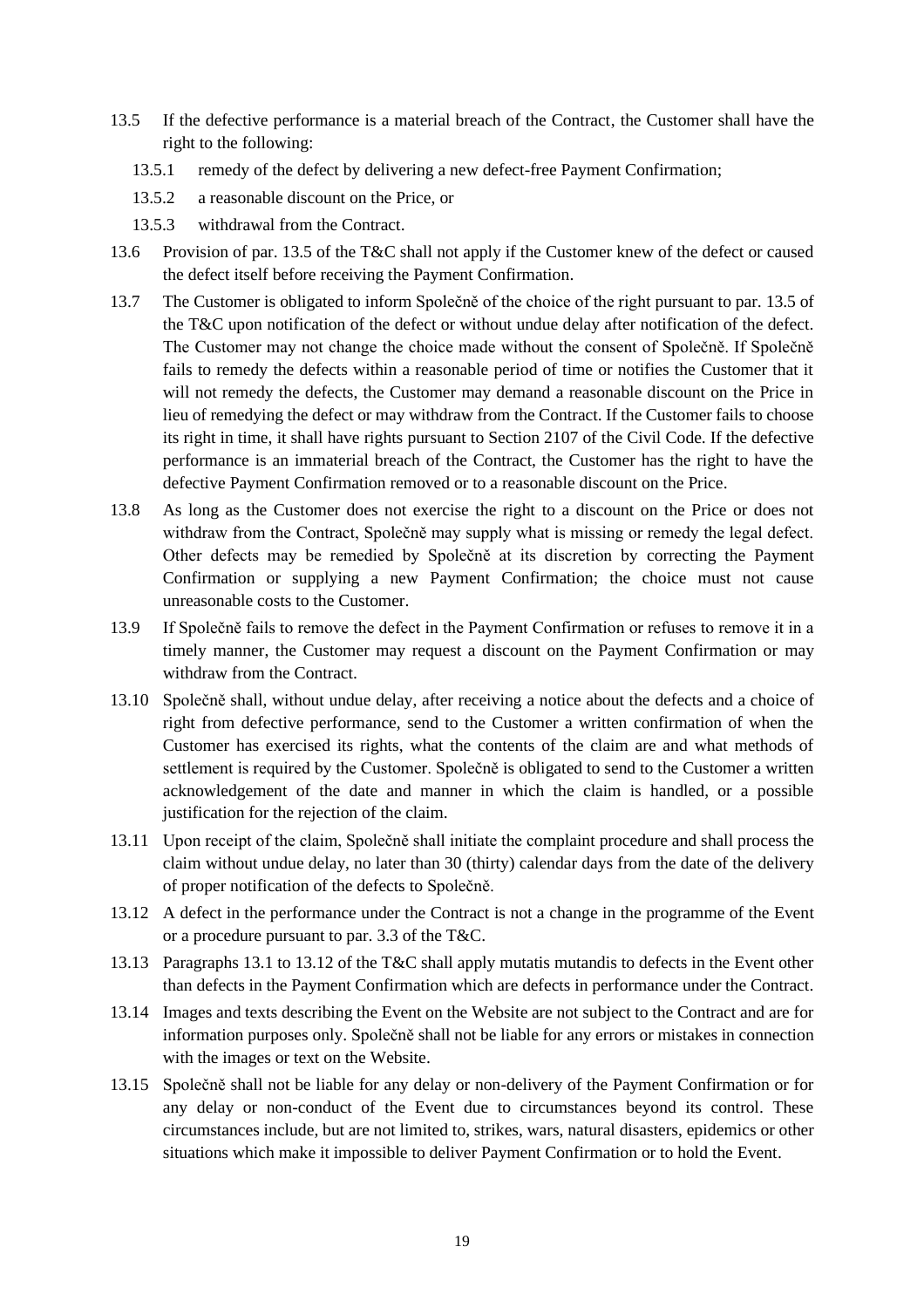#### **14. DELIVERY OF WRITTEN DOCUMENTS**

- 14.1 Unless otherwise agreed by the Parties or the T&C, all correspondence relating to any contract entered into under the T&C (including the Contract) or the T&C must be delivered to the other Party by electronic mail.
- 14.2 The Customer agrees to the use of remote means of communication in entering into any contract concluded pursuant to the T&C (including the Contract) with Společně as well as in any other communication in connection therewith or in relation to the Registration, Data or other personal data. The costs incurred by the Customer in using remote means of communication (in particular the cost of internet connection, telephone calls and SMS messages) shall be borne by the Customer.
- 14.3 The personal data subject shall be entitled to communicate with Společně in connection with the exercise of the rights of the subject of personal data in relation to the processing of personal data electronically or in paper form.
- 14.4 The Customer or the third person shall deliver to Společně if it is in accordance with par. 14.1 of the T&C or par. 14.3 of the T&C:
	- 14.4.1 to Email address, or
	- 14.4.2 to the registered office of Společně.
- 14.5 Společně shall deliver to the Customer if it is in accordance with par. 14.1 of the T&C:
	- 14.5.1 to the Customer's contact email address provided by the Customer at Registration or in the Order, or to the Customer's contact email address later demonstrably communicated to Společně, or
	- 14.5.2 to the Customer's registered office or residential address, or address for service of written documents if different from the registered office or residential address, or to an address later provably communicated to Společně.
- 14.6 Společně shall deliver to the subject of personal data who is not a Customer:
	- 14.6.1 to the email address of the personal data subject from which Společně received a data message from such subject, or
	- 14.6.2 to the address of the personal data subject from which Společně received a delivery from such subject if the address was written in/on the delivery; if no address is provided in/on the delivery, Společně shall not be liable for any delay in responding and cannot be in default of fulfilling any of its legal obligations to the personal data subject.
- 14.7 A written document shall be deemed delivered in accordance with these T&C:
	- 14.7.1 at the moment of its receipt to the incoming mail server if it is delivered by electronic mail,
	- 14.7.2 by acceptance of the delivery by the recipient if it is delivered in person,
	- 14.7.3 if it is delivered via a postal service provider:
		- 14.7.3.1 by acceptance of the delivery by the recipient,
		- 14.7.3.2 by refusal to accept the delivery if the addressee (or a person authorised to accept the delivery on its behalf) refuses to accept the delivery, or
		- 14.7.3.3 by the expiry of a period of 10 (ten) calendar days from the date of deposit of the delivery and the providing a notice to the recipient to take the deposited delivery over, if the delivery is deposited with the postal service operator, even if the recipient has not become aware of the deposited delivery.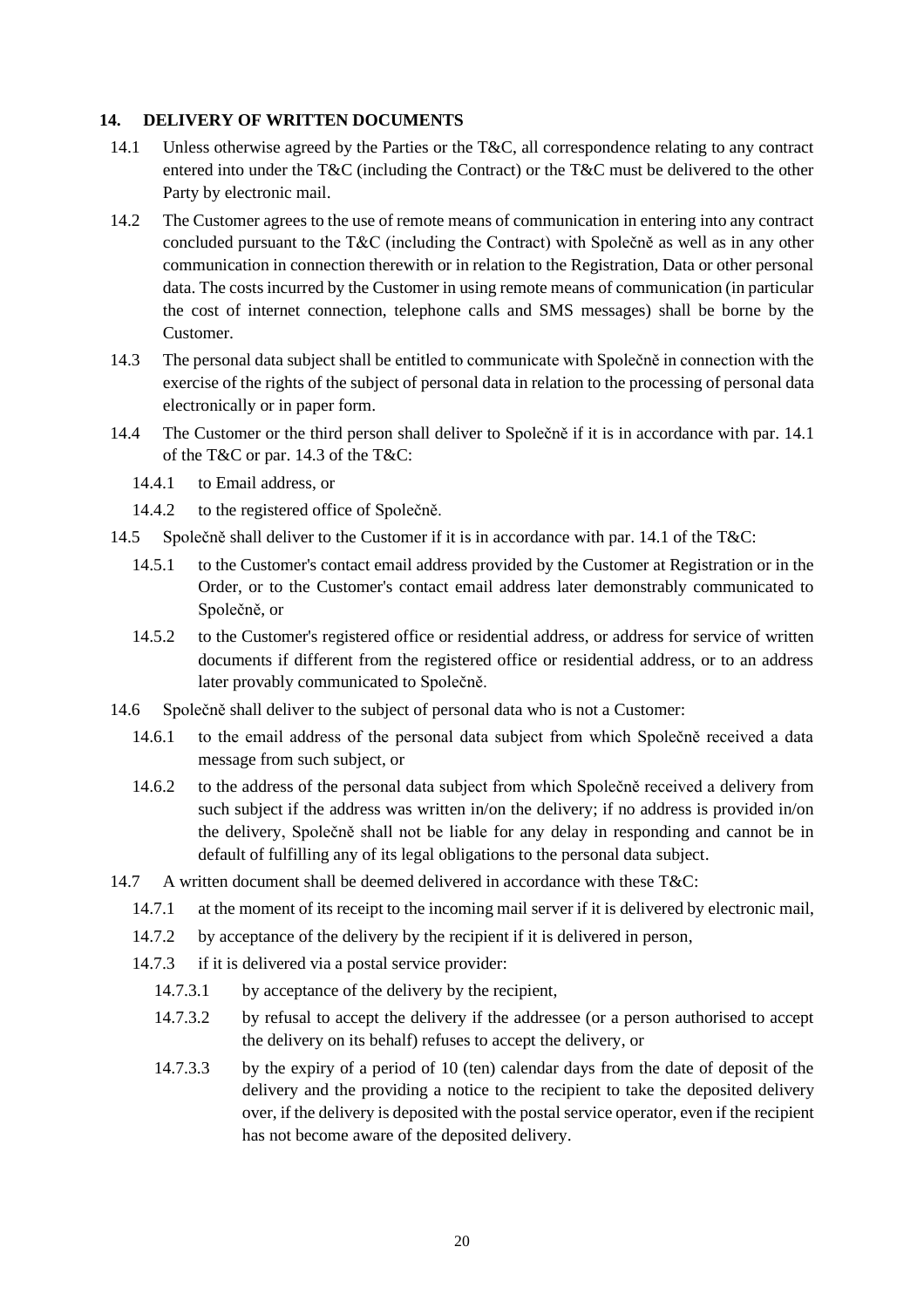#### **15. ABSTRACT**

- 15.1 The Customer shall be entitled to send (forward) an Abstract to Společně via the Electronic Account. The Abstract will be assessed by a panel of experts who will decide on its inclusion (admission) to the output of the Event (e.g. proceedings or brochure). The Customer will be notified electronically of the admission of the Abstract, together with the submission of the draft licence agreement corresponding to the licence referred to in par. 1. 15.3.1.3 of the T&C or par. 15.3.2.3 of the T&C, which duly signed will be handed over by the Customer to Společně at the Event, unless otherwise agreed with Společně. Additional information related to the Abstract is available on the Website or in the Electronic Account.
- 15.2 By sending the Abstract the Customer grants its consent to the use of the Data referred to in par. 2.1.30.4 of the T&C for the purpose referred to in par. 4.11.6 of the T&C.
- 15.3 Prior to sending the Abstract the Customer must declare, confirm and guarantee:
	- 15.3.1 in the event that the Customer is the only author of the Abstract that:
		- 15.3.1.1 the Customer is the only author of the Abstract,
		- 15.3.1.2 the Abstract is original and does not infringe property rights, personality rights, copyrights or other intellectual property rights of third parties,
		- 15.3.1.3 the Customer shall grant to Společně the exclusive and unlimited gratuitous right (license) to exercise the right to use the Abstract in its original, processed or otherwise altered form, by all known uses, to an unlimited extent in terms of quantity, place and time (for the entire duration of the copyright), including, but not limited to, the right to edit, publish, reproduce, distribute copies and prepare derivative works such as press releases (this includes use in indexes or search databases in printed, electronic or other media),
	- 15.3.2 in the event that more persons are the authors of the Abstract, i.e. it is a work of co-authors that:
		- 15.3.2.1 co-authors of the Abstract mentioned in the form for sending the Abstract are all coauthors of the Abstract,
		- 15.3.2.2 all co-authors mentioned in the form for sending the Abstract participated in the content and conclusions of the Abstract, and agree with them, and that the Abstract is original and does not infringe property rights, personality rights, copyrights or other intellectual property rights of third parties,
		- 15.3.2.3 all co-authors mentioned in the form for sending the Abstract shall grant to Společně the exclusive and unlimited gratuitous right (license) to exercise the right to use the Abstract in its original, processed or otherwise altered form, by all known uses, to an unlimited extent in terms of quantity, place and time (for the entire duration of the copyright), including, but not limited to, the right to edit, publish, reproduce, distribute copies and prepare derivative works such as press releases (this includes use in indexes or search databases in printed, electronic or other media),
	- 15.3.3 that the Abstract is original, with the exception of extracts from copyright-protected works that are fully authorised by copyright holders, and that all statements declared as facts are based on a thorough examination and verification of their accuracy,
	- 15.3.4 that Abstract has not yet been published or presented at any conference or similar event.
- 15.4 In addition, the Customer must confirm, prior to sending the Abstract, that the Customer is authorised, in connection with sending the Abstract, to provide personal details of a person other than the Customer to the extent specified pursuant to the T&C for the purpose referred to in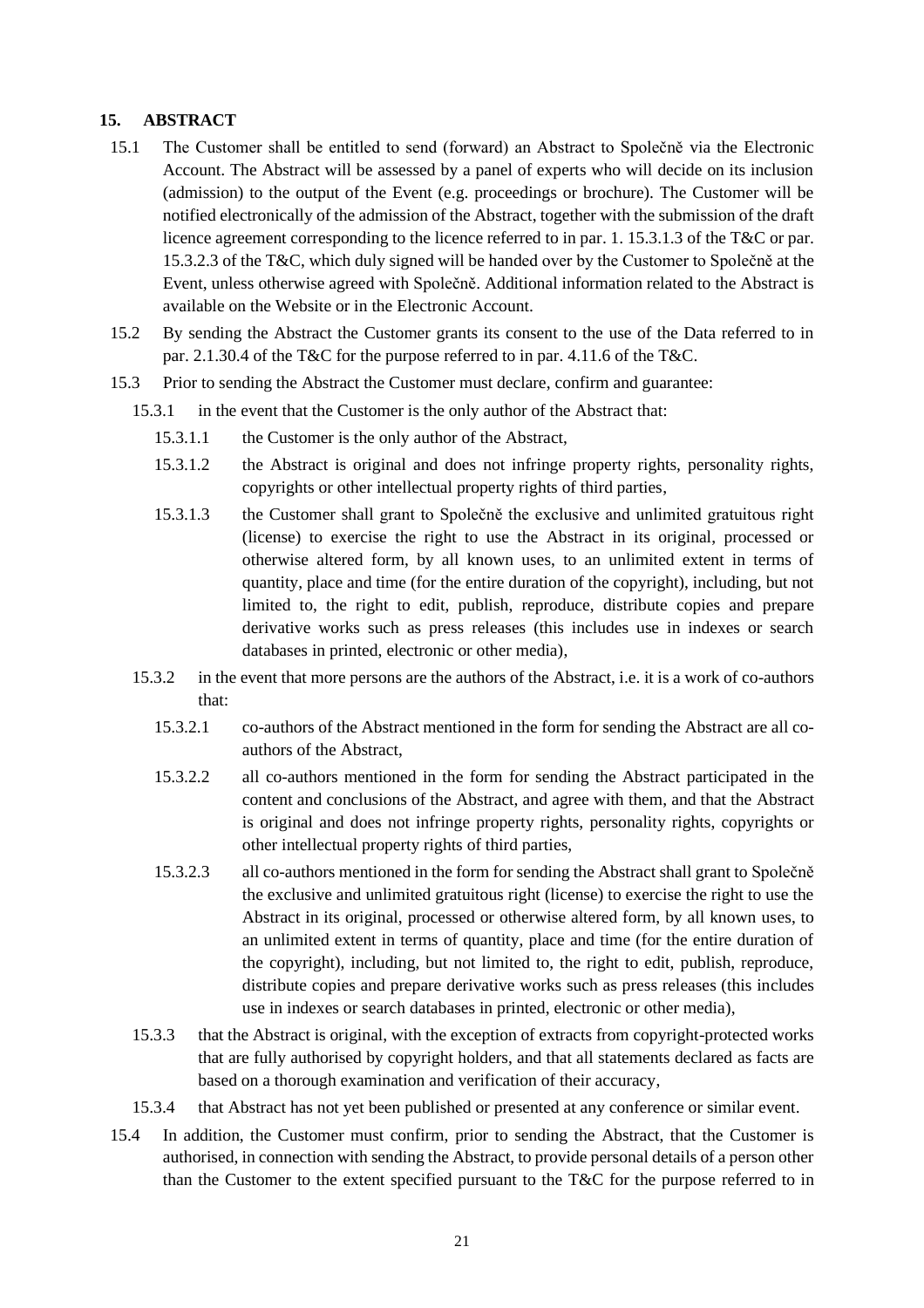par. 4.11.6 of the T&C and with the manner and timing of their processing pursuant to the T&C, if the Customer mentions such details, i.e. that the Customer has the consent of the person whose personal details are in question to provide them to Společně for the above purpose or is entitled to do so on another legal grounds; the Abstract cannot be sent without this confirmation. By sending the Abstract the Customer shall be liable to Společně for any injury caused by the Customer to Společně if the Customer's confirmation pursuant to par. 15.4 of the T&C is proven incorrect or false. The Customer is obligated to inform Společně provably of any facts that may in any way affect Customer's confirmation pursuant to par. 15.4 of the T&C or compromise the lawfulness of the processing of personal data provided on the basis of such confirmation.

## **16. INTERNET WEBSITE AND GRECEPTION WEBSITE**

- 16.1 By accessing or using (including browsing) the Website, each Customer confirms that it has read, understood and accepted without reservation the terms and conditions of use set out in this Article 16. of the T&C. By accessing or using (including browsing) the Website, each Customer confirms that it has read, understood and accepted without reservation the terms and conditions of use set out in Operator's General Terms and Conditions published on gReception Website.
- 16.2 The software and other components forming the web interface of the Website are protected by copyright. The Customer undertakes not to do anything that would or could enable it or third parties to tamper with or make unauthorised use of the software or other components forming the web interface of the Website.
- 16.3 All content of the Website:
	- 16.3.1 is the property of Společně or is used with the consent of its owner,
	- 16.3.2 is protected by copyright or enjoys intellectual and industrial property protection.
- 16.4 The Customer is not entitled to use mechanisms, software or other procedures in the use of the Website or gReception Website that could adversely affect the operation of the Website or gReception Website. The Website or gReception Website may only be used to the extent that is not detrimental to the rights of other users of the Website or gReception Website and that is consistent with its purpose.
- 16.5 The Customer is entitled to download, display or print the content of the Website for personal non-commercial use only, provided that all indications and warnings about copyright or other rights are observed. Any other use of the content of the Website, including reproduction, modification, distribution, transmission or broadcast of the content of the Website, in whole or in part and by any means, is prohibited, unless Společně has granted its prior written consent.
- 16.6 Společně shall not be liable for any errors resulting from third party's intervention in the Website contrary to its purpose.

#### **17. FINAL PROVISIONS**

- 17.1 The Customer shall not be entitled to assign its claims against Společně arising from or relating to the Contract or other legal relationships governed by or related to the T&C to a third party. The Customer shall not be entitled to assign any Contract entered into pursuant to the T&C (including the Contract) or any part thereof to a third party.
- 17.2 The Customer undertakes, without the prior written consent of Společně, neither to pledge its claims arising from any contract entered into pursuant to the T&C (including the Contract) to a third party nor to assign its debt arising from any contract entered into pursuant to the T&C (including the Contract) to a third party. Any waiver, remission or acknowledgement of debt shall only be valid if made by an agreement of the Parties in writing and signed by authorised representatives of both Parties.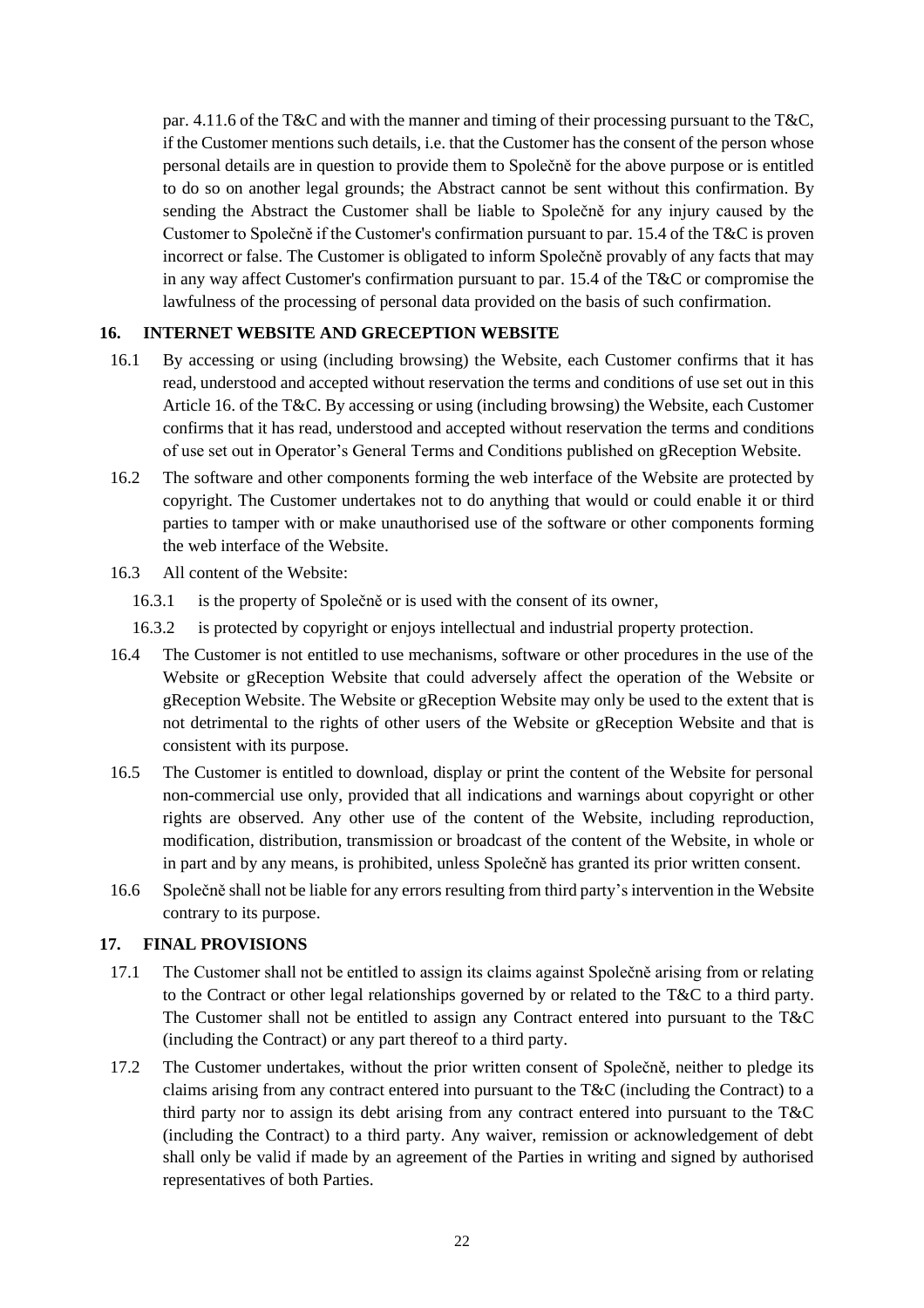- 17.3 The Customer shall not be entitled to set off any of its claims against Společně arising from any contract entered into pursuant to the T&C (including the Contract) against the claims of Společně.
- 17.4 Individual Contracts shall be electronically archived by Společně after their conclusion and shall be accessible only to Společně and other Partners.
- 17.5 The Customer, who is a Consumer, has the right to out-of-court resolution of any disputes with Společně arising from any contract entered into pursuant to the T&C (including the Contract) pursuant to Act 634/1992 Sb., on Consumer Protection, as amended, through the Czech Trade Inspection Authority [\(http://www.coi.cz\)](http://www.coi.cz/) or the Association of Czech Consumers, z.ú. [\(http://www.konzument.cz\)](http://www.konzument.cz/). The customer has the right to initiate out-of-court dispute resolution online via the European online dispute resolution platform available at [http://ec.europa.eu/consumers/odr.](http://ec.europa.eu/consumers/odr) More detailed information on out-of-court dispute resolution can be found, for example, on the website of the Czech Trade Inspection Authority (https://www.coi.cz/informace-o-adr/).
- 17.6 The Parties undertake to make every effort to eliminate the mutual disputes arising under any contract entered into pursuant to the T&C (including the Contract) or the T&C or in connection with any contract entered into pursuant to the T&C (including the Contract) or the T&C, including disputes on the interpretation or validity of such a contract or the T&C, and to seek to resolve them amicably in the first instance through negotiations by authorised persons or authorised representatives. Any disputes arising from any contract entered into pursuant to the T&C (including the Contract) or in connection with it, which fails to be settled by the agreement of the Parties, will be decided before the competent Czech courts. The local competent court of first instance shall be the general court of Společně if the Entrepreneur is a party to the proceedings.
- 17.7 In a legal relationship between the Parties, to which the Contract or the T&C applies, no account shall be taken of commercial practices observed generally or in the sector in question, and commercial practices shall not take precedence in such a legal relationship over the provisions of the Civil Code, which shall not have coercive effect.
- 17.8 Any contract entered into pursuant to the T&C (including the Contract) constitutes a full agreement of the Parties as to its subject matter. Such contract may be amended only by written agreement of the Parties.
- 17.9 In the event that any provision of any contract entered into pursuant to the T&C (including the Contract) or the T&C is, or becomes, or is found to be invalid or unenforceable, the validity and enforceability (to the fullest extent permitted by generally binding applicable law) of the remaining provisions of such contract or the T&C shall not be affected thereby. In such cases, the Parties undertake to replace the invalid or unenforceable provision with a valid and enforceable provision which shall, to the fullest extent permitted by law, have the same meaning and effect as was intended by the provision to be replaced.
- 17.10 Společně is not bound by any codes of conduct in relation to the Customer within the meaning of Section 1826(1)(e) of the Civil Code.
- 17.11 The application of the provisions of Sections 1765 and 1766 of the Civil Code to relationships relating to or governed by the Civil Code is excluded. To the extent permitted by law in accordance with provision of Section 1801 of the Civil Code, Section 1800 of the Civil Code shall not apply to the Parties' relationships governed by or relating to any contract entered into pursuant to T&C (including the Contract) or the T&C.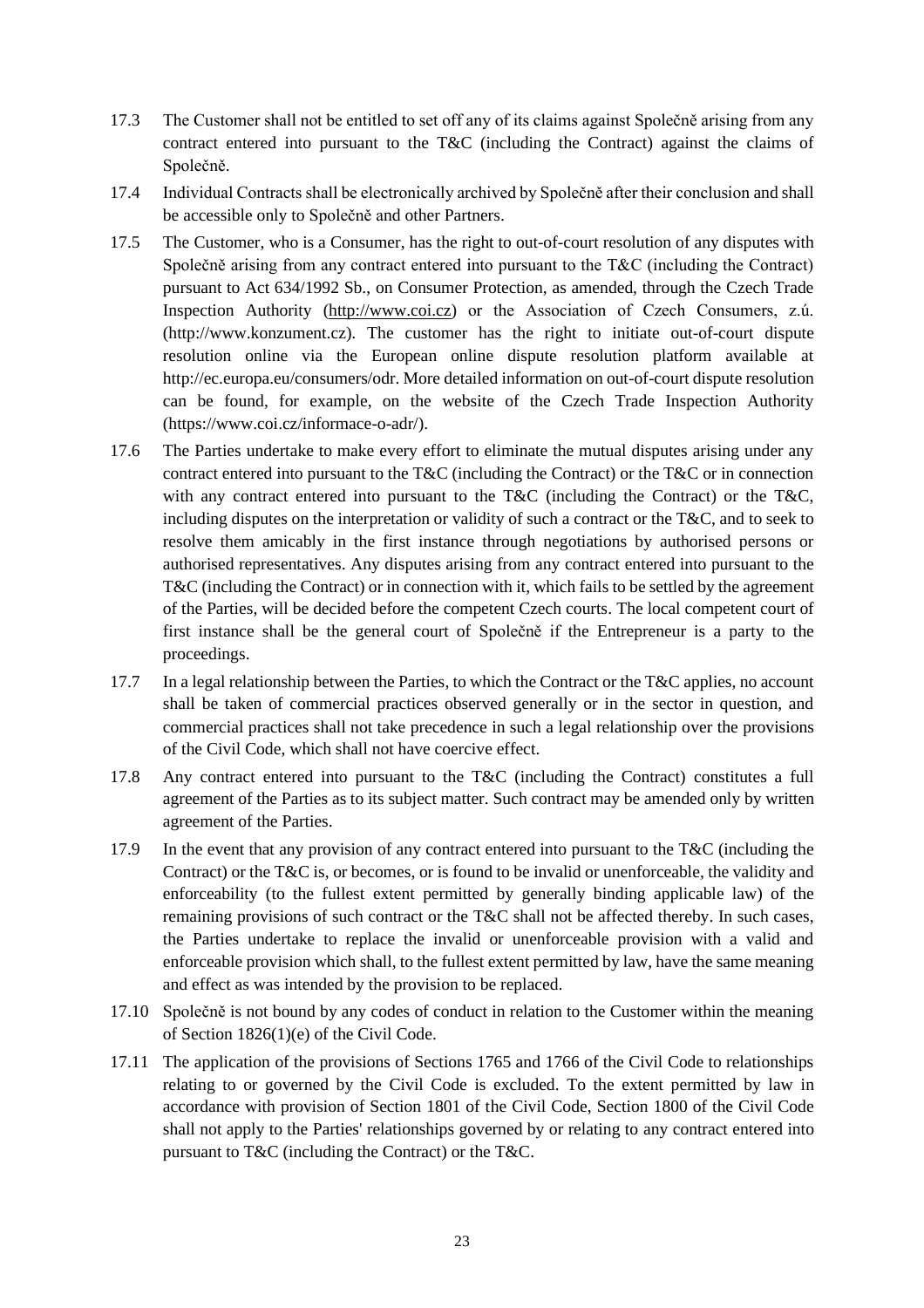17.12 All rights and obligations arising from the Contract and other legal relationships governed by or related to the T&C shall pass to the legal successors of the Parties.

# **OBCHODNÍ PODMÍNKY AKCE**

## **18. OBECNÉ USTANOVENÍ**

- 18.1 Tyto Obchodní podmínky jsou platné a účinné od 31. 1. 2022 a vztahují se na uzavírání všech smluv uzavíraných podle OP (včetně Smluv) ode dne účinnosti Obchodních podmínek a zřizování veškerých Elektronických účtů ode dne účinnosti Obchodních podmínek.
- 18.2 Znění Obchodních podmínek může Společně kdykoli změnit. Tímto ustanovením však nejsou dotčeny práva a povinnosti vzniklé z jakékoliv smlouvy uzavřené podle OP (včetně Smlouvy) před účinností změněných Obchodních podmínek.
- 18.3 Změna Obchodních podmínek je účinná zveřejněním nové verze OP na Internetových stránkách. Lze doporučit OP pravidelně pročítat a seznámit se se všemi změnami. Aktuální znění OP je dostupné na Internetových stránkách a je umožněna jejich archivace a reprodukce Zákazníkem v souladu s OP.
- 18.4 Ustanovení Obchodních podmínek jsou nedílnou součástí jakékoliv smlouvy uzavřené podle OP (včetně Smlouvy).
- 18.5 Ustanovení odchylná od Obchodních podmínek je možné sjednat v jakékoliv smlouvě uzavřené podle OP (včetně Smlouvy). Odchylná ujednání takové smlouvy mají přednost před ustanoveními OP.
- 18.6 Tyto Obchodní podmínky jsou vypracovány v jazyce českém a v jazyce anglickém s tím, že v případě rozporu mezi českou jazykovou verzí a anglickou jazykovou verzí má přednost česká jazyková verze. Jakákoliv smlouva uzavřená podle OP (včetně Smlouvy) je uzavírána v jazyce českém. Zakládá-li smlouva uzavřená podle OP (včetně Smlouvy) právní vztah s mezinárodním prvkem, je taková smlouva uzavírána v jazyce českém a jazyce anglickém s tím, že v případě rozporu mezi českou jazykovou verzí a anglickou jazykovou verzí má přednost česká jazyková verze.
- 18.7 Tyto Obchodní podmínky, smluvní vztah založený jakoukoliv smlouvou uzavřenou podle OP (i Smlouvou), jakož i jejich výklad se řídí právním řádem České republiky. Vztahy neupravené smlouvou uzavřenou podle OP (i Smlouvou) či OP se řídí zejména Občanským zákoníkem a zákonem č. 634/1992 Sb., o ochraně spotřebitele, ve znění pozdějších předpisů, je-li Zákazníkem Spotřebitel.

## **19. DEFINICE**

- 19.1 Pokud Obchodní podmínky nestanoví jinak nebo pokud z kontextu zřejmě nevyplývá něco jiného, pojmy psané v Obchodních podmínkách s velkým počátečním písmenem mají význam těmto pojmům přiřazený v tomto odst. 2.1 OP:
	- 19.1.1 "**Abstraktem**" se rozumí odborný příspěvek Zákazníka odpovídající tematickému zaměření Akce;
	- 19.1.2 "**Akcí**" se rozumí Mezinárodní genetická konference k 200. výročí narození Gregora Johanna Mendela pořádaná a organizovaná Společně, na jejíž odborné stránce se podílejí příslušní Partneři;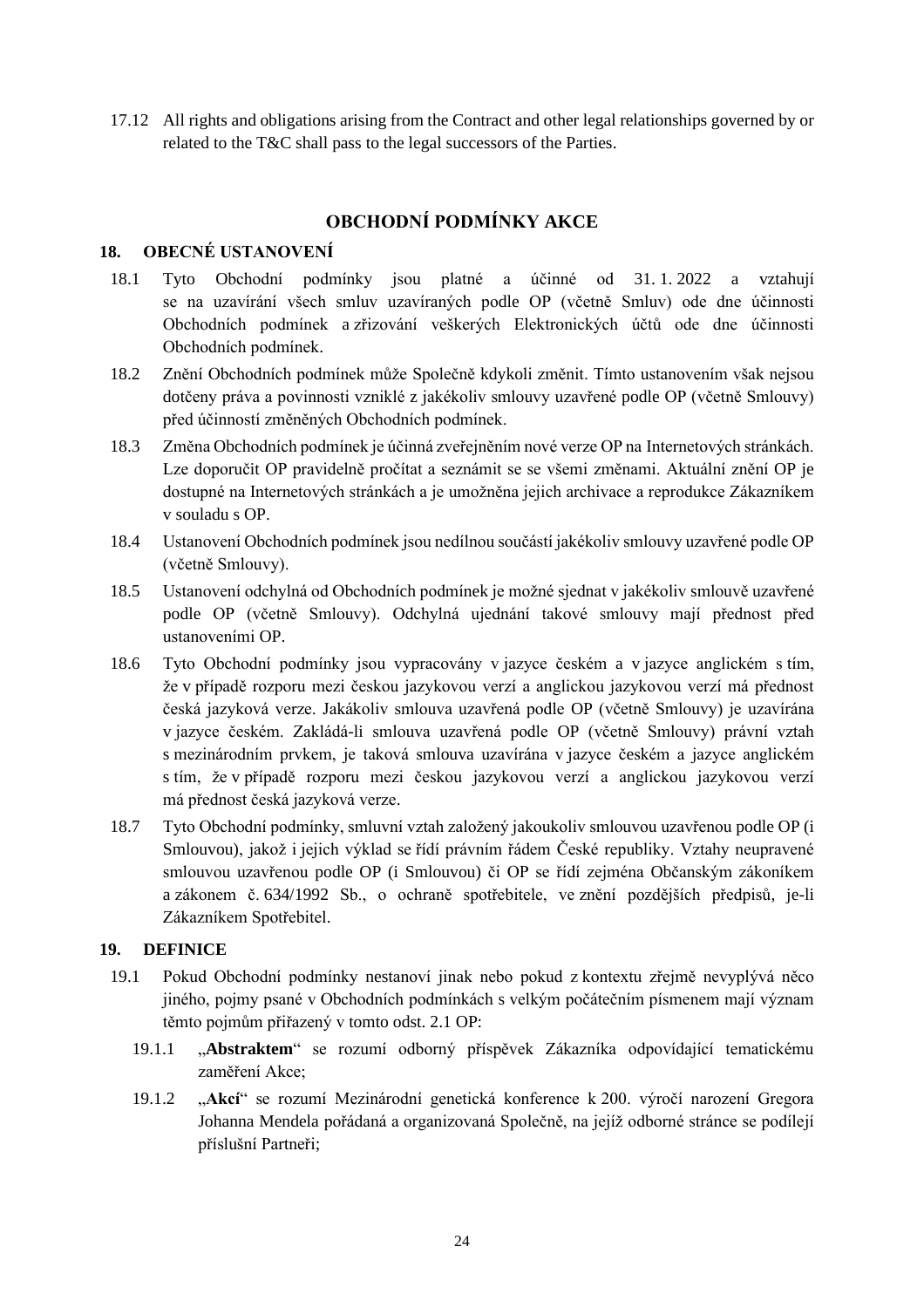19.1.3 "**Cenou**" se rozumí úplata za Vstupenku uvedená v Internetovém obchodě (na Stránkách gReception) ke dni odeslání Objednávky Zákazníka Společně bez DPH v EUR; ke dni účinnosti OP je Cena s přípočtem DPH dle jednotlivých druhů Vstupenek následující:

| <b>Druh Vstupenky</b>                                                                                                                     | Objednávka odeslaná do<br>dne 31.5.2022 (SEČ) | Objednávka odeslaná<br>v období ode dne<br>1, 6, 2022 do dne<br>30. 6. 2022 (SEC) |
|-------------------------------------------------------------------------------------------------------------------------------------------|-----------------------------------------------|-----------------------------------------------------------------------------------|
| Základní vstupné (zahrnuje účast na Akci<br>a Doprovodném programu pro jednu osobu)                                                       | 300 € (247.93 € plus 21 %)<br>DPH             | 350 € (289.26 € plus 21 %)<br>DPH)                                                |
| <b>Studentské vstupné</b> (do ukončení<br>doktorského studia) (zahrnuje účast na Akci a<br>Doprovodném programu pro jednu osobu)          | 190 € (157 € plus 21 %)<br>DPH                | 240 EUR (198.35 $\epsilon$ plus<br>21 % DPH)                                      |
| Vstupné pro Doprovodný program<br>(zahrnuje pouze účast na Doprovodném<br>programu pro jednu osobu, např. pro<br>doprovod účastníků Akce) | 50 € (41.32 € plus 21 %)<br>DPH)              | 50 € (41.32 € plus 21 %)<br>DPH                                                   |

- 19.1.4 "**Doprovodným programem**" se rozumí doprovodný společenský a kulturní program, jenž bude blíže popsán na Internetových stránkách;
- 19.1.5 "**DPH**" se rozumí daň z přidané hodnoty podle zákona č. 235/2004 Sb., o dani z přidané hodnoty, ve znění pozdějších předpisů;
- 19.1.6 "**Elektronickým účtem**" se rozumí rozhraní vzniklé v důsledku Registrace, chráněné uživatelským jménem a heslem sděleným Zákazníkem Společně v rámci Registrace, sloužící pro přístup ke Košíku, Objednávkám a Abstraktům a obsahující zejména Údaje a informace o Objednávkách Zákazníka v Internetovém obchodě; jeho plnohodnotné užívání bude zpřístupněno Společně postupně;
- 19.1.7 "**E-mailovou adresou**" se rozumí elektronická adresa Společně pro doručování písemností, t.j. conference@mendel22.cz;
- 19.1.8 "**GDPR**" se rozumí nařízení Evropského parlamentu a Rady (EU) 2016/679 ze dne 27. dubna 2016 o ochraně fyzických osob v souvislosti se zpracováním osobních údajů a o volném pohybu těchto údajů a o zrušení směrnice 95/46/ES (obecné nařízení o ochraně osobních údajů);
- 19.1.9 "**Hotelem**" se rozumí obchodní společnost s názvem Hotel Passage a.s., se sídlem Lidická 702/23, 602 00, Brno, Česká republika, IČ: 017 50 062; zapsaná v obchodním rejstříku vedeném Krajským soudem v Brně v oddíle B, vložka 7612;
- 19.1.10 "**Internetovým obchodem**" se rozumí programové vybavení, které je spojeno se sítí elektronických komunikací, umožňující prostřednictvím této sítě:
	- 19.1.10.1 na Internetových stránkách zejména zobrazovat podrobnosti o Akci, s ní související dokumenty a jiné události, jakož i jiné služby poskytované Společně a
	- 19.1.10.2 na Stránkách gReception zejména zřídit, měnit nebo zrušit Elektronický účet, vytvořit a odeslat Objednávku nebo Abstrakt;
- 19.1.11 "**Internetovými stránkami**" se rozumí internetové stránky na adrese: https://www.mendel22.cz/conference/ provozované Společně;
- 19.1.12 "**Košíkem**" se rozumí rozhraní v Internetovém obchodě (na Stránkách gReception) dostupné z Elektronického účtu ve formě elektronických formulářů sloužících k vytvoření Objednávky Zákazníkem, odeslání Objednávky Zákazníkem Společně a odeslání Abstraktu Zákazníkem Společně;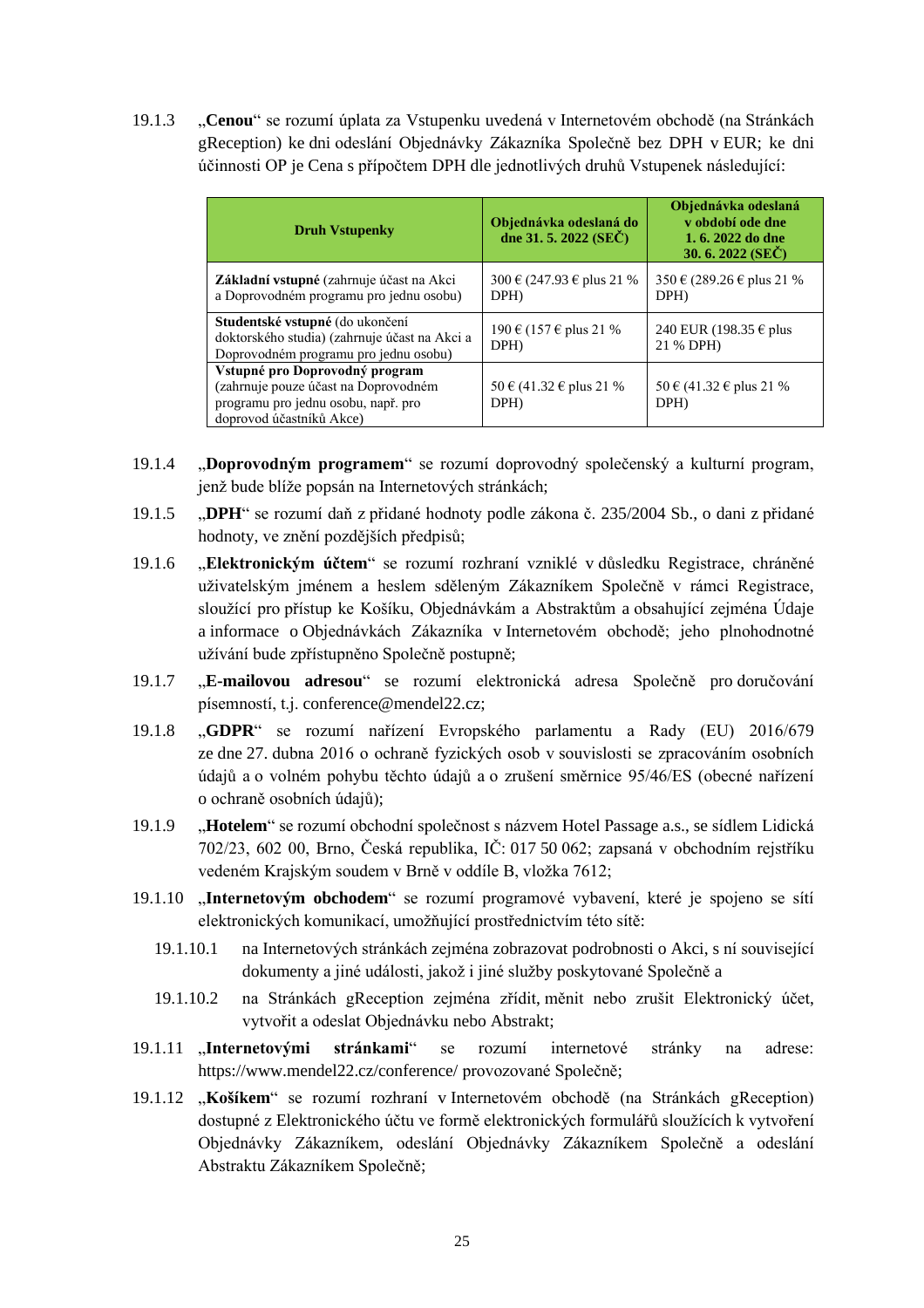- 19.1.13 "**Náklady placení**" se rozumí veškeré náklady spojené s placením Ceny nebo její jakékoliv části nebo daní, jiných obdobných peněžitých plnění a poplatků nebo jejich jakékoliv části, pokud tyto údaje nestanoví banka Zákazníka ve svých podmínkách;
- 19.1.14 "**Obchodními podmínkami**" nebo "**OP**" se rozumí tyto obchodní podmínky (tento dokument) Společně, které představují neoddělitelnou součást Smlouvy nebo jiné smlouvy uzavřené podle OP jakožto obchodní podmínky ve smyslu § 1751 OZ a jež upravují vztahy a vymezují vzájemná práva a povinnosti mezi Společně a Zákazníkem, které vznikají na základě Smlouvy nebo jiné smlouvy uzavřené podle OP;
- 19.1.15 "Občanským zákoníkem" nebo "OZ" se rozumí zákon č. 89/2012 Sb., občanský zákoník, ve znění pozdějších předpisů;
- 19.1.16 "**Objednávkou**" se rozumí písemnost (písemný projev vůle) Zákazníka adresovaná Společně, ve které Zákazník uvede Údaje podle odst. 2.1.30.3 OP a která dokládá úmysl Zákazníka odebrat (převzít) od Společně Zákazníkem uvedenou Vstupenku a zaplatit za takovou Vstupenku Cenu, a to způsobem a za podmínek stanovených OP, doručená Společně ve formě elektronického formuláře dostupného v Elektronickém účtu (Košíku); Objednávka je nabídkou ve smyslu § 1732 odst. 1 OZ; v případě Odborníka se Objednávkou rozumí náležitě vyplněný (v souladu s pokyny uvedenými v předmětném formuláři) a odeslaný elektronický formulář dostupný v Elektronickém účtu, který nepředstavuje nabídku ve smyslu § 1732 odst. 1 OZ;
- 19.1.17 "**Odborníkem**" se rozumí osoba, která bude na Akci v postavení řečníka Akce nebo člena vědeckého výboru Akce a která bude mít zároveň s některým z Partnerů odlišných od Společně uzavřen v souvislosti s její činností v souvislosti s Akcí zvláštní smluvní vztah;
- 19.1.18 "**Partnery**" se rozumí *i.* Masarykova univerzita, se sídlem Žerotínovo nám. 617/9, 601 77 Brno, IČ: 002 16 224, *ii.* Mendelova univerzita v Brně, se sídlem Zemědělská 1, 613 00 Brno, IČ: 621 56 489, *iii.* Moravské zemské muzeum, se sídlem Zelný trh 6, 659 37 Brno, IČ: 000 94 862, *iv.* Opatství Staré Brno Řádu sv. Augustina, Mendlovo náměstí 157/1, 603 00 Brno, IČ: 005 69 089 a Společně;
- 19.1.19 "**Podnikatelem"** se rozumí osoba, která není spotřebitelem ve smyslu § 419 OZ;
- 19.1.20 **"Potvrzením**" se rozumí písemnost (písemný projev vůle) Společně adresovaná Zákazníkovi na kontaktní e-mailovou adresu uvedenou v Objednávce, kterou Společně závazně potvrzuje Zákazníkovi přijetí (akceptaci) Objednávky. Potvrzení je přijetím nabídky ve smyslu § 1740 odst. 1 OZ. Doručením Potvrzení Zákazníkovi dochází k uzavření Smlouvy. Ustanovení § 1732 odst. 2 OZ se nepoužije;
- 19.1.21 "**Potvrzením o platbě**" se rozumí písemné potvrzení v elektronické podobě doručené Zákazníkovi na kontaktní e-mailovou adresu uvedenou Zákazníkem v Objednávce poté, co Zákazník za Vstupenku uhradí v plné výši Cenu, jakož i daně, jiná obdobná peněžitá plnění a poplatky v souladu s OP, ve kterém bude uvedena identifikace osoby, jíž náleží oprávnění ke vstupu a účasti na Akci;
- 19.1.22 "**Provozovatelem**" se rozumí společnost GLOBAL SERVICES & ASSISTANCE, s.r.o., se sídlem Jesenice, Nákupní 1127, 252 42 Jesenice u Prahy, IČ: 242 05 737;
- 19.1.23 "**Registrací**" se rozumí vyplnění povinných registračních údajů v Internetovém obchodě (na Stránkách gReception) a jejich odeslání zmáčknutím políčka "*Registrovat*" pro zřízení Elektronického účtu a pro získání oprávnění Zákazníka, aby mu Společně zasílalo za použití elektronických prostředků (zejména e-mailem) informace a dokumenty související s Akcí;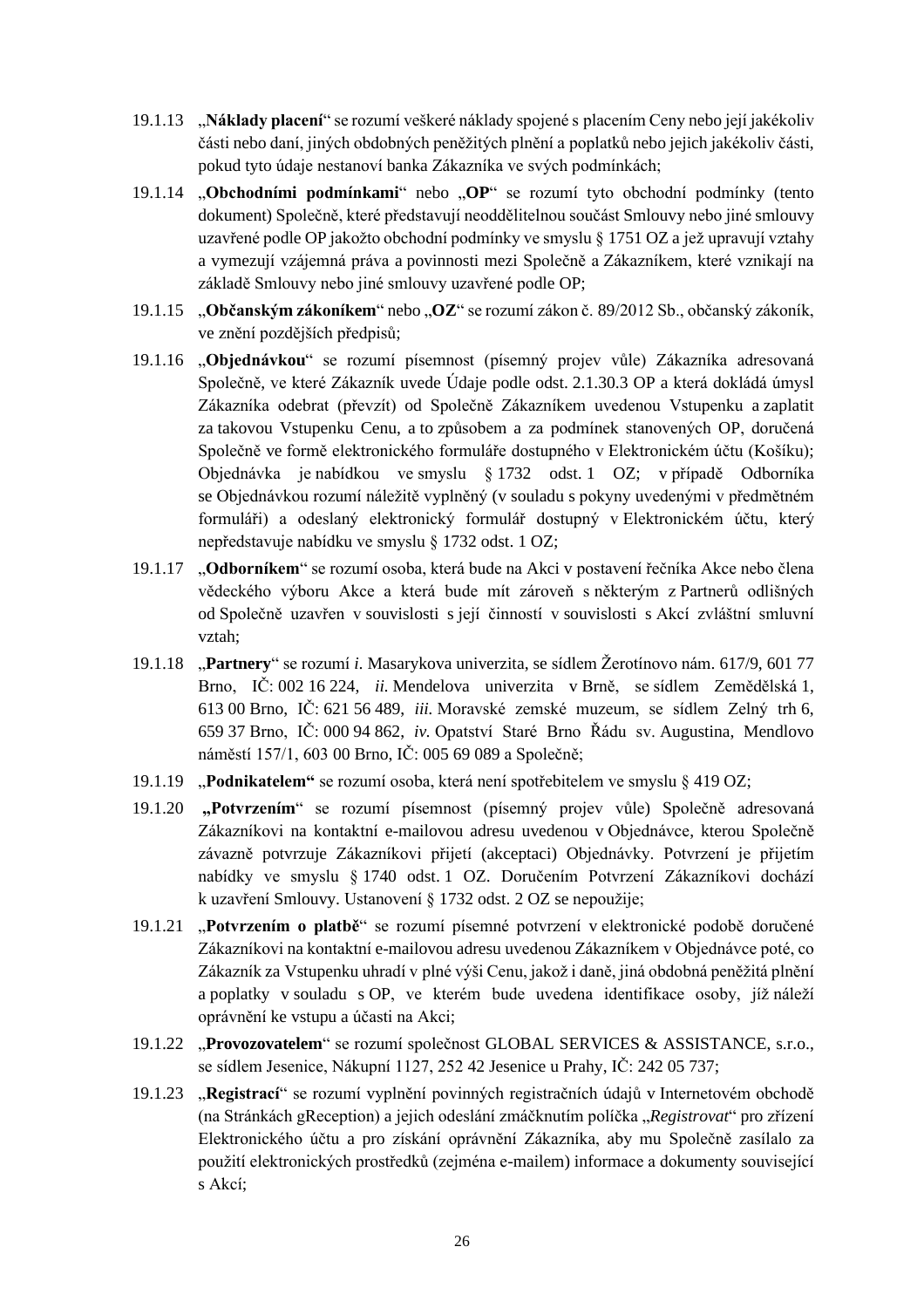- 19.1.24 "**Smlouvou**" se rozumí smlouva uzavřená mezi Stranami podle OP a v souladu s OP, jejímž předmětem je v termínu konání Akce poskytnutí služby využití času a získání informací souvisejících se zaměřením Akce blíže popsaným na Internetových stránkách v podobě umožnění účasti oprávněných držitelů Vstupenek na Akci za stanovenou Cenu, to vše za podmínek stanovených v pokynech Akce zveřejněných Společně nebo zaslaných Společně Zákazníkovi a těmito OP, přičemž Zákazník se Smlouvou zavazuje zaplatit za Vstupenku Cenu, jakož i daně, jiná obdobná peněžitá plnění a poplatky v souladu s OP;
- 19.1.25 "**Společně**" se rozumí obecně prospěšná společnost s názvem Společně, o.p.s., se sídlem Mendlovo náměstí 1a, 603 00 Brno - Staré Brno, IČ: 269 76 307, zapsaná v rejstříku obecně prospěšných společností vedeném Krajským soudem v Brně v oddílu O, vložka 266;

Kontaktní údaje Společně:

e-mailová adresa: info@spolecne.info,

telefonní číslo: + 420 511 110 573,

adresa pro doručování písemností prostřednictvím provozovatele poštovních služeb odpovídá sídlu Společně;

- 19.1.26 "**Spotřebitelem**" se rozumí spotřebitel ve smyslu § 419 OZ;
- 19.1.27 "**Stranami**" se rozumí společně Zákazník a Společně; "**Stranou**" se rozumí každý z nich samostatně;
- 19.1.28 "**Stránkami gReception**" se rozumí internetové stránky na adrese: https://app.greception.com/form-login-window/1c52dc4b/ a https://app.greception.com/form-login-window/312b3c05/ provozované Provozovatelem;
- 19.1.29 "**Účtem**" se rozumí:
	- 19.1.29.1 v případě bezhotovostní platby platební kartou bankovní účet Provozovatele č. 303688201/0300, vedený u Československé obchodní banky, a.s., IBAN: CZ20 0300 0000 0003 0368 8201 a
	- 19.1.29.2 v případě bezhotovostního bankovního převodu bankovní účet Společně č. 292313630/0300, vedený u: Československá obchodní banka, a.s., Radlická 333/150, 150 57 Praha 5,

IBAN: CZ88 0300 0000 0002 9231 3630;

- 19.1.30 "**Údaji**" se rozumí tyto osobní údaje:
	- 19.1.30.1v případě Registrace: uživatelské jméno (kontaktní e-mailová adresa pro zasílání písemností) a heslo k Elektronickému účtu zřizovatele Elektronického účtu (Zákazníka),
	- 19.1.30.2v případě Elektronického účtu (údaje jsou Zákazníkem uváděny dobrovolně): akademický titul nebo akademické tituly, obchodní firma nebo jméno nebo jména a příjmení fyzické osoby, kontaktní e-mailová adresa pro zasílání písemností, příslušnost k instituci – afiliace (tj. instituce, kde fyzická osoba pracuje nebo se kterou spolupracuje), včetně oddělení takové instituce (katedra, odbor apod.), města a země, kde se nachází, a fakturační údaje, jsou-li odlišné od již uvedených údajů, a to v rozsahu: obchodní firma nebo název právnické osoby nebo akademický titul, jméno nebo jména a příjmení fyzické osoby, sídlo nebo adresa bydliště (včetně státu), IČ (nebo jiný obdobný údaj), DIČ, telefonní číslo, e-mailová adresa Zákazníka (tato adresa není považovaná za kontaktní ve smyslu těchto OP);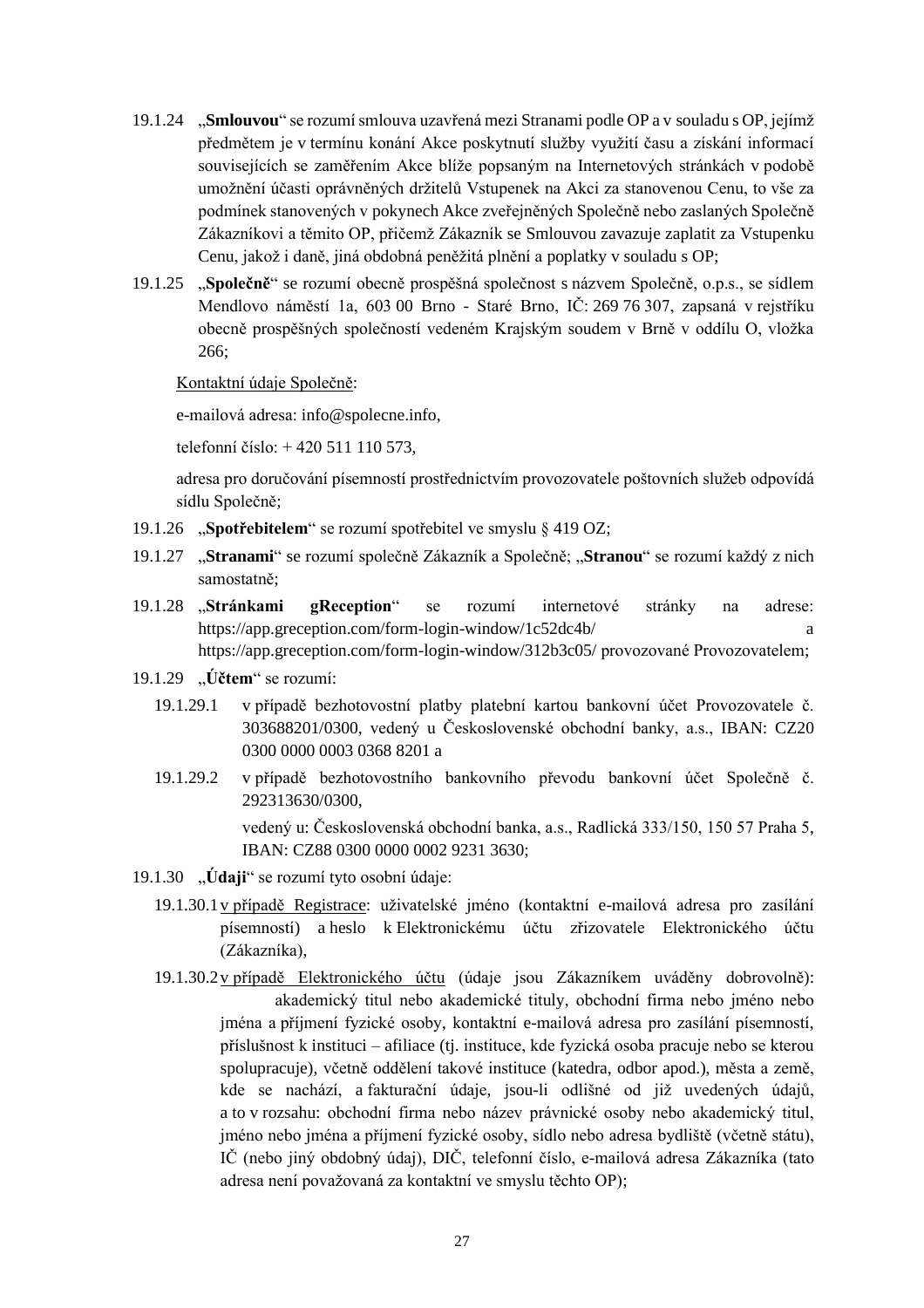19.1.30.3v případě odeslání Objednávky (údaje jsou uváděny povinně): akademický titul nebo akademické tituly, obchodní firma nebo jméno nebo jména a příjmení fyzické osoby (účastníka Akce nebo Odborníka), včetně údaje, zda se jedná o účastníka Akce nebo Odborníka, její kontaktní e-mailová adresa pro zasílání písemností (tato e-mailový adresa se považuje za kontaktní e-mailovou adresu Zákazníka), její příslušnost k instituci – afiliace (tj. instituce, kde fyzická osoba pracuje nebo se kterou spolupracuje), včetně oddělení takové instituce (katedra, odbor apod.), a fakturační údaje (Odborník fakturační údaje neuvádí), jsou-li odlišné od již uvedených údajů, a to v rozsahu: obchodní firma nebo název právnické osoby nebo akademický titul, jméno nebo jména a příjmení fyzické osoby, sídlo nebo adresa bydliště (včetně státu), IČ (nebo jiný obdobný údaj), DIČ, telefonní číslo, e-mailová adresa (tato e-mailová adresa není považovaná za kontaktní e-mailovou adresu ve smyslu OP);

#### 19.1.30.4v případě Abstraktu:

- c) u Zákazníka: akademický titul nebo akademické tituly, obchodní firma nebo jméno nebo jména a příjmení, kontaktní e-mailová adresa pro zasílání písemností, příslušnost k instituci – afiliace (tj. instituce, kde fyzická osoba pracuje nebo se kterou spolupracuje), včetně oddělení takové instituce (katedra, odbor apod.), města a země, kde se nachází,
- d) u autorů Abstraktu: akademický titul nebo akademické tituly, jméno nebo jména a příjmení, příslušnost k instituci nebo institucím – afiliace (instituce, kde fyzická osoba pracuje nebo se kterou spolupracuje), včetně oddělení takové instituce nebo takových institucí (katedra, odbor apod.), města a země, kde se nachází, a označení, který z příp. spoluautorů Abstraktu jej prezentuje a kontaktní e-mailová adresa takového spoluautora nebo autora;
- 19.1.30.5osobní údaje osob vyskytujících se v prostorách Akce pořízené v rámci fotografického, zvukového, obrazového nebo zvukově obrazového záznamu v prostorách Akce Společně nebo jím pověřenou osobou během trvání Akce;

#### 19.1.31 "**Vstupenkou**" se rozumí:

- 19.1.31.1 oprávnění ke vstupu a účasti jedné (1) osoby na Akci a Doprovodný program (základní vstupné nebo studentské vstupné),
- 19.1.31.2 oprávnění ke vstupu a účasti jedné (1) osoby na Akci a Doprovodný program a oprávnění ke vstupu a účasti minimálně jedné (1) další osoby výlučně na Doprovodný program (základní vstupné a vstupné pro Doprovodný program nebo studentské vstupné a vstupné pro Doprovodný program) nebo
- 19.1.31.3 oprávnění ke vstupu a účasti jedné (1) osoby na Doprovodný program (vstupné pro Doprovodný program),

přičemž každé z těchto oprávnění se dokládá Potvrzením o platbě;

## 19.1.32 "**Zákazníkem**" se rozumí:

- 19.1.32.1 v souvislosti s návštěvou Internetových stránek nebo Stránek gReception uživatel (návštěvník) takových stránek,
- 19.1.32.2 v souvislosti s Registrací zřizovatel Elektronického účtu, kterým je vždy výlučně fyzická osoba,
- 19.1.32.3 v souvislosti s Elektronickým účtem zřizovatel Elektronického účtu, kterým je vždy výlučně fyzická osoba,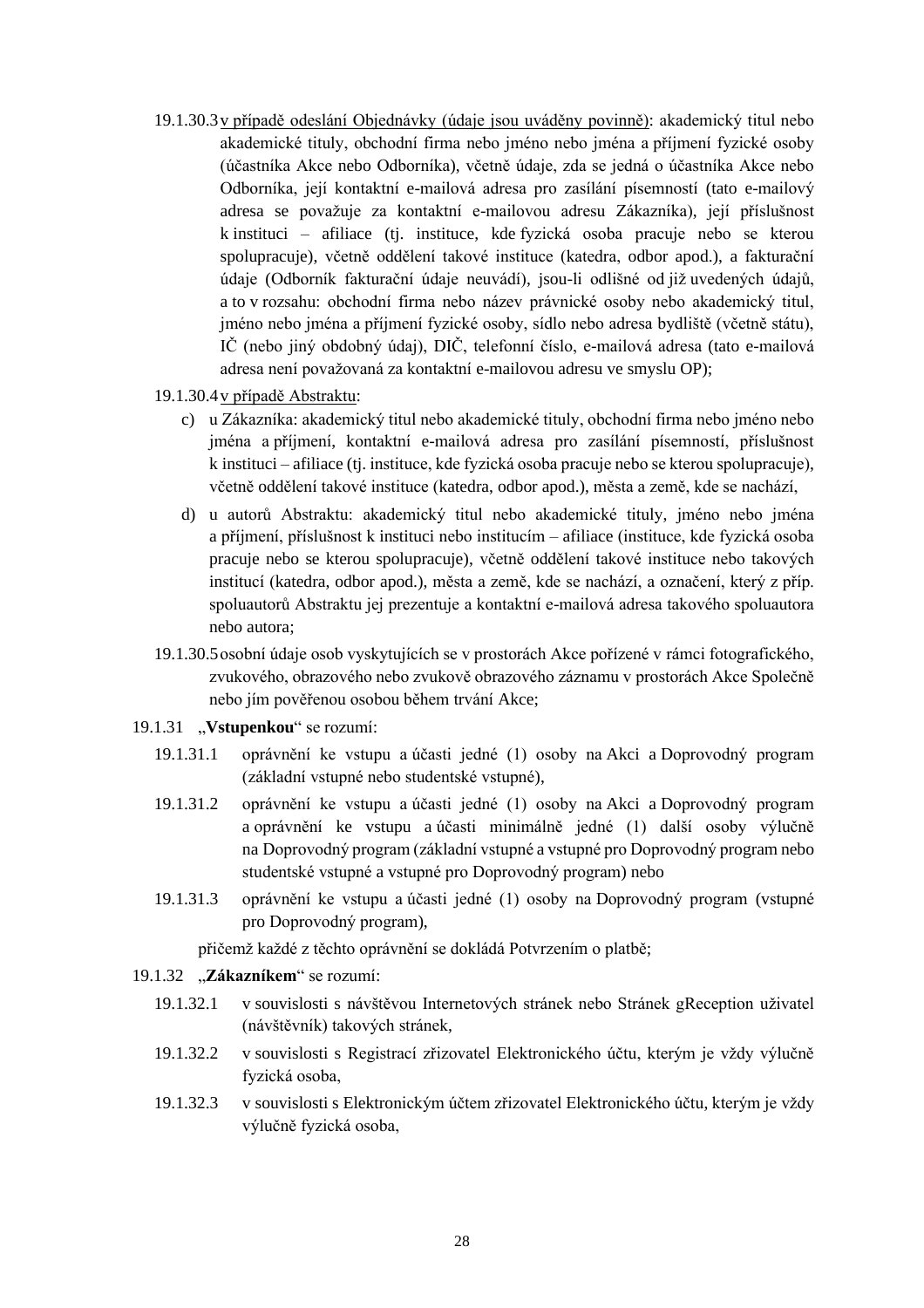- 19.1.32.4 v souvislosti s Objednávkou nebo Smlouvou:
	- a) zřizovatel Elektronického účtu, vystupuje-li zřizovatel Elektronického účtu v Objednávce jako osoba kupující Vstupenku nebo Odborník nebo jedná-li se o Údaje podle odst. 2.1.30.3 OP, nebo
	- b) osoba odlišná od zřizovatele Elektronického účtu, za kterou zřizovatel Elektronického účtu toliko právně jedná, vystupuje-li tato osoba v Objednávce jako osoba kupující Vstupenku (tj. osoba uvedená ve fakturačních údajích), a
- 19.1.32.5 v souvislosti s Abstraktem osoba (fyzická), která v elektronickém formuláři sloužícím k odeslání Abstraktu vystupuje jako odesilatel (podavatel) Abstraktu.
- 19.2 Pokud Obchodní podmínky nestanoví jinak nebo pokud z kontextu zřejmě nevyplývá něco jiného, pojmy psané v Obchodních podmínkách s velkým počátečním písmenem v množném čísle mají shodný význam i v jednotném čísle a naopak.
- 19.3 Nadpisy jednotlivých částí OP jsou uváděny pouze pro přehlednost textu a nemají normativní význam. Při výkladu OP se k textu nadpisů nepřihlíží.
- 19.4 Jsou-li v OP uvedeny odkazy na právní předpisy či jejich určitá ustanovení, rozumí se tím právní předpisy platné a účinné v den účinnosti OP včetně jejich následných změn a nových ustanovení, která umožní v nejvyšším možném rozsahu dosáhnout záměru sledovaného ustanovením OP, jež na příslušné ustanovení právních předpisů odkazuje.

## **20. OBECNÉ PODMÍNKY AKCE A PRODEJE**

- 20.1 Akce se koná v termínu (ve dnech): **20. 7. 2022 až 23. 7. 2022**.
- 20.2 Místem konání Akce jsou primárně prostory Hotelu na adrese Lidická 702/23, 602 00 Brno, Česká republika a zejména v souvislosti s Doprovodným programem prostory Opatství Staré Brno Řádu sv. Augustina na adrese Mendlovo náměstí 157/1, 603 00 Brno.
- 20.3 Dojde-li po dni účinnosti OP k takové mimořádné události, která vznikla nezávisle na vůli Společně (zejména nikoliv však výlučně v důsledku pandemie koronavirové choroby COVID-19), je Společně oprávněno změnit místo konání Akce tak, že Akce se uskuteční v online prostoru. O takové změně místa konání Akce musí být Zákazník informován prostřednictvím emailové adresy Zákazníka, kterou sdělil v Objednávce, nebo prostřednictvím Internetových stránek, a to bez zbytečného odkladu po vzniku události, jež je příčinou takové změny, nejpozději však do dne **30. 6. 2022**. Společně s podáním informace o změně místa konání Akce bude Zákazníka informovat o bližších podmínkách konání Akce. Účastnit se Akce uskutečněné v online prostoru bude možné pouze prostřednictvím webového prohlížeče, přičemž podporovány budou poslední verze Chrome, Edge a Firefox na platformách Windows, OS X a Linux. Účast na Akci uskutečněné v online prostoru nebude možná (nebude podporována) z mobilních zařízeních (mobilní telefon, tablet). Zákazník bere na vědomí, že mimořádná událost podle věty první tohoto odst. 3.3 OP představují překážku podle § 2913 odst. 2 OZ. Společně v případě využití oprávnění podle věty první tohoto odst. 3.3 OP nebude Zákazníkům hradit žádné náklady jakkoliv související se změnou místa konání Akce (včetně takových, které byly vynaloženy před oznámením o změně místa konání Akce) ani vracet Cenu či s ní související platby.
- 20.4 Jednacím jazykem Akce je anglický jazyk.
- 20.5 Prodávajícím se pro potřeby OP rozumí Společně.
- 20.6 Společně vystupuje ve Smlouvách, na které se OP vztahují, jako prodávající Vstupenky a organizátor Akce.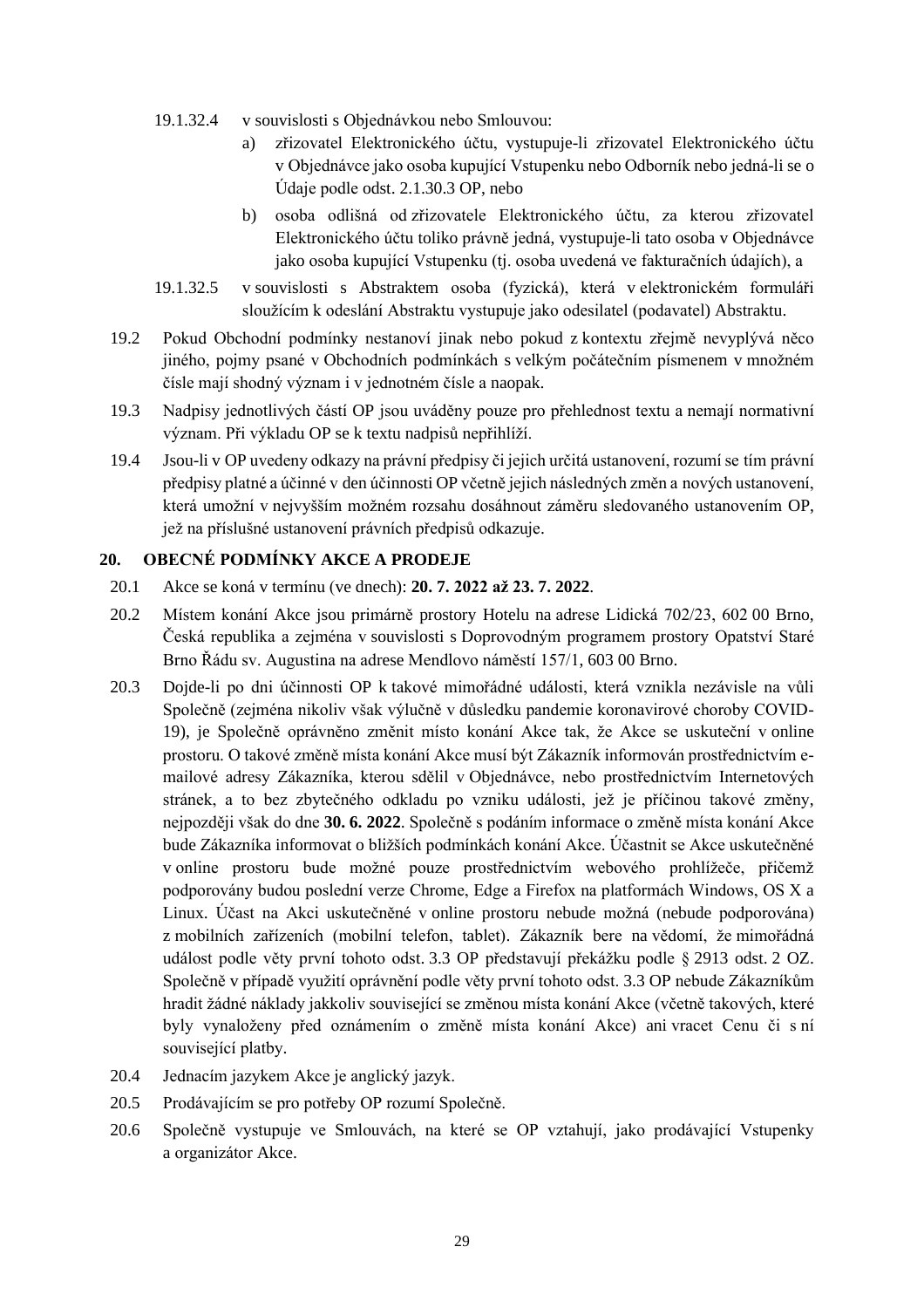20.7 Zákazník vstupuje do právního vztahu se Společně prostřednictvím Internetového obchodu, a to zejména v pozici osoby, která žádá o zasílání informací a dokumentů souvisejících s Akcí, nebo v pozici osoby kupující Vstupenku. Do vztahu se Společně jakožto subjektem prodávajícím Vstupenku a organizujícím Akci vstupuje Zákazník Registrací.

# **21. OSOBNÍ ÚDAJE, JEJICH OCHRANA A PRÁVA SUBJEKTU OSOBNÍCH ÚDAJŮ**

- 21.1 Tento čl. 4. OP se vztahuje pouze na Zákazníka, který je fyzickou osobou, a použije se i na fyzické osoby (spolupracovníky a zaměstnance) Zákazníka, který je fyzickou nebo právnickou osobou.
- 21.2 Údaje jsou osobními údaji. Ochrana Údajů se řídí zejména GDPR, zákonem č. 101/2000 Sb., o ochraně osobních údajů, ve znění pozdějších předpisů, a OP.
- 21.3 Zákazník bere na vědomí, že před vstupem na Internetové stránky nebo Stránky gReception bude vyzván k udělení souhlasu s ukládáním informací a jejich užíváním (soubory cookies) Společně nebo Provozovatelem za účelem zlepšení služeb, výběru reklam a statistické analýzy používání předmětných stránek, včetně ukládání nastavení bezpečného vyhledávání Zákazníka, sledování počtu návštěvníků na předmětných stránkách a ochrany dat Zákazníka.
- 21.4 Každý Zákazník bere na vědomí, že:
	- 21.4.1 od okamžiku dokončení Registrace budou zpracovávány Údaje uvedené v odst. 2.1.30.1 OP,
	- 21.4.2 od okamžiku uvedení (uložení) Údajů v Elektronickém účtu budou zpracovávány Údaje uvedené v odst. 2.1.30.2 OP,
	- 21.4.3 od okamžiku odeslání Objednávky budou zpracovávány Údaje uvedené v odst. 2.1.30.3 OP,
	- 21.4.4 od provedení jakýchkoliv změn v Údajích uvedených v Elektronickém účtu nebo poskytnutých podle odst. 7.3 OP , budou zpracovávány i takové změny takových Údajů,
	- 21.4.5 od okamžiku odeslání Abstraktu budou zpracovávány Údaje uvedené v odst. 2.1.30.4 OP a
	- 21.4.6 od okamžiku pořízení fotografického, zvukového, obrazového nebo zvukově obrazového záznamu v prostorách Akce Společně nebo jím pověřenou osobou během jejího trvání budou zpracovávány Údaje podle odst. 2.1.30.5 OP.
- 21.5 Správcem Údajů je Společně. Společně nemá pověřence pro ochranu osobních údajů.
- 21.6 Společně získává Údaje:
	- 21.6.1 přímo od subjektů Údajů nebo Zákazníků Registrace, Objednávka, formulář k Abstraktu, postup podle odst. 5.5 OP a odst. 7.3 OP,
	- 21.6.2 jinak pořízení fotografického, zvukového, obrazového nebo zvukově obrazového záznamu v prostorách Akce Společně nebo jím pověřenou osobou během jejího trvání.
- 21.7 Zpracování Údajů je prováděno Společně a i těmito zpracovateli Údajů:
	- 21.7.1 poskytovatel operačního sytému: Microsoft,
	- 21.7.2 poskytovatelé údržby a ochrany informačního systému Společně,
	- 21.7.3 poskytovatelé zpracovatelských softwarů, služeb a aplikací, kterými jsou:
		- 21.7.3.1 Provozovatel,
		- 21.7.3.2 Solitea, a.s., se sídlem Drobného 555/49, Ponava, 602 00 Brno, IČ: 015 72 377 (iDoklad),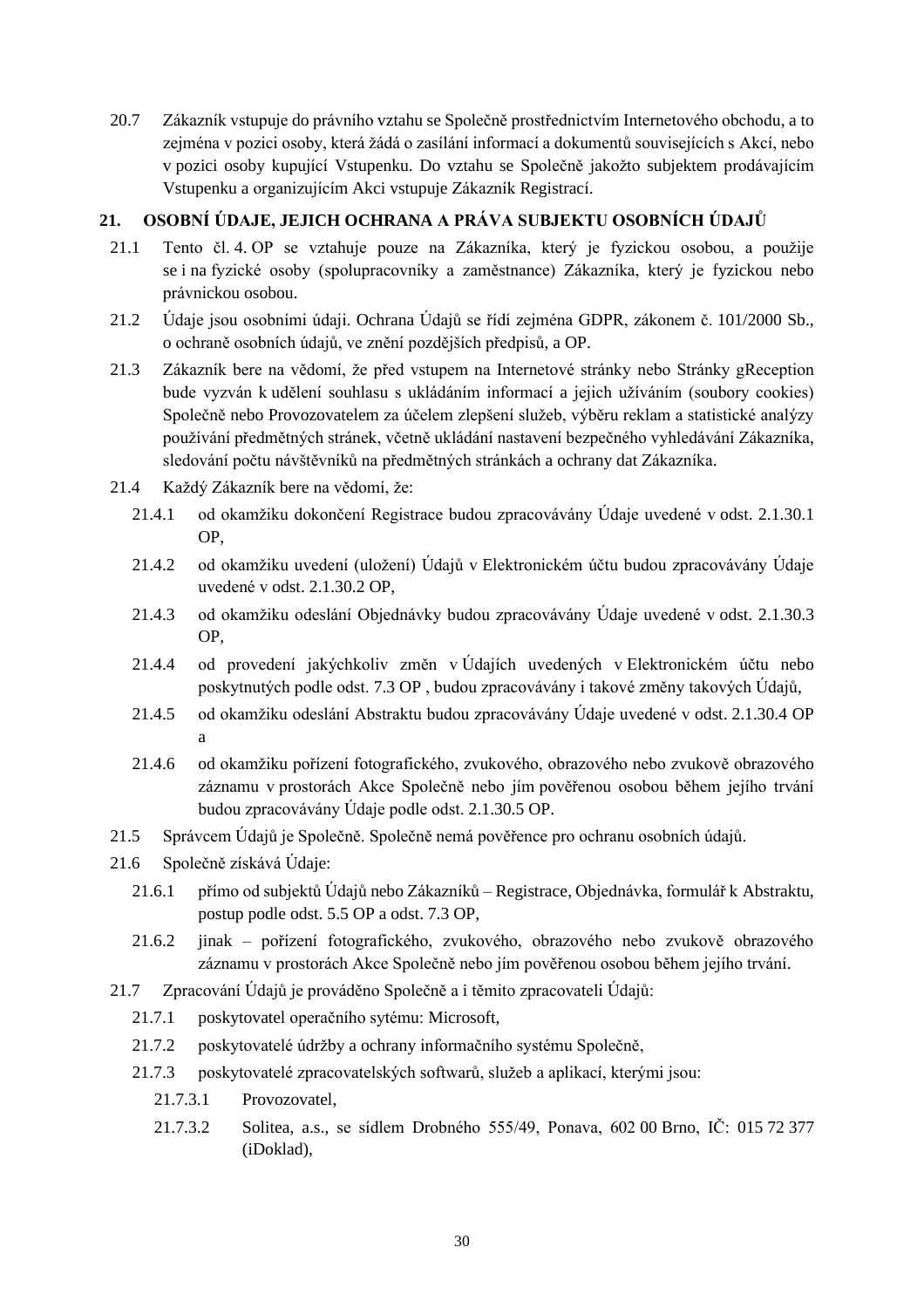- 21.7.4 osoba pověřená Společně k pořízení fotografického, zvukového, obrazového nebo zvukově obrazového záznamu v prostorách Akce během jejího trvání.
	- Na žádost Zákazníka poskytne Společně Zákazníkovi aktuální seznam zpracovatelů Údajů.
- 21.8 Příjemci Údajů mohou být:
	- 21.8.1 zaměstnanci a spolupracovníci Společně,
	- 21.8.2 Partneři a jejich zaměstnanci a spolupracovníci,
	- 21.8.3 orgány veřejné moci (zejména soudy, orgány veřejné správy);
	- 21.8.4 účetní Společně;
	- 21.8.5 daňový poradce Společně;
	- 21.8.6 právní zástupce Společně.

Na žádost Zákazníka poskytne Společně Zákazníkovi aktuální seznam Příjemců Údajů.

- 21.9 Osobní údaje nebudou předávány mimo území Evropské unie.
- 21.10 Právní základ pro zpracování:
	- 21.10.1 Údajů podle odst. 2.1.30.1 OP:
		- 21.10.1.1 zpracování je nezbytné pro splnění smlouvy, jejíž smluvní stranou je subjekt Údajů, nebo pro provedení opatření přijatých před uzavřením smlouvy na žádost tohoto subjektu Údajů podle čl. 6 odst. 1 písm. b) GDPR,
	- 21.10.2 Údajů podle odst. 2.1.30.2 OP:
		- 21.10.2.1 zpracování je nezbytné pro splnění smlouvy, jejíž smluvní stranou je subjekt Údajů, nebo pro provedení opatření přijatých před uzavřením smlouvy na žádost tohoto subjektu Údajů podle čl. 6 odst. 1 písm. b) GDPR,
	- 21.10.3 Údajů podle odst. 2.1.30.3 OP:
		- 21.10.3.1 zpracování je nezbytné pro splnění smlouvy, jejíž smluvní stranou je subjekt Údajů, nebo pro provedení opatření přijatých před uzavřením smlouvy na žádost tohoto subjektu Údajů podle čl. 6 odst. 1 písm. b) GDPR,
		- 21.10.3.2 zpracování je nezbytné pro účely oprávněných zájmů Společně podle čl. 6 odst. 1 písm. f) GDPR,
		- 21.10.3.3 souhlas subjektu příslušných Údajů s jejich zpracováním pro účely uvedené v odst. 4.11.4 a 4.11.5 OP podle čl. 6 odst. 1 písm. a) GDPR, byl-li takový souhlas udělen,
		- 21.10.3.4 souhlas Odborníka se zpracováním jeho Údajů v požadovaném rozsahu (odst. 2.1.30.3 OP) pro účely pořádání (řádného provedení) Akce,
	- 21.10.4 Údajů podle odst. 2.1.30.4 OP:
		- 21.10.4.1 zpracování je nezbytné pro splnění smlouvy, jejíž smluvní stranou je subjekt Údajů, nebo pro provedení opatření přijatých před uzavřením smlouvy na žádost tohoto subjektu Údajů podle čl. 6 odst. 1 písm. b) GDPR,
		- 21.10.4.2 zpracování je nezbytné pro účely oprávněných zájmů Společně podle čl. 6 odst. 1 písm. f) GDPR,
		- 21.10.4.3 zákonná licence podle § 17 zákona č. 110/2019 Sb., o zpracování osobních údajů (v příslušném rozsahu) pro účely uvedené v odst. 4.11.6 OP (v rozsahu přípustném obecně závaznými právními předpisy),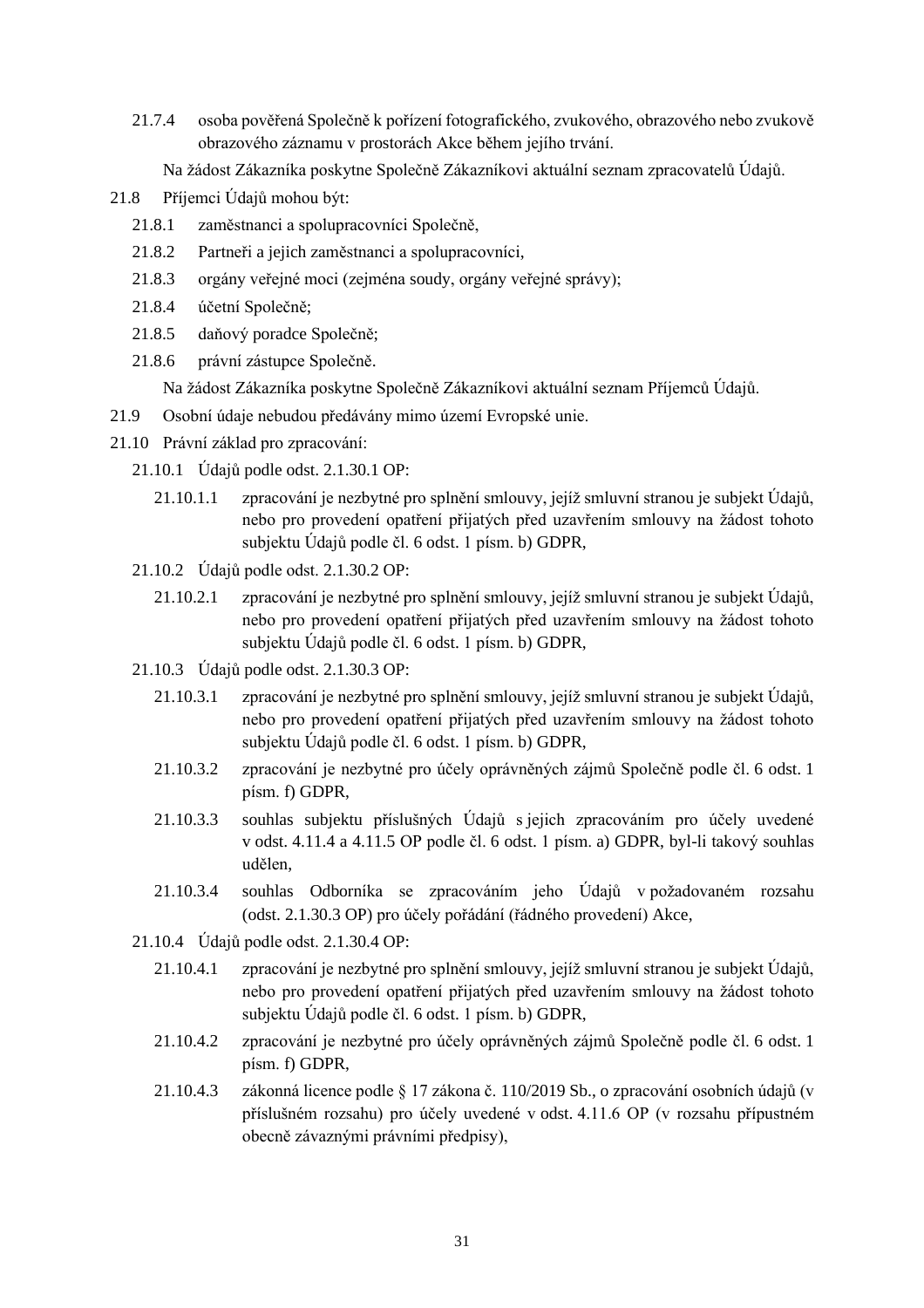- 21.10.5 Údaje podle odst. 2.1.30.5 OP:
	- 21.10.5.1 zákonná licence, zejména podle § 89 OZ a § 17 zákona č. 110/2019 Sb., o zpracování osobních údajů (v příslušném rozsahu) pro účely uvedené v odst. 4.11.8 OP (v rozsahu přípustném obecně závaznými právními předpisy),
	- 21.10.5.2 souhlas subjektu příslušných osobních údajů s jejich zpracováním pro účely uvedené v odst. 4.11.8 OP podle čl. 6 odst. 1 písm. a) GDPR, byl-li takový souhlas udělen (v rozsahu, na který se neuplatní odst. 4.10.5.1 OP).
- 21.11 Osobní údaje jsou zpracovávány pro účely:
	- 21.11.1 činnosti Společně spočívající v zasílání informací a dokumentů přímo či nepřímo souvisejících s Akcí, včetně informací o možnostech ubytování, informací poskytovaných Partnery o své činnosti a akcí a událostí pořádaných Partnery, jde-li o tyto Údaje podle odst. 2.1.30.1 OP: kontaktní e-mailová adresa,
	- 21.11.2 vedení a správy databáze o Elektronických účtech, Objednávkách, Odbornících a Abstraktech, pořádání Akce, sjednání a uzavření Smlouvy a plnění smluvních povinností vyplývajících z jakékoliv smlouvy uzavřené podle OP (včetně Smlouvy), jde-li o Údaje podle odst. 2.1.30.1 až 2.1.30.4 OP,
	- 21.11.3 ochrany práv a právem chráněných zájmů Společně, jde-li o Údaje:
		- 21.11.3.1 v rozsahu nezbytně nutném pro vedení evidencí o příjmech a výdajích Společně, jím přijatých platbách a o hospodaření podle daňových a účetních právních předpisů a
		- 21.11.3.2 v rozsahu nezbytně nutném pro účinnou ochranu jiných ekonomických zájmů Společně, zejména ochranu/obranu proti tvrzeným nárokům na náhradu újmy způsobené Společně,
	- 21.11.4 zasílání informací souvisejících se službami a aktivitami Společně nebo Partnerů nesouvisejících s Akcí, včetně informací o činnosti Společně nebo Partnerů či o akcích pořádaných či spolupořádaných Společně nebo Partnery, jde-li o kontaktní e-mailovou adresu Zákazníků,
	- 21.11.5 nabízení obchodu a služeb Společně, přímého marketingu, zjišťování spokojenosti Zákazníka s poskytovanými službami, provádění průzkumu obchodu a služeb, provádění jiných marketingových, reklamních a průzkumných aktivit (účelů), vytváření databáze zákazníků a vedení statistiky, jde-li o Údaje podle odst. 2.1.30.3 OP v rozsahu: akademický titul nebo akademické tituly, obchodní firma nebo jméno nebo jména a příjmení fyzické osoby (účastníka Akce), kontaktní e-mailová adresa pro zasílání písemností (účastníka Akce),
	- 21.11.6 tvorby a prezentace a propagace Akce nebo výstupů z Akce (včetně nikoliv však výlučně sborníků, nebo brožur), včetně jejich zveřejnění na webových stránkách Akce, Společně či Partnerů nebo na jiných veřejných platformách určených pro styk s laickou nebo odbornou veřejností, jde-li o Údaje podle odst. 2.1.30.4 OP,
	- 21.11.7 plnění podmínek veřejných dotačních programů sjednaných v souvislosti s Akcí, jimiž jsou Společně nebo Partneři vázáni, jde-li o Údaje podle odst. 2.1.30.3 OP nebo podle odst. 2.1.30.4 OP;
	- 21.11.8 pořízení fotografického, zvukového, obrazového nebo zvukově obrazového záznamu části nebo celého průběhu Akce v prostorách Akce za účelem propagace Společně, Partnerů nebo Akce, včetně jeho zveřejnění na webových stránkách Akce, Společně či Partnerů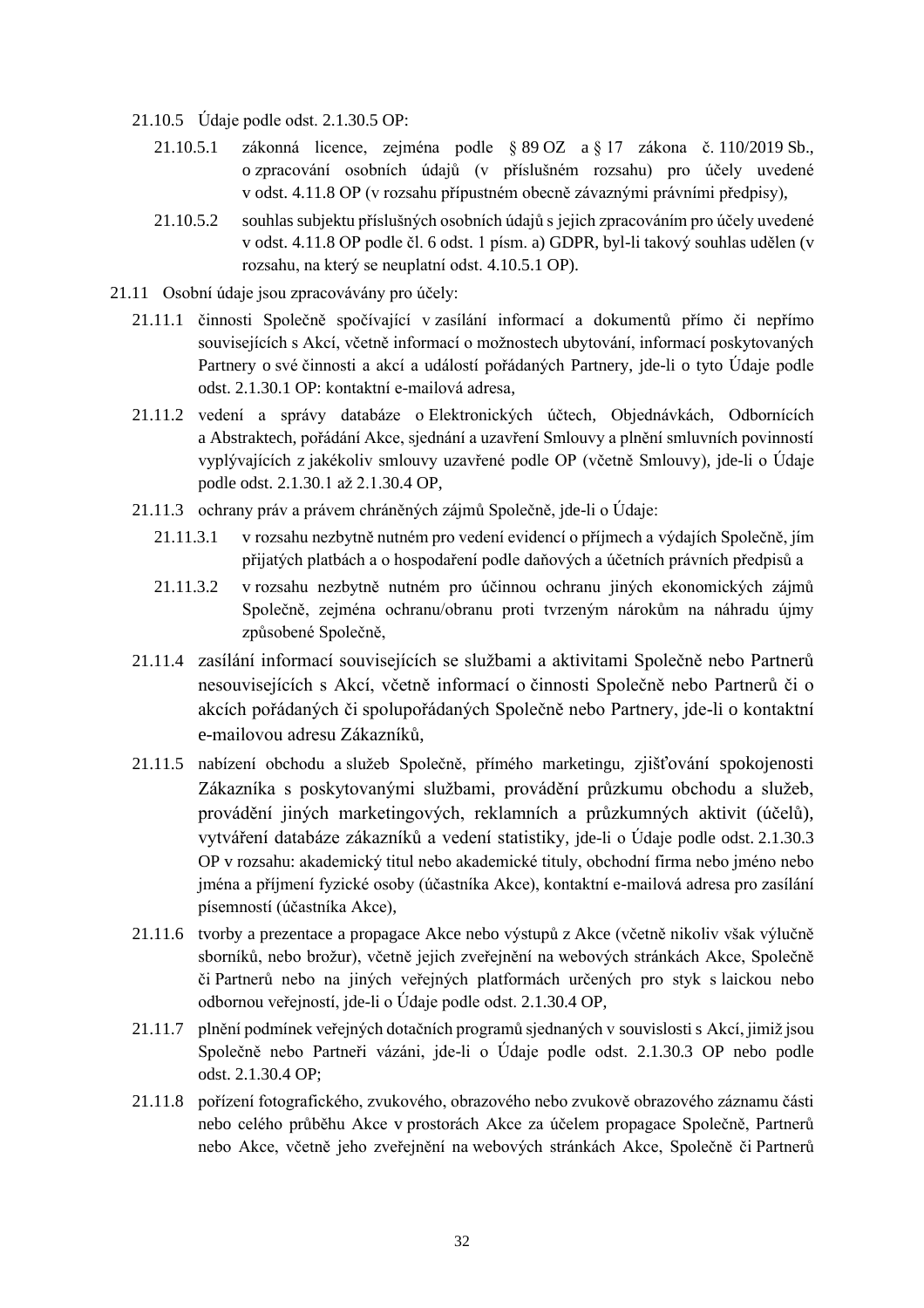nebo na jiných veřejných platformách určených pro styk s laickou nebo odbornou veřejností, jde-li o Údaje podle odst. 2.1.30.5 OP.

- 21.12 Osobní údaje budou zpracovávány v elektronické podobě automatizovaným způsobem a v listinné podobě neautomatizovaným způsobem.
- 21.13 Společně uchovává (zpracovává) osobní údaje s právním základem zpracování podle:
	- 21.13.1 odst. 4.10.1.1 OP a odst. 4.10.2.1 OP po dobu 5 (pěti) let ode dne ukončení Akce nebo po dobu trvání Elektronického účtu Zákazníka, a to podle toho, která z těchto skutečností nastane později,
	- 21.13.2 odst. 4.10.3.3 OP, odst. 4.10.3.4 OP a odst. 4.10.5.2 OP po dobu, na kterou je souhlas udělen, resp. do okamžiku, než subjekt Údajů svůj souhlas odvolá,
	- 21.13.3 odst. 4.10.3.1 OP, odst. 4.10.3.2 OP, odst. 4.10.4.1 OP, odst. 4.10.4.2 OP po dobu 5 (pěti) let ode dne ukončení Akce nebo po dobu trvání Elektronického účtu Zákazníka, a to podle toho, která z těchto skutečností nastane později; v případě zahájení a trvání soudního, správního nebo jiného řízení, ve kterém budou řešeny práva či povinnosti Společně vůči Zákazníkovi, však zpracování neskončí před pravomocným ukončením takového řízení,
	- 21.13.4 odst. 4.10.4.3 OP a odst. 4.10.5.1 OP a po dobu po dobu 10 (deseti) let ode dne ukončení Akce.
- 21.14 Po uplynutí doby pro uchování (zpracovávání) Údajů a/nebo pominuly-li důvody uchování (zpracovávání) Údajů, Společně neprodleně Údaje zničí (vymaže).
- 21.15 Uplynutím doby pro uchování (zpracovávání) Údajů pro konkrétní právní základ zpracování, není dotčena zákonnost dále trvajícího zpracování takových Údajů, jsou-li takové Údaje zpracovávány i na základě jiného právní základu zpracování, jenž i po uplynutí předmětné doby trvá.
- 21.16 Zpracovává-li Společně Údaje výlučně na základě předchozího souhlasu subjektu Údajů, je pouze na svobodném rozhodnutí takového subjektu Údajů, zda svůj souhlas v rozsahu navrženém Společně poskytne, případně omezí-li jej, nebo neposkytne. Subjekt Údajů může již poskytnutý souhlas odvolat, změnit nebo upravit jeho rozsah. Odvolá-li subjekt Údajů souhlas, není tím dotčena zákonnost zpracování založená na souhlasu uděleném před jeho odvoláním. Rozsahem poskytnutého souhlasu je Společně vázáno.
- 21.17 Každá osoba, o níž Společně zpracovává její osobní údaje v souvislosti s OP nebo Smlouvou, má právo žádat zejména:
	- 21.17.1 potvrzení, zda o ní Společně zpracovává osobní údaje,
	- 21.17.2 jaké osobní údaje Společně zpracovává, za jakým účelem, a po jak dlouhou dobu,
	- 21.17.3 komu jsou osobní údaje zpřístupněny nebo předávány, jaké osoby osobní údaje zpracovávají pro Společně,
	- 21.17.4 poskytnutí kopie Společně zpracovávaných osobních údajů,
	- 21.17.5 nápravu, zjistí-li, že osobní údaje, které o ní Společně zpracovává jsou nepřesné či jinak neodpovídají skutečnosti,
	- 21.17.6 výmaz osobních údajů, které o ní Společně zpracovává, a Společně je pak povinno výmaz provést bez zbytečného odkladu, pokud:
		- 21.17.6.1 osobní údaje již nejsou potřebné pro účely, pro které byly shromážděny nebo jinak zpracovány,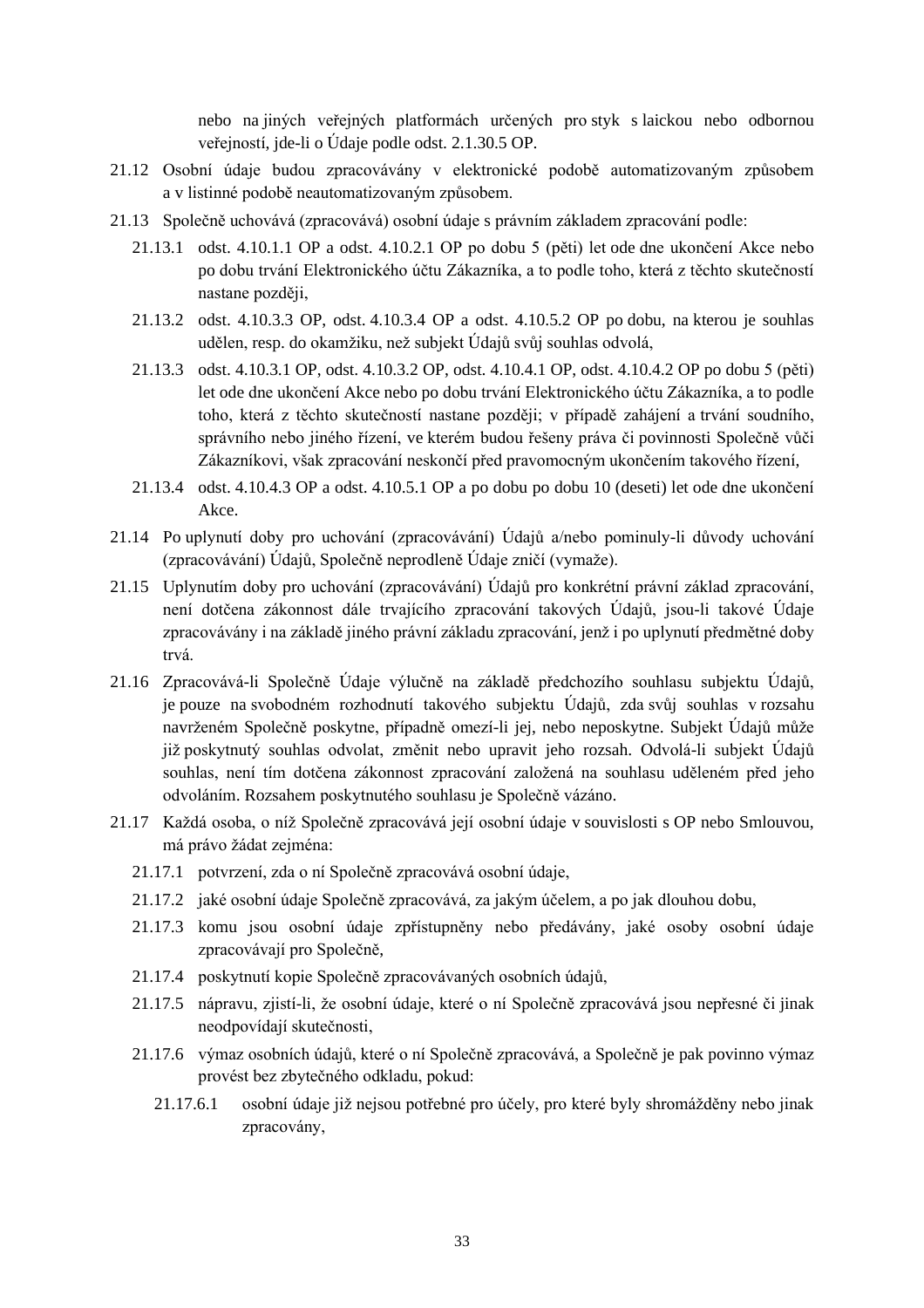- 21.17.6.2 subjekt osobních údajů odvolá souhlas, na jehož základě byly údaje podle čl. 6 odst. 1 písm. a) GDPR zpracovány, a neexistuje žádný další právní důvod pro zpracování,
- 21.17.6.3 subjekt osobních údajů vznese námitky proti zpracování podle čl. 21 odst. 1 GDPR a neexistují žádné převažující oprávněné důvody pro zpracování nebo subjekt osobních údajů vznese námitky proti zpracování podle čl. 21 odst. 2 GDPR,
- 21.17.6.4 osobní údaje byly zpracovány protiprávně,
- 21.17.6.5 osobní údaje musí být vymazány ke splnění právní povinnosti stanovené v právu Evropské unie nebo jejího členského státu, které se na Společně vztahuje;

žadatel však nemá právo požadovat výmaz osobních údajů, které jsou zpracovávány v rozsahu nezbytně nutném pro určení, výkon nebo obhajobu právních nároků Společně,

- 21.17.7 omezení zpracování jejích osobních údajů, pokud:
	- 21.17.7.1 popírá přesnost osobních údajů, a to na dobu potřebnou k tomu, aby Společně mohlo přesnost osobních údajů ověřit,
	- 21.17.7.2 zpracování je protiprávní a subjekt osobních údajů odmítá výmaz osobních údajů a žádá místo toho o omezení jejich použití,
	- 21.17.7.3 Společně již osobní údaje nepotřebuje pro účely zpracování, ale subjekt osobních údajů je požaduje pro určení, výkon nebo obhajobu právních nároků,
	- 21.17.7.4 subjekt osobních údajů vznesl námitku proti zpracování podle čl. 21 odst. 1 GDPR, dokud nebude ověřeno, zda oprávněné důvody Společně převažují nad oprávněnými důvody subjektu osobních údajů,
	- 21.17.7.5 poskytnutí osobních údajů za účelem jejich přenosu jinému správci osobních údajů, jedná-li se o osobní údaje žadatele, jejichž zpracování je založeno na souhlasu podle čl. 6 odst. 1 písm. a) GDPR nebo na smlouvě podle čl. 6 odst. 1 písm. b) GDPR.
- 21.18 Subjekt osobních údajů má z důvodů týkajících se jeho konkrétní situace právo kdykoli vznést námitku proti zpracování osobních údajů, které se jej týkají, na základě čl. 6 odst. 1 písm. f) GDPR, včetně profilování založeného na těchto ustanoveních. Společně osobní údaje dále nezpracovává, pokud neprokáže závažné oprávněné důvody pro zpracování, které převažují nad zájmy nebo právy a svobodami subjektu osobních údajů, nebo pro určení, výkon nebo obhajobu právních nároků.
- 21.19 Subjekt osobních údajů může rovněž v případě, kdy se nemůže domoci práv jiným způsobem, obrátit se nebo podat stížnost u dozorového orgánu, kterým je Úřad pro ochranu osobních údajů se sídlem pplk. Sochora 27, 170 00 Praha 7.

## **22. REGISTRACE A PRÁVO K ZASÍLÁNÍ INFORMACÍ**

- 22.1 Každý Zákazník je povinen seznámit se před Registrací s OP a s všeobecnými obchodními podmínkami Provozovatele, jež jsou dostupné na Stránkách gReception.
- 22.2 Smyslem Registrace je získání oprávnění Zákazníka, aby mu Společně zasílalo za použití elektronických prostředků (e-mailem) informace a dokumenty přímo či nepřímo související s Akcí, včetně informací o možnostech ubytování, informací poskytovaných Partnery o své činnosti a akcí a událostí pořádaných Partnery. V rámci Registrace proto musí Zákazník udělit souhlas k využití jeho e-mailové adresy Společně pro účely zasílání informací a dokumentů souvisejících s Akcí za použití elektronických prostředků (e-mailem). Tento souhlas udělí v rámci Registrace zatrhnutím pole "Souhlas se zasíláním písemností".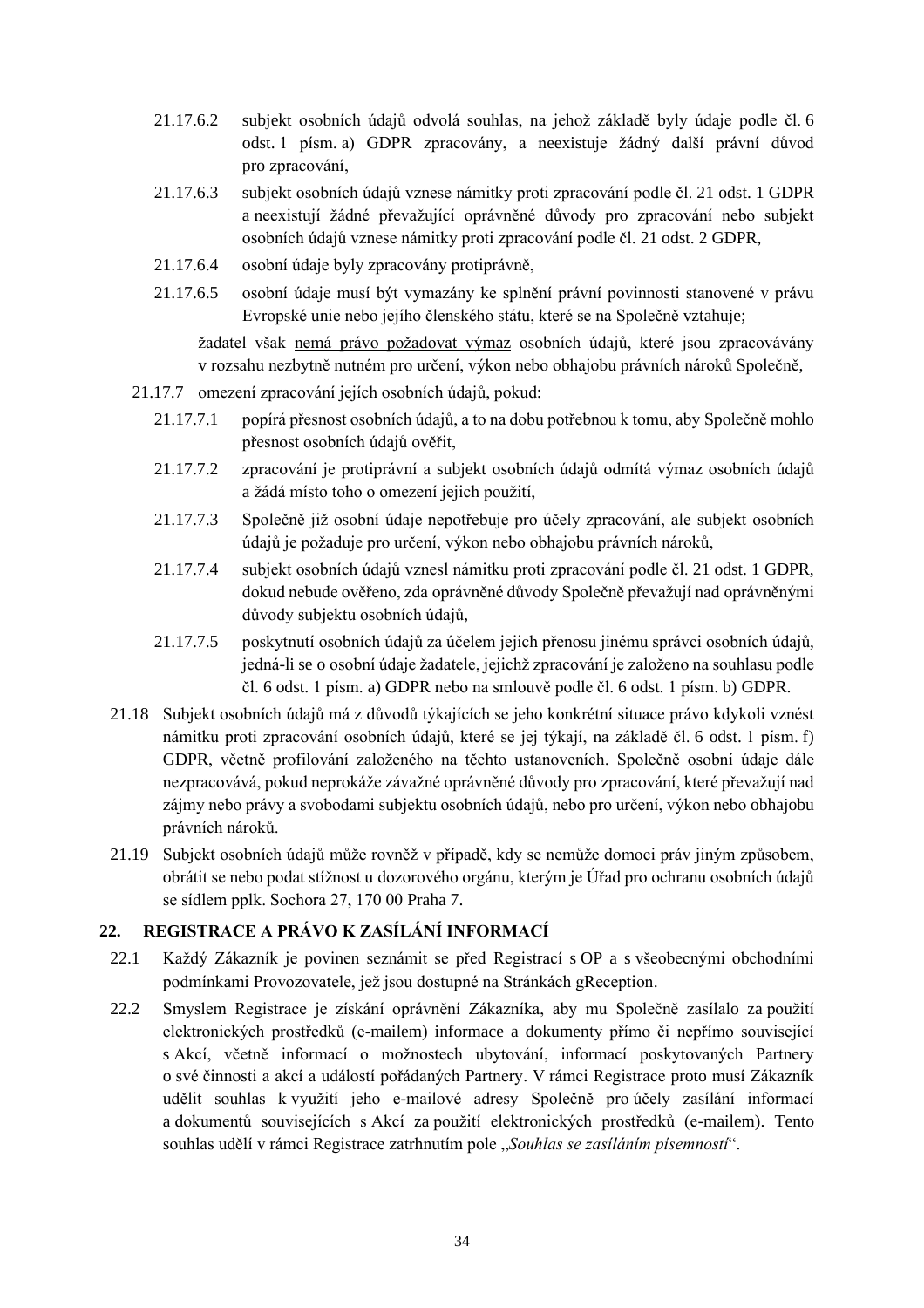- 22.3 Odesláním Objednávky dojde k naplnění § 7 odst. 3 zákona č. 480/2004 Sb., o některých službách informační společnosti a o změně některých zákonů (zákon o některých službách informační společnosti), ve znění pozdějších předpisů, a proto je Společně oprávněno využít kontaktní e-mailovou adresu Zákazníka pro potřeby šíření obchodních sdělení týkajících Akce a dalších obdobných výrobků nebo služeb Společně. Zákazník má vždy možnost jednoduchým způsobem zrušit oprávnění Společně podle předchozí věty, a to při zaslání každé jednotlivé datové zprávy Společně nebo zasláním takového zrušení na E-mailovou adresu.
- 22.4 Pro Registraci platí následující postup:
	- 22.4.1 Internetové stránky obsahují odkaz na Stránky gReception, na kterých je elektronický formulář pro žádost o Registraci. Do něj Zákazník uvede svoji e-mailovou adresu, která bude použita jako uživatelské jméno a zároveň bude sloužit jako kontaktní e-mailová adresa pro zasílání písemností v souvislosti s Akcí. Po odeslání elektronického formuláře obdrží Zákazník na zadanou e-mailovou adresu potvrzení o provedené žádosti o Registraci s odkazem na Stránky gReception, kde bude Zákazník vyzván k potvrzení zadané emailové adresy a vytvoření přihlašovacího hesla. Po vytvoření přihlašovacího hesla bude pro Zákazníka zřízen Elektronický účet.
	- 22.4.2 Zákazník je povinen při Registraci zadat všechny povinné registrační údaje pravdivě, úplně a správně. Povinnými registračními údaji jsou Údaje podle odst. 2.1.30.1 OP.
- 22.5 Zákazník se zavazuje informovat Společně do 5 (pěti) pracovních dnů od změny povinných registračních údajů Zákazníka o takové změně, a to prostřednictvím jejich aktualizace v Elektronickém účtu.
- 22.6 Zákazník může v Elektronickém účtu uložit (zadat) Údaje podle odst. 2.1.30.2 OP. Zákazník bere na vědomí, že plnohodnotné užívání Elektronického účtu Zákazníkem bude zpřístupněno ze strany Společně postupně (zejména se jedná o Košík). Zákazník bere dále na vědomí, že provozovatelem Stránek gReception je Provozovatel a že v souvislosti s užíváním Stránek gReception musí dodržovat pravidla stanovená Provozovatelem.
- 22.7 Za ochranu a kvalitu hesla k Elektronickému účtu odpovídá Zákazník. Elektronický účet může Zákazník kdykoliv zrušit.
- 22.8 Má-li Zákazník podezření, že došlo nebo dochází k neoprávněnému užití jeho hesla k Elektronickému účtu, je povinen to ihned písemně sdělit Společně, např. prostřednictvím E-mailové adresy.

## **23. VSTUPENKY**

- 23.1 Vstupenky nabízené Společně k prodeji jsou uvedeny v Internetovém obchodě. Nabídka prodeje Vstupenky je platná po dobu její dostupnosti v Internetovém obchodě.
- 23.2 Předložením Potvrzení o platbě při vstupu do místa konání Akce vyjadřuje jeho oprávněný držitel souhlas s provozními předpisy Akce a zavazuje se k respektování pokynů Společně.

## **24. OBJEDNÁVKA**

- 24.1 Zákazník je oprávněn objednat Vstupenku prostřednictvím Elektronického účtu.
- 24.2 Objednávka (objednávkový formulář) obsahuje:
	- 24.2.1 Údaje podle odst. 2.1.30.3 OP,
	- 24.2.2 druh Vstupenky,
	- 24.2.3 Cenu s uvedením všech daní, jiných obdobných peněžitých plnění a poplatků, v měně EUR,
	- 24.2.4 způsob úhrady Ceny a souvisejících nákladů.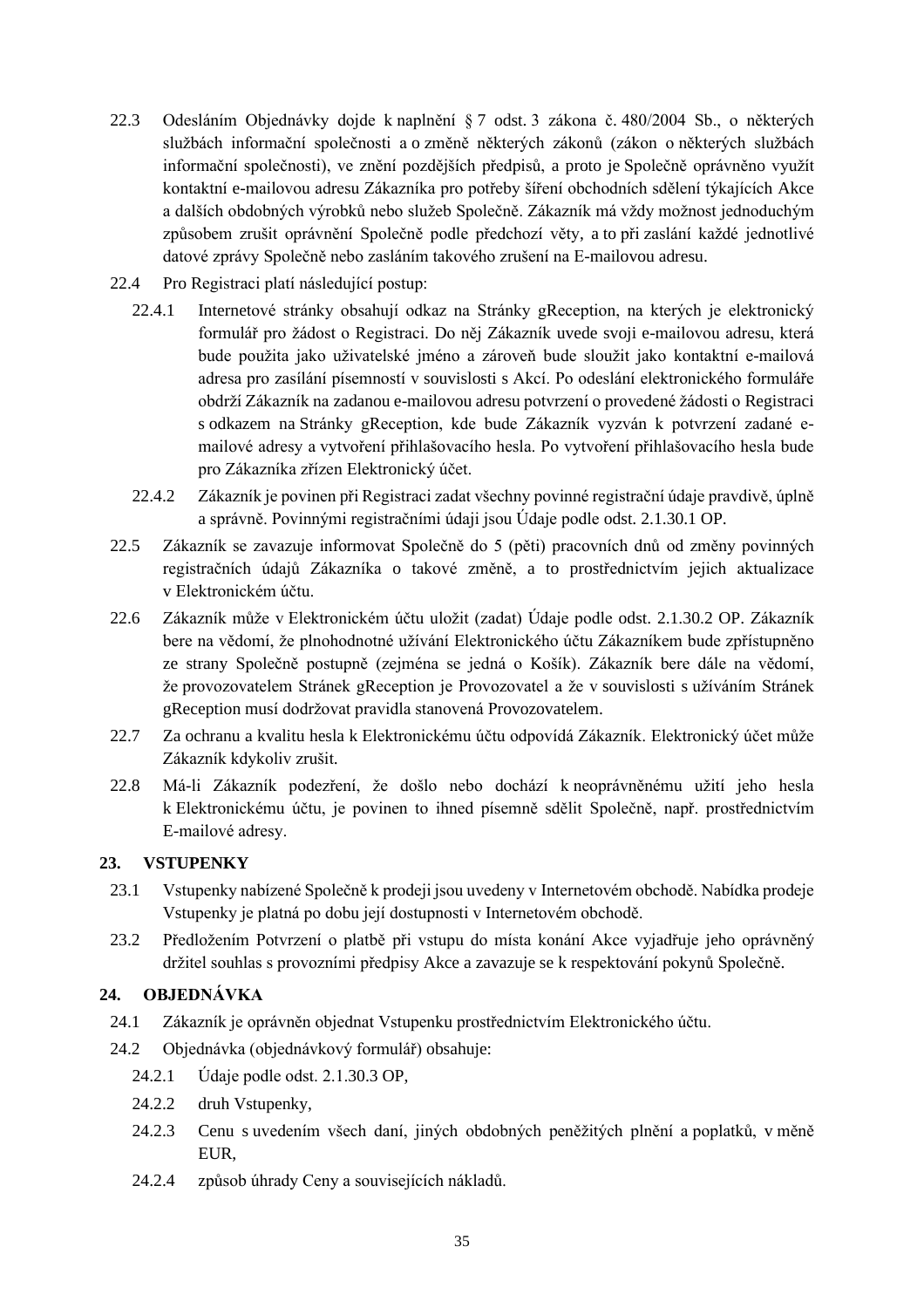V případě Odborníka neobsahuje Objednávka údaje podle odst. 7.2.2 až odst. 7.2.4 OP.

- 24.3 Zákazník se zavazuje informovat Společně do 5 (pěti) pracovních dnů od změny Údajů podle odst. 2.1.30.3 OP o změně Údajů podle odst. 2.1.30.3 OP, a to formou oznámení o změně těchto údajů zaslaného na E-mailovou adresu.
- 24.4 Zákazník je povinen seznámit se před odesláním Objednávky s:
	- 24.4.1 Cenou, včetně všech daní, jiných obdobných peněžitých plnění a poplatků, jež jsou uvedeny v Internetovém obchodě,
	- 24.4.2 způsoby úhrady Ceny a dalších nákladů uvedenými na Internetových stránkách,
	- 24.4.3 pravidly konání Akce dostupnými na Internetových stránkách.
- 24.5 Před odesláním Objednávky musí Zákazník potvrdit, že měl dostatečnou možnost se s OP seznámit, že tak učinil a že s nimi bez výhrad souhlasí; bez tohoto potvrzení není možné Objednávku odeslat.
- 24.6 Před odesláním Objednávky musí Zákazník, který je Spotřebitelem, vyslovit souhlas s poskytnutím údajů podle § 1811 odst. 2 OZ a § 1820 odst. 1 OZ v jiné textové podobě, kterou se rozumí poskytnutí předmětných údajů zveřejněním na Internetových stránkách (v Internetovém obchodě). Odborník musí před odesláním Objednávky udělit souhlas se zpracováním jeho Údajů pro účely pořádání (řádného provedení) Akce v rozsahu podle odst. 2.1.30.3 OP.
- 24.7 Zákazníkovi je rovněž před odesláním Objednávky nabídnuta možnost udělit souhlas:
	- 24.7.1 se zasíláním informací souvisejících se službami a aktivitami Společně nebo Partnerů nesouvisejících s Akcí, včetně informací o činnosti Společně nebo Partnerů či o akcích pořádaných či spolupořádaných Společně nebo Partnery, na kontaktní

e-mailovou adresu Zákazníka,

- 24.7.2 se zpracováním Údajů podle odst. 2.1.30.3 OP v rozsahu: akademický titul nebo akademické tituly, obchodní firma nebo jméno nebo jména a příjmení fyzické osoby (účastníka Akce), kontaktní e-mailová adresa pro zasílání písemností (účastníka Akce) za účelem nabízení obchodu a služeb Společně, přímého marketingu, zjišťování spokojenosti Zákazníka s poskytovanými službami, provádění průzkumu obchodu a služeb, provádění jiných marketingových, reklamních a průzkumných aktivit (účelů), vytváření databáze zákazníků a vedení statistiky, nebo
- 24.7.3 s pořízením fotografického, zvukového, obrazového nebo zvukově obrazového záznamu celého průběhu Akce v prostorách Akce za účelem propagace Společně, Partnerů nebo Akce, včetně jeho zveřejnění na webových stránkách Akce, Společně či Partnerů nebo na jiných veřejných platformách určených pro styk s laickou nebo odbornou veřejností.
- 24.8 Obsahuje-li objednávkový formulář ochranu před robotickým vyplňováním a odesíláním formulářů, je Zákazník povinen splnit i podmínky této ochrany. V opačném případě nebude možné Objednávku odeslat.
- 24.9 Před odesláním Objednávky má Zákazník možnost provést kontrolu Objednávky, opravit případné její chyby nebo ji jinak změnit.
- 24.10 Zákazník odešle Objednávku kliknutím na pole *"Registrovat"*. Objednávku nebude možné odeslat, nebudou-li vyplněna všechna povinná pole.
- 24.11 Zákazníkem odeslaná Objednávka, která obsahuje všechny objednávkovým formulářem vyžadované náležitosti, představuje platný a závazný návrh na uzavření Smlouvy s výjimkou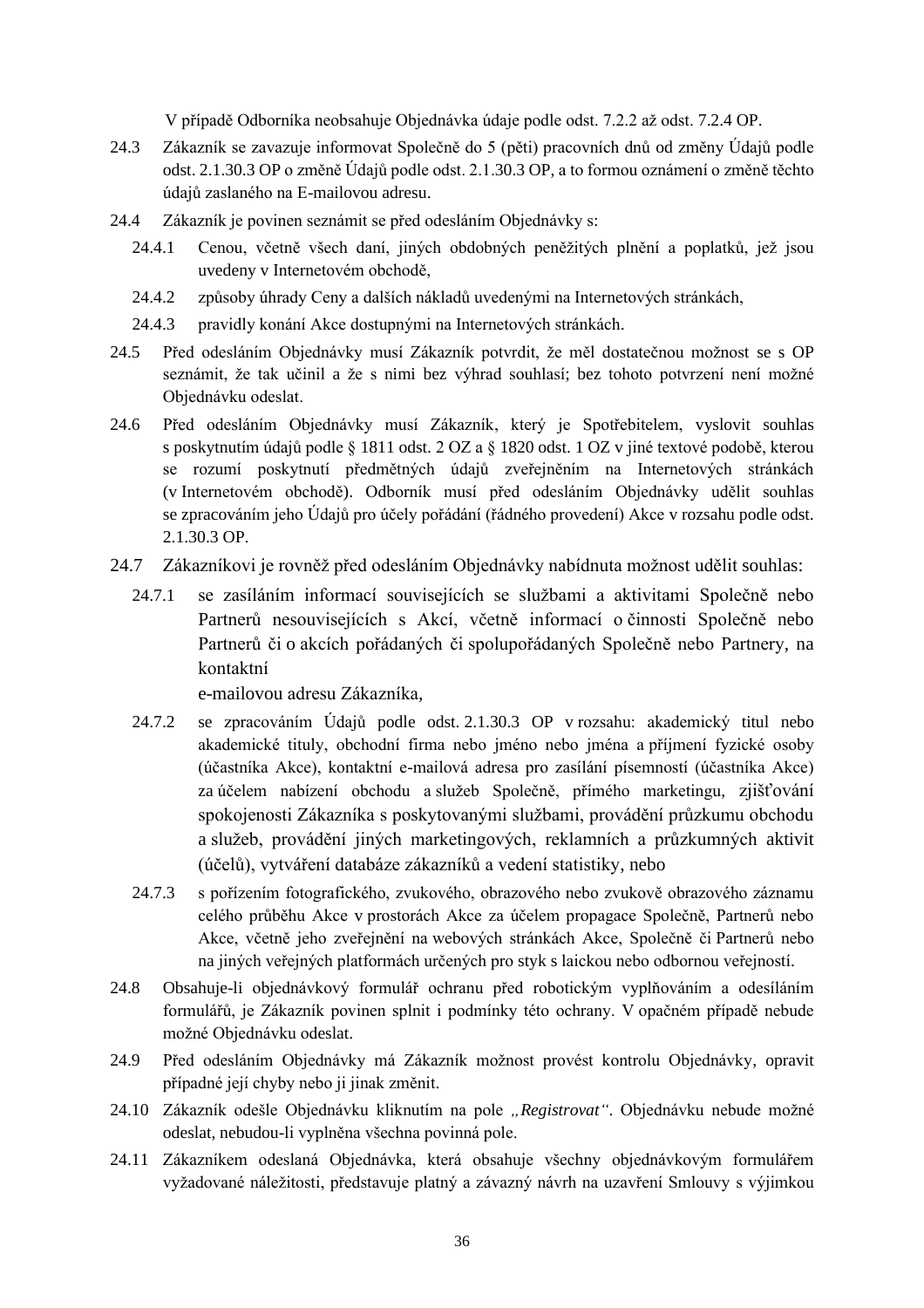případu, kdy se jedná o Odborníka, u kterého slouží Objednávka pouze pro účely pořádání (řádného provedení) Akce.

- 24.12 Odesláním Objednávky prostřednictvím Elektronického účtu se Zákazník (s výjimkou Odborníka) zavazuje ke koupi Vstupenky v rozsahu a kvalitě uvedené v odeslané Objednávce, a to za podmínek uvedených v OP.
- 24.13 Informace uvedené v odeslané Objednávce jsou ze strany Společně považovány za pravdivé, úplné a správné.

# **25. POTVRZENÍ**

- 25.1 Společně potvrdí Zákazníkovi Objednávku zasláním Potvrzení v elektronické podobě ve formě datové zprávy (e-mail) na kontaktní e-mailovou adresu uvedenou Zákazníkem v Objednávce, která nemusí být opatřena platným uznávaným elektronickým podpisem, a to do 7 (sedmi) pracovních dnů ode dne doručení Objednávky Společně. Potvrzení bude obsahovat:
	- 25.1.1 Údaje podle odst. 2.1.30.3 OP,
	- 25.1.2 druh Vstupenky,
	- 25.1.3 Cenu s uvedením všech daní, jiných obdobných peněžitých plnění a poplatků v EUR,
	- 25.1.4 způsob úhrady Ceny a souvisejících nákladů.

V případě Odborníka neobsahuje Potvrzení údaje podle odst. 8.1.2 až odst. 8.1.4 OP.

- 25.2 Má-li Společně pochybnost o pravdivosti, správnosti nebo úplnosti Objednávky, je oprávněno vyzvat Zákazníka k dodatečnému potvrzení Objednávky. Výzva podle předchozí věty může být učiněna telefonicky nebo e-mailem. Dodatečné potvrzení musí být učiněno písemně (e-mailem), nedohodne-li se Společně se Zákazníkem jinak. V případě postupu podle tohoto odst. 8.2 OP činí lhůta pro zaslání Potvrzení 7 (sedmi) pracovních dnů ode dne doručení dodatečného potvrzení Společně.
- 25.3 Zákazník není vázán Objednávkou, nezašle-li Společně Potvrzení ve lhůtě podle odst. 8.1 OP nebo 8.2 OP.
- 25.4 Společně si vyhrazuje právo Objednávku nebo její část nepotvrdit:
	- 25.4.1 nejsou-li k dispozici žádné neprodané příslušné Vstupenky,
	- 25.4.2 je-li Zákazník v prodlení s úhradou svého dluhu vůči Společně,
	- 25.4.3 je-li Zákazníkem osoba, která dříve podstatným způsobem porušila Smlouvu či OP
	- 25.4.4 je-li Zákazníkem osoba, která je v likvidaci, bylo proti ní vydáno rozhodnutí o úpadku, nebo byla nařízena nucená správa nebo
	- 25.4.5 je-li Zákazníkem osoba, která poškozuje pověst Společně nebo jiného Partnera.

V takovém případě se Společně a Zákazník dohodnou na dalším postupu. Uhradí-li Zákazník v souvislosti s takovou Objednávkou Cenu, daně, jiná obdobná peněžitá plnění, poplatky nebo jejich část a nedojde-li mezi Společně a Zákazníkem k dohodě, zavazuje se Společně poukázat částku odpovídající Zákazníkem uhrazené částce (v měně úhrady provedené Zákazníkem) ve prospěch čísla účtu, z kterého byla Zákazníkem úhrada provedena, a to do 20 (dvaceti) pracovních dnů od marného uplynutí lhůty pro zaslání Potvrzení. Byla-li úhrada Zákazníkem provedena jiným způsobem, Společně poukáže takovou částku ve prospěch čísla účtu, který mu Zákazník sdělí, a to do 20 (dvaceti) pracovních dnů ode dne, kdy mu Zákazník sdělí číslo účtu, ve prospěch kterého má být platba poukázána.

25.5 Pokud Zákazník zjistí, že Potvrzení obsahuje chyby anebo jiné nesrovnalosti, informuje o této skutečnosti neprodleně Společně na E-mailovou adresu.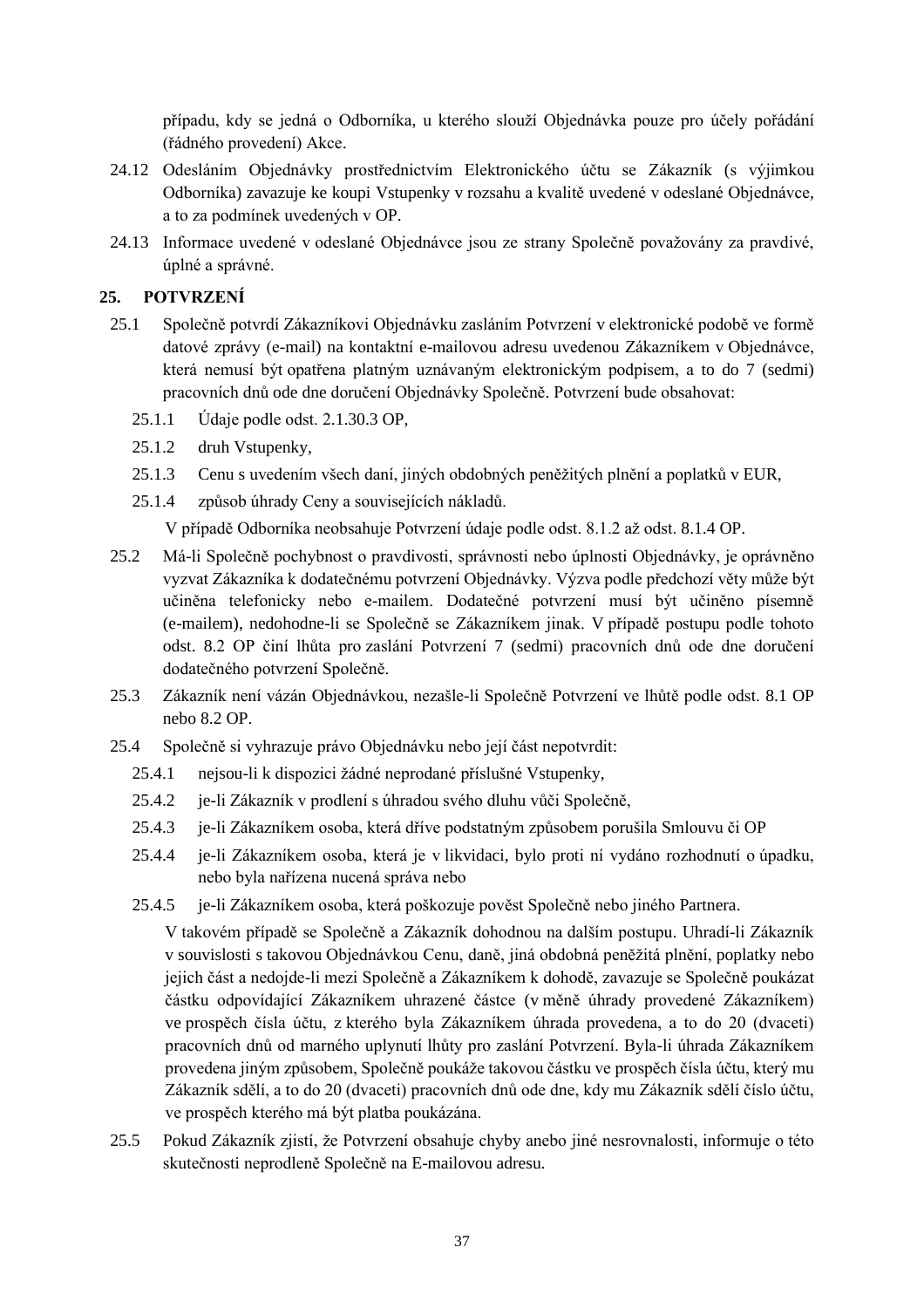# **26. CENA**

- 26.1 Cena objednané Vstupenky je uvedena v ceníku v Internetovém obchodě ke dni odeslání Objednávky Zákazníkem.
- 26.2 Cena nezahrnuje DPH. Společně je plátcem DPH. K Ceně bude připočtena DPH v souladu s obecně závaznými právními předpisy. Cena nezahrnuje Náklady 1.
- 26.3 Náklady placení u mezinárodních transakcí nebo transakcí v EUR nelze stanovit předem, a proto si Společně vyhrazuje právo tyto náklady dodatečně účtovat. Platí však, že Zákazník nese náklady (poplatky) za odeslání platby podle pravidel své banky a Společně nese náklady za připsání platby na Účet (poplatek za příchozí úhradu) podle pravidel banky, jež vede Účet. Zákazník je povinen provést úhradu vždy tak, aby na Účet (Účet je vedený v EUR) byla připsána částka odpovídající Ceně a účtované DPH v EUR, jež jsou uvedeny v Potvrzení (z této částky se následně strhne poplatek za příchozí úhradu). Dojde-li na Účet úhrada v nižší částce, než odpovídá Ceně a účtované DPH v EUR, jež jsou uvedeny v Potvrzení, Společně zašle na kontaktní e-mailovou adresu Zákazníka informace o připsané částce a je oprávněno požadovat úhradu rozdílu mezi částkou, která měla být uhrazen, a skutečně uhrazenou částkou a Zákazník je povinen takový rozdíl bez zbytečného odkladu Společně uhradit na Účet, nedohodnou-li se Strany jinak.
- 26.4 Společně si vyhrazuje právo poskytovat z Ceny zvýhodnění, slevy nebo bonusy. Na takové zvýhodnění, slevy nebo bonusy není právní nárok.

## **27. PLATEBNÍ PODMÍNKY**

- 27.1 Zákazník (s výjimkou Odborníka) v Objednávce zvolí některý z těchto způsobů platby:
	- 27.1.1 bezhotovostně platební kartou nebo
	- 27.1.2 bezhotovostním bankovním převodem.
- 27.2 Informace potřebné pro provedení platby obdrží Zákazník v závislosti na volbě způsobu platby v rámci Košíku ve spojení s platební bránou nebo v Potvrzení. Minimální rozsah těchto informací je:
	- 27.2.1 Cena,
	- 27.2.2 DPH, další daně, jiná obdobná peněžitá plnění a poplatky,
	- 27.2.3 Účet, IBAN, BIC,
	- 27.2.4 variabilní symbol.
- 27.3 Veškeré částky, které má v souladu se Smlouvou a OP uhradit za koupi Vstupenky Zákazník, jsou uhrazeny jejich připsáním ve prospěch Účtu.
- 27.4 Jestliže Zákazník při zadávání příkazu k úhradě nebo vkladu prostředků na Účet nezadá správný variabilní symbol, který mu byl Společně sdělen, a nelze-li platbu identifikovat ani podle jména nebo názvu Zákazníka, pak se částka za uhrazenou nepovažuje.
- 27.5 V případě prodlení s úhradou Ceny nebo ostatních částek, které se ke koupi Vstupenky vztahují (DPH, další daně, jiné obdobné peněžitá plnění a poplatky), je Společně oprávněno Zákazníkovi účtovat zákonný úrok z prodlení z nezaplacené splatné částky spolu s náklady spojenými s jejím vymáháním.
- 27.6 Zvolí-li Zákazník v rámci Objednávky jako způsob platby platbu kartou (odst. 10.1.1 OP), uplatní se tato pravidla:
	- 27.6.1 Zákazník bude z Košíku přesměrován na platební bránu a následně musí Zákazník postupovat podle pokynů, které se mu zobrazí,
	- 27.6.2 pro platbu kartou platí podmínky stanovené bankou Zákazníka,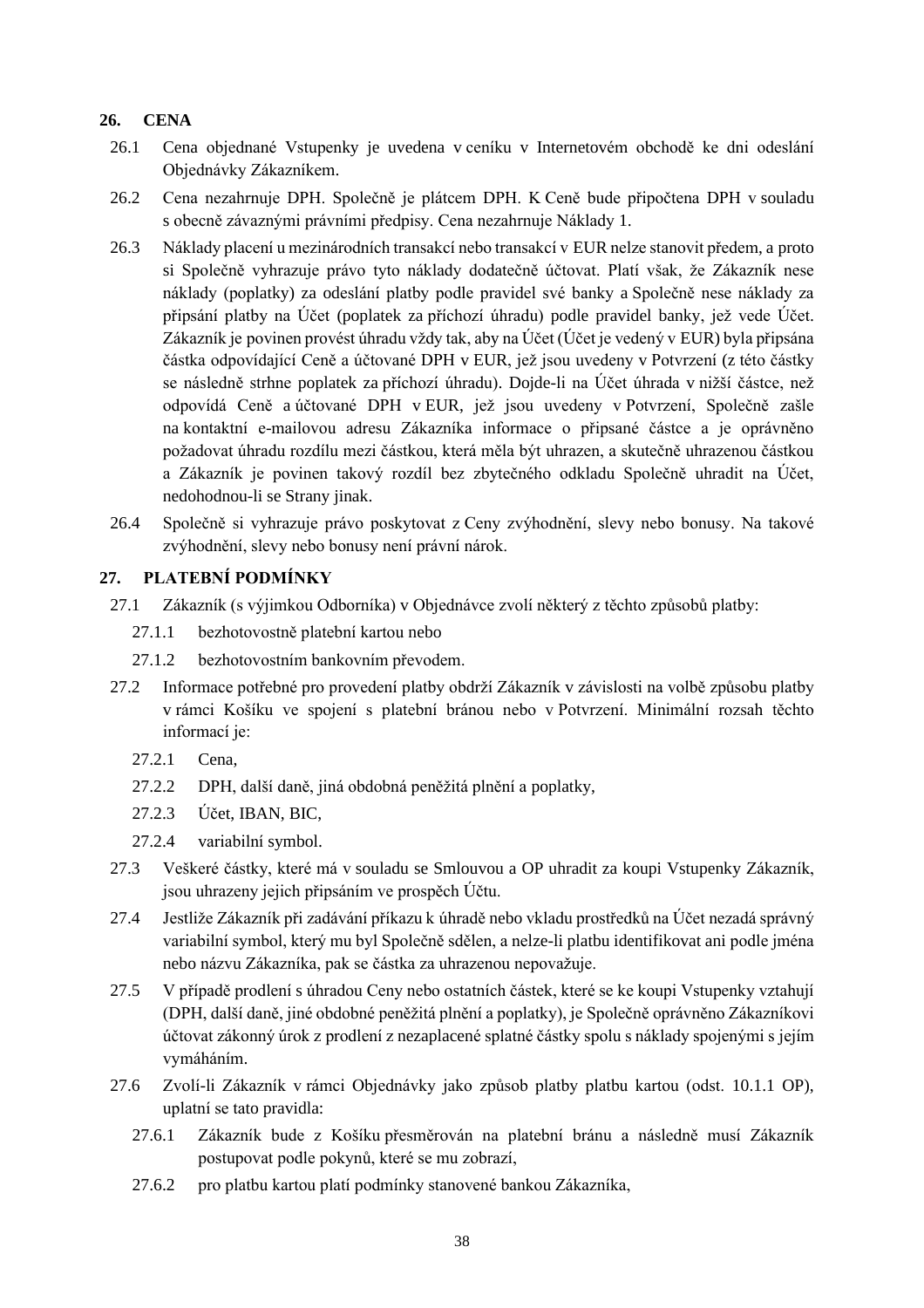- 27.6.3 Společně přijímá platební karty MasterCard, Maestro, VISA, Diners Club International,
- 27.6.4 Cena včetně daní, jiných obdobných peněžitých plnění a poplatků, které mají být spolu s Cenou uhrazeny, je splatná v den, kdy Zákazník zvolí jako způsob platby platbu platební kartou.
- 27.7 Zvolí-li Zákazník v rámci Objednávky jako způsob platby bankovní převod (odst. 10.1.2 OP), uplatní se tato pravidla:
	- 27.7.1 Společně zašle Zákazníkovi na kontaktní e-mailovou adresu uvedenou v Objednávce informace o celkové částce k platbě (tj. Ceně včetně daní, jiných obdobných peněžitých plnění a poplatků, které mají být spolu s Cenou uhrazeny), variabilním symbolu a identifikaci Účtu; tato povinnost Společně je splněna zasláním Potvrzení,
	- 27.7.2 platba bezhotovostním převodem musí být realizována ve prospěch Účtu a pod sděleným variabilním symbolem,
	- 27.7.3 Cena včetně daní, jiných obdobných peněžitých plnění a poplatků, které mají být spolu s Cenou uhrazeny, je splatná 30. (třicátý) kalendářní den po dni odeslání Potvrzení Zákazníkovi na kontaktní e-mailovou adresu uvedenou Zákazníkem v Objednávce, nejpozději však dne **10. 7. 2022**.
- 27.8 Společně zašle fakturu (daňový doklad) na kontaktní e-mailovou adresu Zákazníka uvedenou v Objednávce Zákazníka po připsání platby (v plné výši) na Účet v termínu předepsaném obecně závaznými právními předpisy.
- 27.9 Zákazník souhlasí s vystavením a zasíláním faktury (daňového dokladu), proforma zálohové faktury a dobropisů ve formátu ".pdf" na kontaktní e-mailovou adresu Zákazníka uvedenou v Objednávce Zákazníka, a v této souvislosti prohlašuje, že tuto e-mailovou adresu aktivně užívá. Zákazník odesláním Objednávky prohlašuje, že disponuje příslušnými prostředky pro obdržení, ověření a otevření elektronické proforma zálohové faktury, faktury (daňového dokladu) i opravného daňového dokladu, zasílaných ve formátu "pdf". Daňový doklad bude obsahovat veškeré náležitosti daňového dokladu podle obecně závazných právních předpisů.

# **28. DODACÍ PODMÍNKY**

- 28.1 Společně zašle Zákazníkovi Potvrzení o platbě do 5 (pěti) pracovních dnů ode dne řádné úhrady Ceny, daní, jiných obdobných peněžitých plnění a poplatků, které mají být spolu s Cenou uhrazeny za Vstupenku.
- 28.2 Společně doručuje Zákazníkovi Potvrzení o platbě výlučně datovou zprávou zaslanou na e-mailovou adresu Zákazníka jím sdělenou v Objednávce.
- 28.3 Vstupenka může být předložena při vstupu do místa konání Akce v listinné podobě (v případě jejího převedení z podoby elektronické do podoby listinné) nebo v elektronické podobě, (disponuje-li Zákazník prostředky, které takový způsob prezentace Vstupenky umožňují).
- 28.4 Tím nejsou dotčena práva Spotřebitele stanovená obecně závaznými právními předpisy.

## **29. ODSTOUPENÍ OD SMLOUVY**

- 29.1 Každá ze Stran je oprávněna odstoupit od Smlouvy ze zákonných důvodů, důvodů stanovených Smlouvou nebo OP, a to postupem stanoveným v OP a s důsledky uvedenými v OP.
- 29.2 Odstupuje-li od Smlouvy Zákazník, musí být odstoupení od Smlouvy učiněno v listinné podobě nebo elektronické podobě (e-mailem) a musí být zasláno na adresu sídla Společně nebo na Emailovou adresu. Odstupuje-li od Smlouvy Společně, musí být odstoupení od Smlouvy učiněno v listinné podobě nebo elektronické podobě (e-mailem) a musí být zasláno na adresu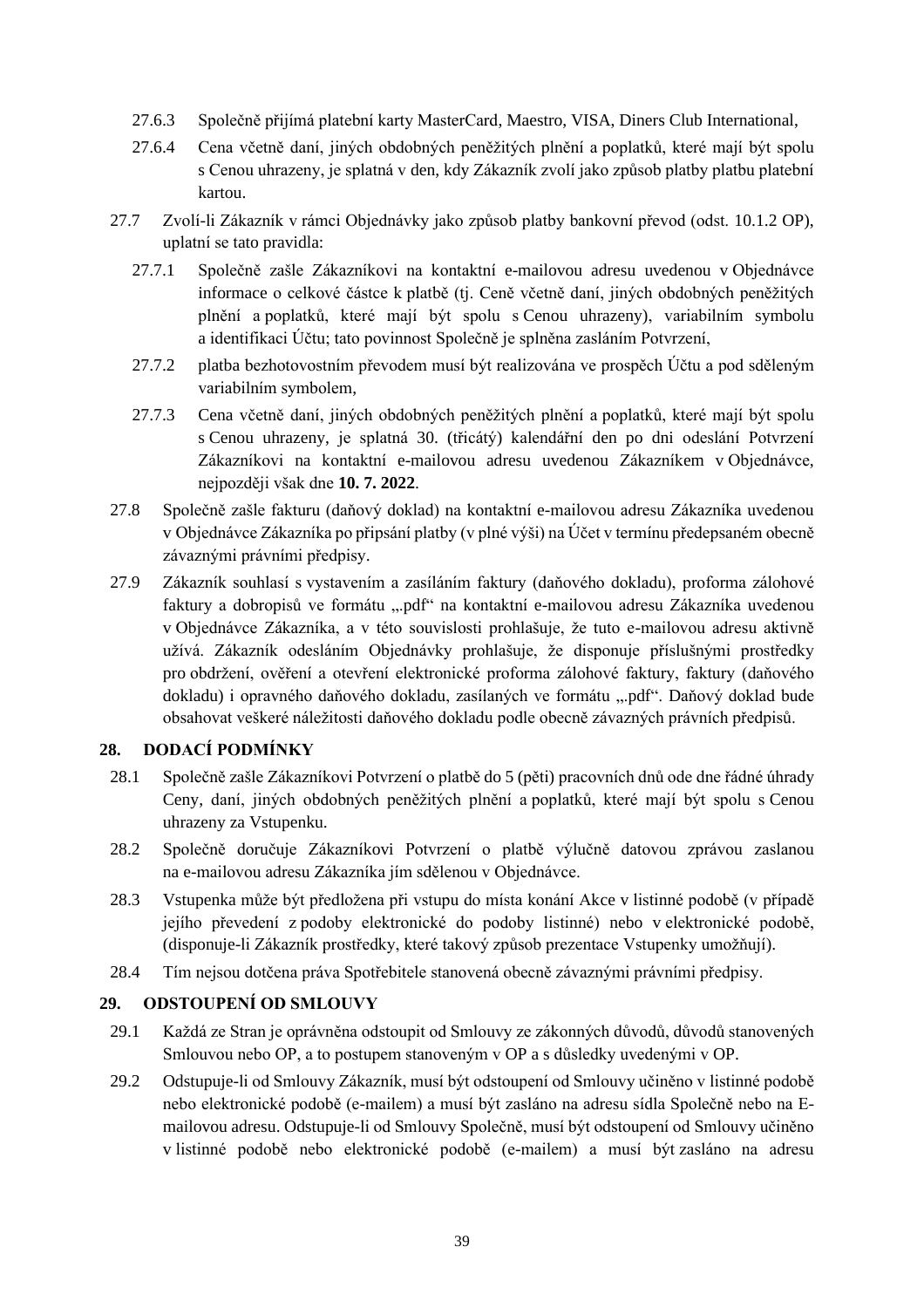pro doručování písemností Zákazníka nebo e-mailovou adresu Zákazníka uvedenou v Objednávce, popř. později sdělenou.

- 29.3 Odstoupení od Smlouvy je účinné okamžikem doručení písemného oznámení od Smlouvy odstupující Strany druhé Straně.
- 29.4 Odstoupením od Smlouvy zanikají všechna práva a povinnosti Stran vyplývající ze Smlouvy. Tím není dotčen § 2005 odst. 2 OZ.
- 29.5 Strany jsou si povinny vrátit plnění, která od druhé Strany v souvislosti se Smlouvou obdržela. Společně se zavazuje vrátit Cenu a ostatní platby obdržené od Zákazníka (v téže měně) do 90 (devadesáti) dnů ode dne účinnosti odstoupení od Smlouvy.
- 29.6 Zákazník, který je Spotřebitelem, bere na vědomí, že se neuplatní jeho právo odstoupit od Smlouvy do 14 (čtrnácti) kalendářních dnů od doručení Vstupenky takovému Zákazníkovi podle § 1829 OZ, neboť Smlouva je smlouvou o využití volného času, jejíž předmět plnění (Akce) se uskuteční v konkrétním (určeném) termínu a od které Zákazník, který je Spotřebitel, nemůže odstoupit podle § 1837 písm. j) OZ.
- 29.7 Odstoupí-li Zákazník, který není Spotřebitelem, oprávněně od Smlouvy, má Společně právo na náhradu skutečně vynaložených nákladů spojených s vrácením zaplacené Ceny a ostatních zaplacených částek obdržených od Zákazníka.
- 29.8 Odstoupí-li Zákazník, který je Spotřebitelem, oprávněně od Smlouvy, vrátí mu Společně bez zbytečného odkladu, nejpozději do 14 (čtrnácti) kalendářních dnů od odstoupení od Smlouvy, všechny peněžní prostředky, které od něho na základě Smlouvy přijal, stejným způsobem. Společně vrátí Zákazníkovi, který je Spotřebitelem, přijaté peněžení prostředky jiným způsobem jen tehdy, pokud s tím takový Zákazník souhlasí a pokud mu tím nevzniknou další náklady.
- 29.9 Důvodem k odstoupení od Smlouvy není, dojde-li ke změně místa konání Akce v důsledku okolností, které nejsou závislé na vůli Společně (včetně případu podle odst. 3.3 OP).
- 29.10 Ustanovení odst. 12.1 až 12.9 OP se obdobně použijí i pro odstoupení od smlouvy odlišné od Smlouvy, na kterou se vztahují OP.

## **30. ODPOVĚDNOST ZA VADY**

- 30.1 Zákazník je povinen neprodleně po doručení Potvrzení o platbě na kontaktní e-mailovou adresu Zákazníka uvedenou v Objednávce zkontrolovat jeho správnost a úplnost. Případnou reklamaci (oznámení vady) týkající se obsahu Potvrzení o platbě je Zákazník povinen oznámit ihned na Emailovou adresu. Na pozdější reklamaci nebude brán zřetel.
- 30.2 Reklamace obsahu Potvrzení o platbě, zejména chyby v psaní či počtech nebo neúplnosti či nesprávnosti údajů bude řešena elektronicky prostřednictvím E-mailové adresy a kontaktní e-mailové adresy Zákazníka uvedené v Objednávce.
- 30.3 Práva a povinnosti Stran ohledně odpovědnosti Společně za vady se řídí obecně závaznými právními předpisy, zejména ustanovením § 2158 násl. OZ, jakož i obecně závaznými právními předpisy na ochranu spotřebitele, jedná-li se o Zákazníka, který je Spotřebitelem.
- 30.4 Společně nese odpovědnost vůči Zákazníkovi za to, že Potvrzení o platbě je ve shodě se Smlouvou, zejména, že je bez vad.
- 30.5 Je-li vadné plnění podstatným porušením Smlouvy, má Zákazník právo:
	- 30.5.1 na odstranění vady dodáním nového Potvrzení o platbě bez vady;
	- 30.5.2 na přiměřenou slevu z Ceny, nebo
	- 30.5.3 odstoupit od Smlouvy.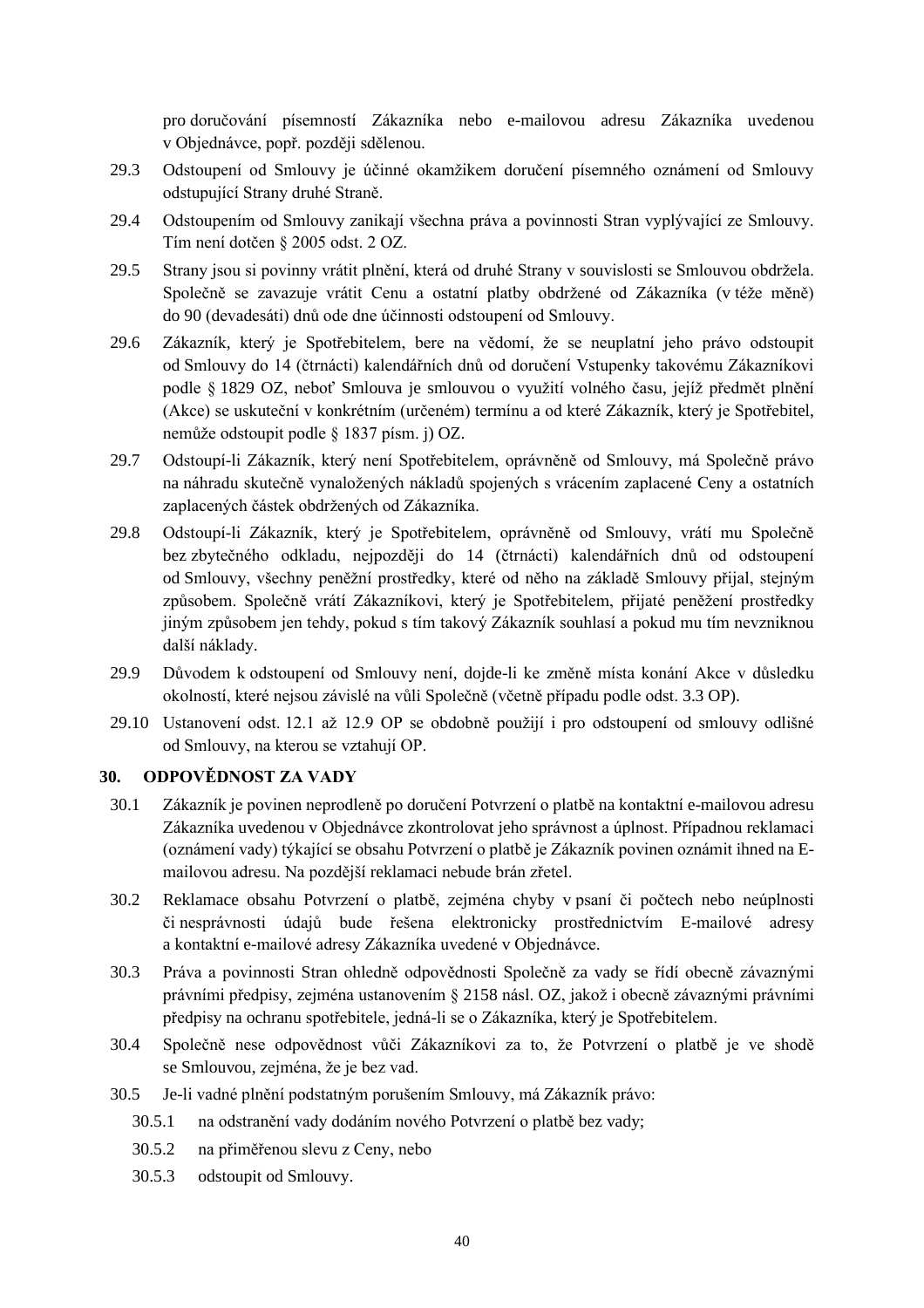- 30.6 Ustanovení odst. 13.5 OP se nepoužije, pokud Zákazník před doručením Potvrzení o platbě o vadě věděl nebo vadu sám způsobil.
- 30.7 Zákazník je povinen sdělit Společně volbu práva podle odst. 13.5 OP při oznámení vady, nebo bez zbytečného odkladu po oznámení vady. Provedenou volbu nemůže Zákazník změnit bez souhlasu Společně. Neodstraní-li Společně vady v přiměřené lhůtě či oznámí-li Zákazníkovi, že vady neodstraní, může Zákazník požadovat místo odstranění vady přiměřenou slevu z Ceny, nebo může od Smlouvy odstoupit. Nezvolí-li Zákazník své právo včas, má práva podle § 2107 OZ. Je-li vadné plnění nepodstatným porušením Smlouvy, má Zákazník právo na odstranění vady Potvrzení o platbě, nebo na přiměřenou slevu z Ceny.
- 30.8 Dokud Zákazník neuplatní právo na slevu z Ceny nebo neodstoupí od Smlouvy, může Společně dodat to, co chybí, nebo odstranit právní vadu. Jiné vady může Společně odstranit podle své volby opravou Potvrzení o platbě nebo dodáním nového Potvrzení o platbě; volba nesmí Zákazníkovi způsobit nepřiměřené náklady.
- 30.9 Neodstraní-li Společně vadu Potvrzení o platbě včas nebo vadu odmítne odstranit, může Zákazník požadovat slevu z Potvrzení o platbě, anebo může od Smlouvy odstoupit.
- 30.10 Společně bez zbytečného odkladu po obdržení oznámení o vadách a volbě práva z vadného plnění zašle Zákazníkovi písemné potvrzení o tom, kdy Zákazník svá práva uplatnil, co je obsahem reklamace a jaký způsob vyřízení reklamace Zákazník požaduje. Společně je povinno Zákazníkovi zaslat písemné potvrzení o datu a způsobu vyřízení reklamace, anebo případné odůvodnění zamítnutí reklamace.
- 30.11 Po obdržení reklamace zahájí Společně reklamační řízení a je povinno reklamaci vyřídit bez zbytečného odkladu, nejpozději do 30 (třiceti) kalendářních dnů ode dne doručení řádného oznámení o vadách Společně.
- 30.12 Vadou plnění podle Smlouvy není změna programu Akce nebo postup podle odst. 3.3 OP.
- 30.13 Pro jiné vady Akce, než jsou vady Potvrzení o platbě, které jsou vadou plnění podle Smlouvy, platí odst. 13.1 až 13.12 OP obdobně.
- 30.14 Obrázky a texty popisující Akci na Internetových stránkách nejsou předmětem Smlouvy a slouží pouze pro informační účely. Za chyby nebo omyly v souvislosti s obrázky nebo textem uvedeným na Internetových stránkách nenese Společně žádnou odpovědnost.
- 30.15 Společně nenese odpovědnost za zpoždění nebo nedodání Potvrzení o platbě nebo za zpoždění či nekonání Akce v důsledku okolností, které nejsou závislé na jeho vůli. Těmito okolnostmi se rozumí zejména stávky, války, přírodní katastrofy, epidemie nebo jiné situace, které znemožňují doručení Potvrzení o platbě nebo konání Akce.

## **31. DORUČOVÁNÍ PÍSEMNOSTÍ**

- 31.1 Není-li Stranami dohodnuto nebo OP stanoveno jinak, veškerá korespondence související s jakoukoliv smlouvou uzavřenou podle OP (včetně Smlouvy) nebo OP musí být druhé Straně doručena prostřednictvím elektronické pošty.
- 31.2 Zákazník souhlasí s použitím komunikačních prostředků na dálku při uzavírání jakékoliv smlouvy uzavřené podle OP (včetně Smlouvy) se Společně, jakož i při další komunikaci v souvislosti s ní nebo v souvislosti s Registrací, Údaji nebo jinými osobními údaji. Náklady vzniklé Zákazníkovi při použití komunikačních prostředků na dálku (zejm. náklady na internetové připojení, telefonní hovory a SMS zprávy) si hradí Zákazník sám.
- 31.3 Subjekt osobních údajů je oprávněn komunikovat se Společně v souvislost s výkonem práv subjektu osobních údajů ve vztahu ke zpracování osobních údajů elektronicky nebo v listinné podobě.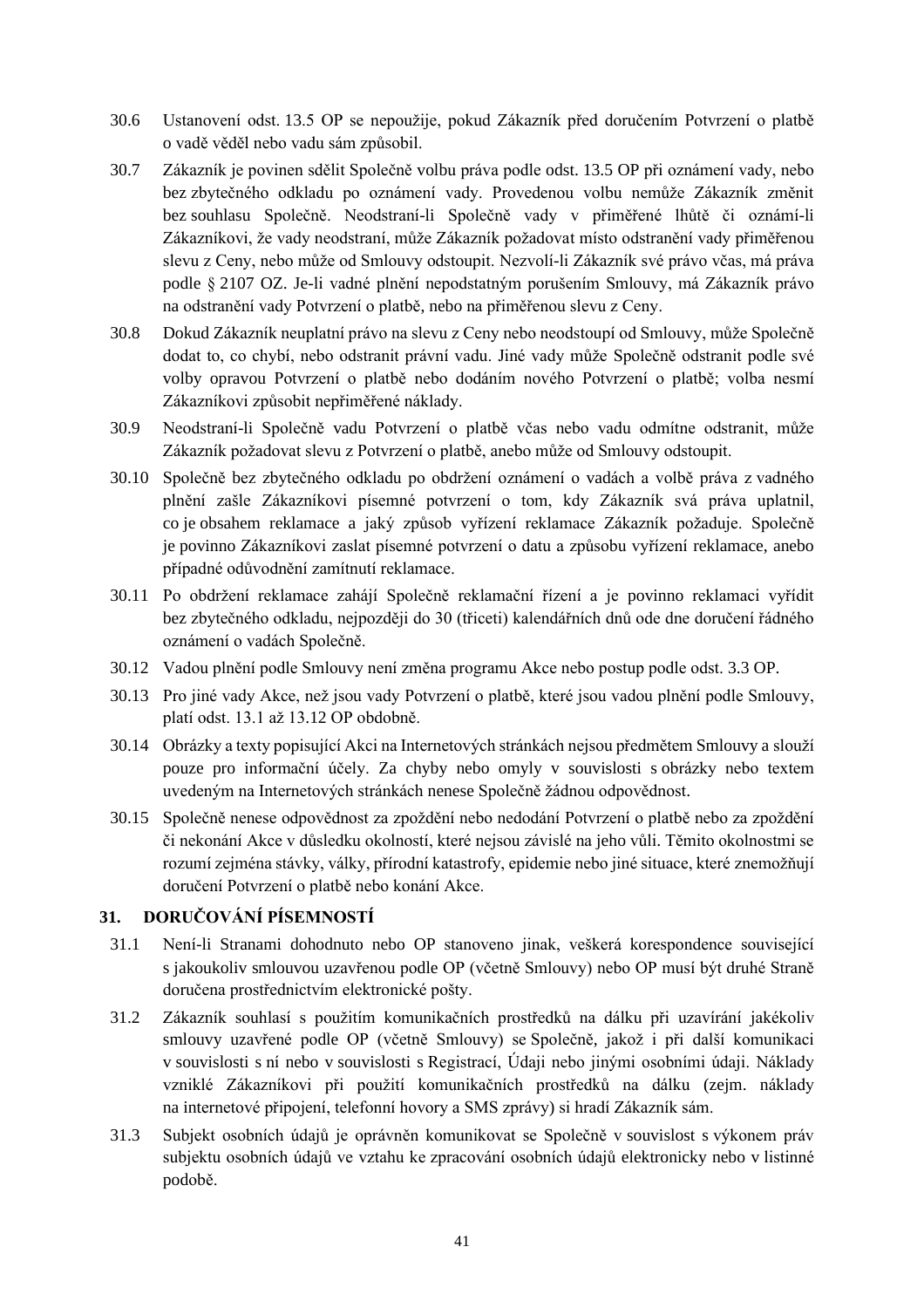- 31.4 Zákazník nebo třetí osoba doručuje Společně, je-li to v souladu s odst. 14.1 OP nebo odst. 14.3 OP:
	- 31.4.1 na E-mailovou adresu nebo
	- 31.4.2 na adresu sídla Společně.
- 31.5 Společně doručuje Zákazníkovi, je-li to v souladu s odst. 14.1 OP:
	- 31.5.1 na kontaktní e-mailovou adresu Zákazníka, kterou Zákazník uvedl při Registraci nebo v Objednávce, nebo na kontaktní e-mailovou adresu Zákazníka později prokazatelně sdělenou Společně nebo
	- 31.5.2 na adresu sídla nebo bydliště, nebo na adresu pro doručování písemností, liší-li se od adresy sídla nebo bydliště, nebo na adresu později prokazatelně sdělenou Společně.
- 31.6 Společně doručuje subjektu osobních údajů, který není Zákazníkem:
	- 31.6.1 na e-mailovou adresu subjektu osobních údajů, z které od takového subjektu Společně obdrželo datovou zprávu, nebo
	- 31.6.2 na adresu subjektu osobních údajů, z které od takového subjektu Společně obdrželo zásilku, byla-li v/na zásilce uvedena; není-li uvedena žádná adresa v/na zásilce, Společně nenese žádnou odpovědnost za opožděnou reakci a nemůže se dostat do prodlení se splněním jakékoliv své právní povinnosti vůči subjektu osobních údajů.
- 31.7 Písemnost je podle těchto OP doručena:
	- 31.7.1 okamžikem jejího přijetí na server příchozí pošty, je-li doručována elektronickou poštou,
	- 31.7.2 převzetím zásilky adresátem, je-li doručována osobně,
	- 31.7.3 je-li doručována prostřednictvím provozovatele poštovních služeb:
		- 31.7.3.1 převzetím zásilky adresátem,
		- 31.7.3.2 odepřením převzetí zásilky, odepře-li adresát (popřípadě osoba oprávněná za něj zásilku převzít) zásilku převzít, nebo
		- 31.7.3.3 uplynutím lhůty 10 (deseti) kalendářních dnů ode dne uložení zásilky a dání výzvy adresátovi k převzetí uložené zásilky, dojde-li k uložení zásilky u provozovatele poštovních služeb, a to i v případě, že se adresát o uložení nedozvěděl.

## **32. ABSTRAKT**

- 32.1 Zákazník je oprávněn odeslat (zaslat) Společně prostřednictvím Elektronického účtu Abstrakt. Abstrakt bude posouzen odbornou komisí, jež rozhodne o jeho začlenění (připuštění) do výstupu z Akce (např. sborník nebo brožura). O připuštění Abstraktu bude Zákazník informován elektronicky spolu se zasláním návrhu licenční smlouvy odpovídající licenci podle odst. 15.3.1.3 OP nebo odst. 15.3.2.3 OP, jenž náležitě podepsaný předá Společně na Akci, nedohodne-li se se Společně jinak. Další informace v souvislosti s Abstraktem jsou dostupné na Internetových stránkách nebo v Elektronickém účtu.
- 32.2 Odesláním Abstraktu Zákazník udílí souhlas s použitím Údajů podle odst. 2.1.30.4 OP pro účel uvedený v odst. 4.11.6 OP.
- 32.3 Před odesláním Abstraktu musí Zákazník prohlásit, potvrdit a zaručit:
	- 32.3.1 v případě, kdy je autorem Abstraktu pouze Zákazník, že:
		- 32.3.1.1 je jediným autorem Abstraktu,
		- 32.3.1.2 Abstrakt je původní a neporušuje vlastnická práva, osobnostní práva, autorská práva nebo jiná práv duševního vlastnictví třetích osob,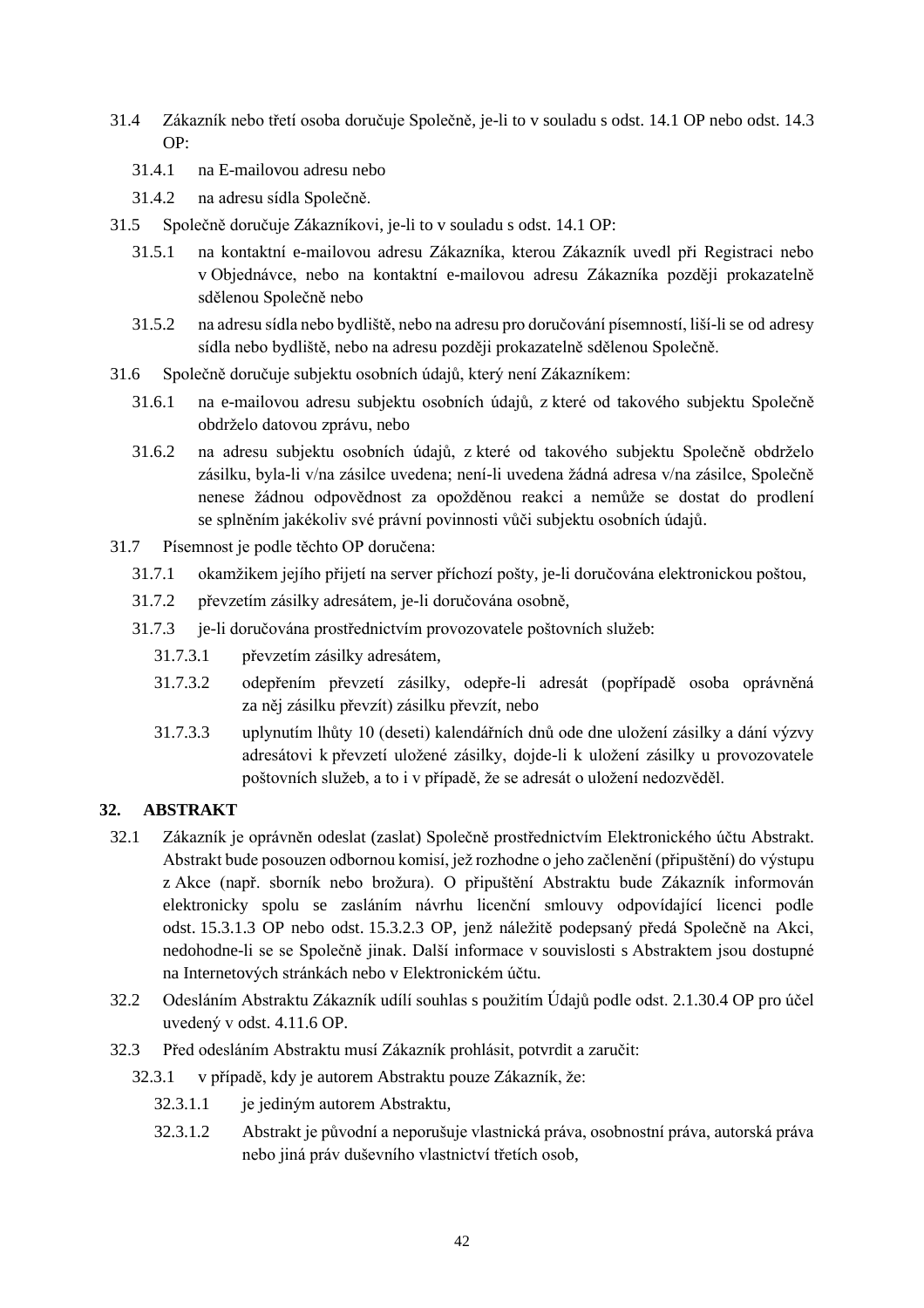- 32.3.1.3 poskytne Společně výhradní a časově neomezené bezúplatné oprávnění (licenci) k výkonu práva Abstrakt užít v původní, zpracované nebo jinak změněné podobě, a to všemi způsoby užití, které jsou známy, v neomezeném rozsahu co do množství, místa a času (po celou dobu trvání majetkových autorských práv), včetně nikoliv však výlučně práva na úpravu, publikování, reprodukci, distribuci kopií a přípravu odvozených děl, jako jsou tiskové zprávy (to zahrnuje i použití v indexech nebo vyhledávacích databázích v tištěných, elektronických nebo jiných médiích),
- 32.3.2 v případě, kdy je autorem Abstraktu více osob, tj. jedná se o dílo spoluautorské, že:
	- 32.3.2.1 ve formuláři k odeslání Abstraktu uvedení spoluautoři Abstraktu jsou všemi spoluautory Abstraktu,
	- 32.3.2.2 všichni ve formuláři k odeslání Abstraktu uvedení spoluautoři se podíleli na obsahu a závěrech Abstraktu a souhlasí s nimi a že Abstrakt je původní a neporušuje vlastnická práva, osobnostní práva, autorská práva nebo jiná práv duševního vlastnictví třetích osob,
	- 32.3.2.3 všichni ve formuláři k odeslání Abstraktu uvedení spoluautoři poskytnou Společně výhradní a časově neomezené bezúplatné oprávnění (licenci) k výkonu práva Abstrakt užít v původní, zpracované nebo jinak změněné podobě, a to všemi způsoby užití, které jsou známy, v neomezeném rozsahu co do množství, místa a času (po celou dobu trvání majetkových autorských práv), včetně nikoliv však výlučně práva na úpravu, publikování, reprodukci, distribuci kopií a přípravu odvozených děl, jako jsou tiskové zprávy (to zahrnuje i použití v indexech nebo vyhledávacích databázích v tištěných, elektronických nebo jiných médiích),
- 32.3.3 že Abstrakt je původní, s výjimkou výňatků z děl chráněných autorským právem, které jsou plně autorizovány držiteli autorských práv, a že všechna tvrzení deklarovaná jako fakta jsou založena na důkladném prozkoumání a prověření jejich správnosti,
- 32.3.4 že Abstrakt nebyl doposud publikován ani prezentován na žádné konferenci nebo podobné akci.
- 32.4 Zákazník dále musí před odesláním Abstraktu potvrdit, že je oprávněn uvést v souvislosti s odesláním Abstraktu osobní údaje osoby odlišné od Zákazníka v rozsahu podle OP pro účel uvedený v odst. 4.11.6 OP a se způsobem a dobou jejich zpracování podle OP, uvádí-li je, tj. že disponuje souhlasem osoby, o jejichž osobní údaje se jedná, k jejich poskytnutí Společně pro shora uvedený účel, nebo je k jejich poskytnutí oprávněn na základě jiného právního základu; bez tohoto potvrzení není možné Abstrakt odeslat. Zákazník odesláním Abstraktu odpovídá Společně za jakoukoliv újmu, kterou Zákazník způsobí Společně, ukáže-li se potvrzení Zákazníka podle tohoto odst. 15.4 OP nesprávným nebo nepravdivým. Zákazník je povinen prokazatelně informovat Společně o jakékoliv skutečnosti, která může jakkoliv ovlivnit potvrzení Zákazníka podle tohoto odst. 15.4 OP anebo ohrozit legalitu zpracování osobních údajů poskytnutých na základě takového potvrzení.

## **33. INTERNETOVÉ STRÁNKY A STRÁNKY GRECEPTION**

33.1 Vstupem na Internetové stránky nebo jejich užíváním (včetně prohlížení) každý Zákazník potvrzuje, že si přečetl, pochopil a bez výhrad přijal podmínky jejich užívání vymezené v tomto čl. 16. OP. Vstupem na Stránky gReception nebo jejich užíváním (včetně prohlížení) každý Zákazník potvrzuje, že si přečetl, pochopil a bez výhrad přijal podmínky jejich užívání vymezené ve všeobecných obchodních podmínek Provozovatele uveřejněných na Stránkách gReception.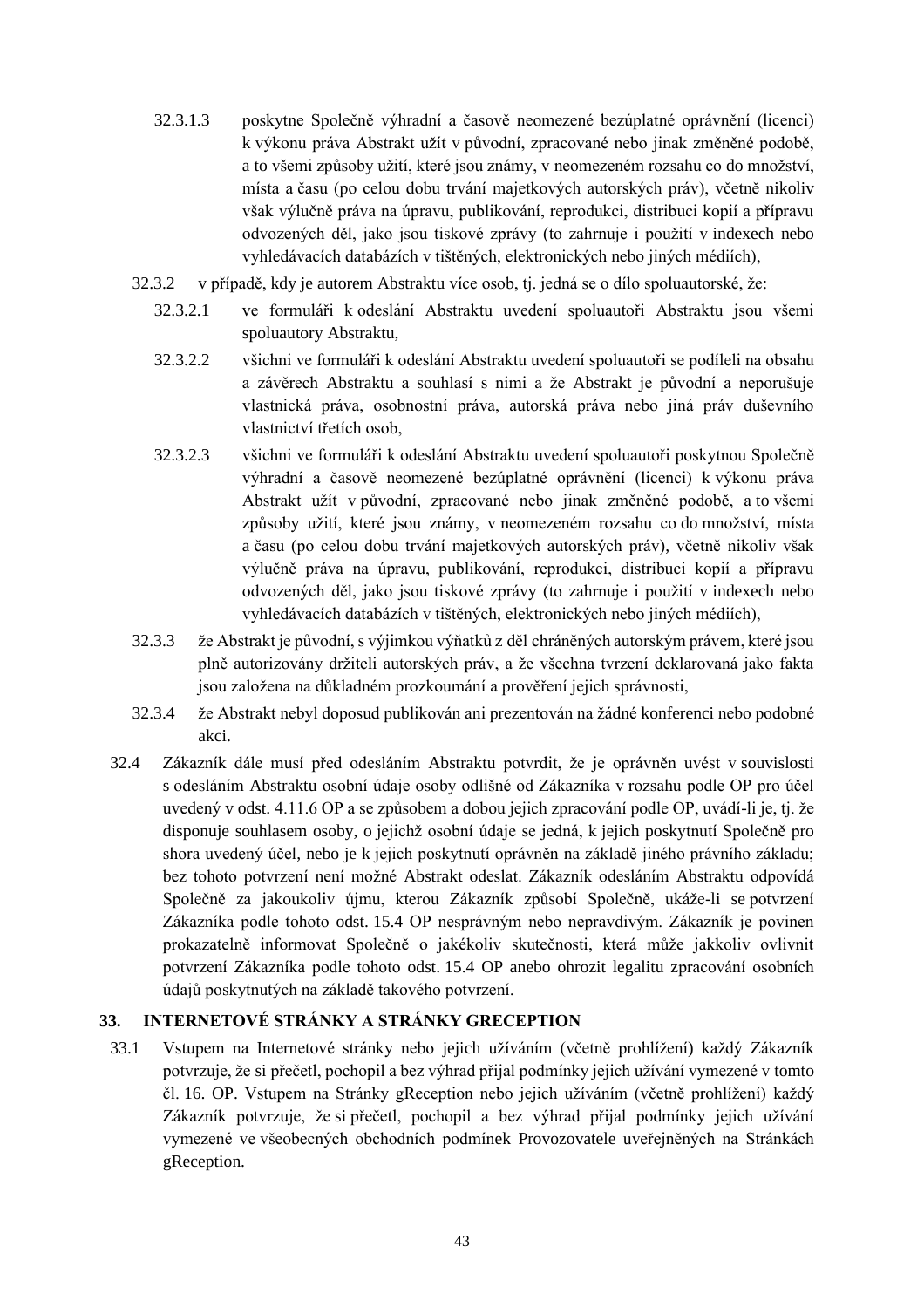- 33.2 Programové vybavení a další součásti tvořící webové rozhraní Internetových stránek jsou chráněny autorským právem. Zákazník se zavazuje, že neučiní ničeho, co by jemu nebo třetím osobám umožnilo nebo mohlo umožnit neoprávněně zasahovat nebo neoprávněně užít programové vybavení nebo další součásti tvořící webové rozhraní Internetových stránek.
- 33.3 Veškerý obsah Internetových stránek:
	- 33.3.1 je majetkem Společně nebo je použit se svolením jeho vlastníka,
	- 33.3.2 je chráněn autorským právem nebo požívá ochrany duševního a průmyslového vlastnictví.
- 33.4 Zákazník není oprávněn při využívání Internetových stránek nebo Stránek gReception používat mechanismy, programové vybavení nebo jiné postupy, které by mohly mít negativní vliv na provoz Internetových stránek nebo Stránek gReception. Internetové stránky nebo Stránky gReception je možné užívat jen v rozsahu, který není na úkor práv ostatních uživatelů Internetových stránek nebo Stránek gReception a který je v souladu s jejich určením.
- 33.5 Zákazník je oprávněn výhradně pro osobní nekomerční použití obsah Internetových stránek stáhnout, zobrazit nebo vytisknout, budou-li zachována veškerá označení a upozornění na autorská nebo jiná práva. Jakékoliv jiné užití obsahu Internetových stránek, včetně rozmnožování, úpravy, distribuce, přenosu nebo vysílání obsahu Internetových stránek, zcela nebo zčásti a jakýmkoli způsobem, je zakázáno, neposkytne-li k tomu Společně předem souhlas v listinné podobě.
- 33.6 Společně nenese odpovědnost za chyby vzniklé v důsledku zásahů třetích osob do Internetových stránek v rozporu s jejich určením.

# **34. ZÁVĚREČNÁ USTANOVENÍ**

- 34.1 Zákazník není oprávněn své pohledávky za Společně vyplývající ze Smlouvy nebo související se Smlouvou či dalších právních vztahů upravených či souvisejících s OP postoupit na třetí osobu. Zákazník není oprávněn postoupit na třetí osobu jakoukoliv smlouvu uzavřenou podle OP (včetně Smlouvy) ani její část.
- 34.2 Zákazník se zavazuje bez předchozího písemného souhlasu Společně nedat do zástavy své pohledávky plynoucí z jakékoliv smlouvy uzavřené podle OP (včetně Smlouvy) třetí osobě ani nepřenechat dluh plynoucí mu z jakékoliv smlouvy uzavřené podle OP (včetně Smlouvy) třetí osobě. Jakékoliv vzdání se práva, prominutí dluhu nebo uznání dluhu je platné pouze za předpokladu, že bude učiněno dohodou Stran uzavřenou v listinné podobě a podepsanou oprávněnými zástupci obou Stran.
- 34.3 Zákazník není oprávněn započíst jakékoli své pohledávky za Společně vyplývající z jakékoliv smlouvy uzavřené podle OP (včetně Smlouvy) vůči pohledávkám Společně.
- 34.4 Jednotlivé Smlouvy jsou po jejich uzavření archivovány Společně v elektronické formě a jsou přístupné pouze Společně a ostatním Partnerům.
- 34.5 Zákazník, který je Spotřebitel, má právo na mimosoudní řešení případných sporů se Společně z jakékoliv smlouvy uzavřené podle OP (včetně Smlouvy) podle zákona č. 634/1992 Sb., o ochraně spotřebitele, ve znění pozdějších předpisů, a to prostřednictvím České obchodní inspekce [\(http://www.coi.cz\)](http://www.coi.cz/) nebo Sdružení českých spotřebitelů, z.ú. [\(http://www.konzument.cz\)](http://www.konzument.cz/). Zákazník má právo zahájit mimosoudní řešení sporu on-line prostřednictvím evropské platformy pro řešení sporů on-line dostupné na internetové stránce [http://ec.europa.eu/consumers/odr.](http://ec.europa.eu/consumers/odr) Podrobnější informace o mimosoudním řešení sporů je možné najít např. na internetových stránkách České obchodní inspekce (https://www.coi.cz/informace-o-adr/)